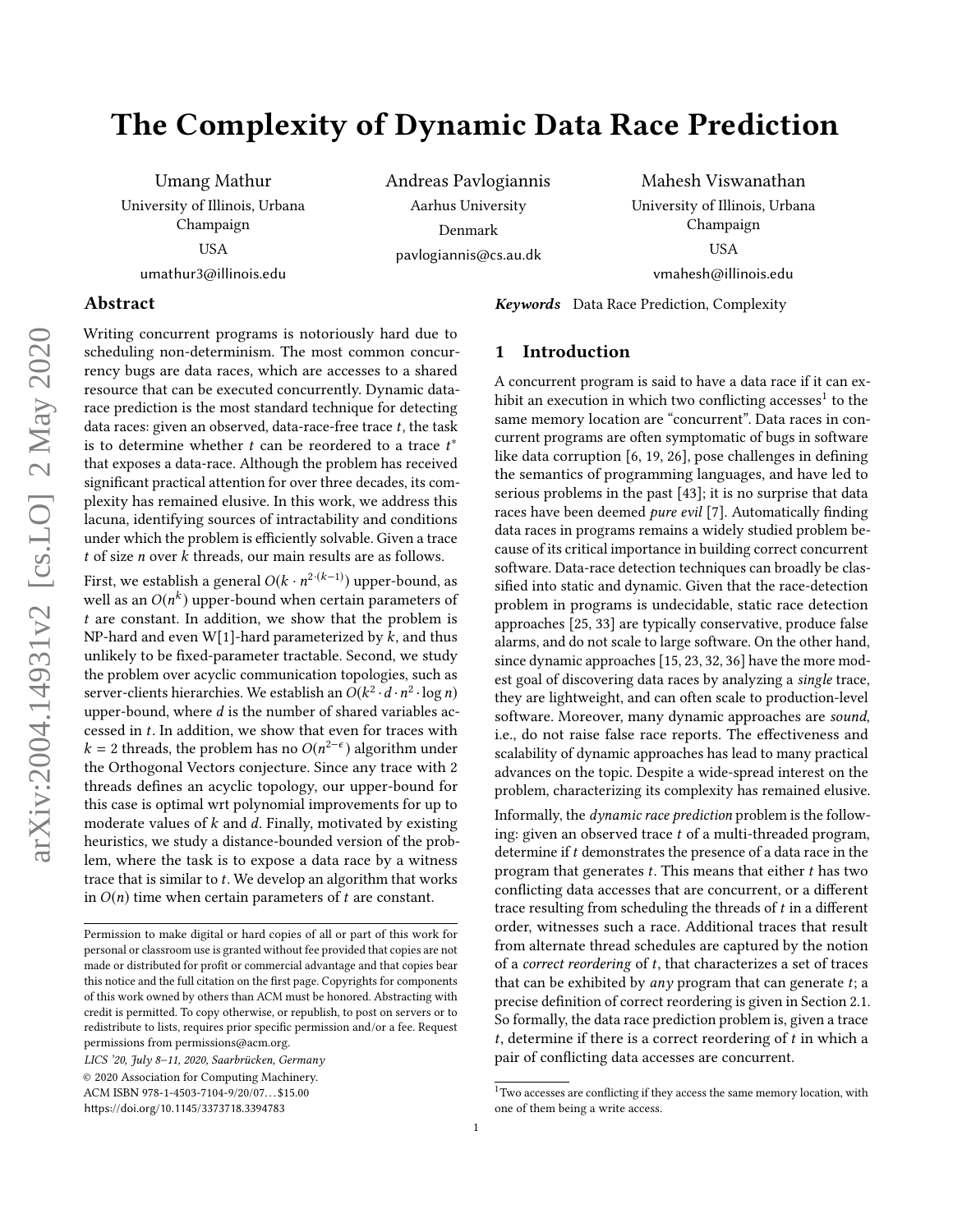While the data race prediction problem is clearly in  $NP$  – guess a correct reordering and check if it demonstrates a data race — its precise complexity has not been identified. Evidence based on prior work, suggests a belief that the problem might be NP-complete. First, related problems, like datarace detection for programs with strong synchronization primitives [\[27–](#page-14-4)[29\]](#page-14-5), or verifying sequential consistency [\[16\]](#page-13-7), are known to be NP-hard. Second, all known "complete" algorithms run in worst-case exponential time. These approaches either rely on an explicit enumeration of all correct reorderings [\[10,](#page-13-8) [37\]](#page-14-6), or they are symbolic approaches that reduce the race prediction problem to a constraint satisfaction problem [\[18,](#page-13-9) [35,](#page-14-7) [41\]](#page-14-8). On the other hand, a slew of "partial order"-based methods have been proposed, whose goal is to predict data races in polynomial time, but at the cost of being incomplete and failing to detect data races in some traces. These include algorithms based on the classical happens-before partial order [\[15,](#page-13-5) [21](#page-13-10)[–23,](#page-13-6) [38\]](#page-14-9), and those based on newer partial orders that improve the prediction of data races over happens-before [\[20,](#page-13-11) [31,](#page-14-10) [34,](#page-14-11) [40\]](#page-14-12).

In this paper we study the problem of data-race prediction from a complexity-theoretic perspective. Our goal is to understand whether the problem is intractable, the causes for intractability, and conditions under it can can be solved efficiently. We provide partial answers to all these questions, and in some cases characterize the tractability/intractability landscape precisely in the form of optimality results.

**Contributions.** Consider an input trace  $t$  of size  $n$  over  $k$ threads. Our main contributions are as follows. We refer to Section [2.3](#page-4-0) for a formal summary.

Our first result shows that the data-race prediction problem is solvable in  $O(k \cdot n^{2 \cdot (k-1)})$  time, and can be improved to  $O(n^k)$ <br>when certain additional parameters of t are constant. We when certain additional parameters of  $t$  are constant. We note that most benchmarks used in practice have a constant number of threads [\[15,](#page-13-5) [20,](#page-13-11) [22,](#page-13-12) [31,](#page-14-10) [34,](#page-14-11) [40\]](#page-14-12) , and in such cases our upper-bound is polynomial.

The observation that data race predication is in polynomial time for constantly many threads naturally leads to two follow-up questions. Does the problem remain tractable for any k? And if not, is it fixed parameter tractable (FPT) wrt  $k$ , i.e., is there an algorithm with running time of the form  $O(f(k) \cdot n^{O(1)})$ ? Our second result answers both these questions in the negative, by showing that the problem is W[1]-hard. This formally establishes the NP-hardness of the problem, and excludes efficient algorithms when  $k$  is even moderately large (e.g.,  $k = \Omega(\log n)$ ).

We then investigate whether there are practically relevant contexts where data-race prediction is more efficiently solvable, i.e., the degree of the polynomial is fixed and independent of k. We consider the case of traces over acyclic communication topologies, such as pipelines, server-clients hierarchies and divide-and-conquer parallelism. Our third

result shows that, perhaps surprisingly, over such topologies data-race prediction can be solved in  $O(k^2 \cdot d \cdot n^2 \cdot \log n)$  time,<br>where d is the total number of synchronization variables where  $d$  is the total number of synchronization variables (locks) and global memory locations.

In practice, the size  $n$  of the trace is by far the dominating parameter, while  $k$  and  $d$  are many orders of magnitude smaller. Hence, given the above upper-bound, the relevant question is whether the complexity on  $n$  can be improved further. Our fourth result shows that this is unlikely: we show that, under the Orthogonal Vectors conjecture, there is no  $O(n^{2-\epsilon})$  algorithm even for traces restricted to only<br>2 threads. As any trace with 2 threads induces an acyclic 2 threads. As any trace with 2 threads induces an acyclic topology, our upper-bound is (conditionally) optimal wrt polynomial improvements.

Finally, the majority of practical data-race prediction heuristics search for a data race witness among correct reorderings that are very similar to the observed trace  $t$ , i.e., by only attempting a few event reorderings on t. Motivated by these approaches, we investigate the complexity of a distancebounded version of data-race predication, where the goal is to expose a data race by only looking at correct reorderings of t that are a small distance away. Here, distance between traces is measured by the number of critical sections and write events whose order is reversed from t. Our fifth result is a linear-time (and thus, optimal) algorithm for this problem, when certain parameters of the trace t are constant. This result gives a solid basis for the principled development of fast heuristics for dynamic data-race prediction.

Technical contributions. Towards our main results, we make several technical contributions that might be of independent interest. We summarize some of them below.

- 1. We improve the lower-bound of the well-known problem on verifying sequential consistency with read-mapping (VSC-rm) [\[16\]](#page-13-7) from the long-lasting NP-hardness to W[1]-hard.
- 2. We show that VSC-rm can be solved efficiently on tree communication topologies of any number of threads, which improves a recent result of [\[31\]](#page-14-10) for only 2 threads, as well as a result of [\[9\]](#page-13-13) for more than 2 threads.
- 3. The first challenge in data-race prediction given a trace  $t$  is to choose the set  $X$  of events of  $t$  over which to attempt to construct a correct reordering. Identifying such choices for  $X$  is a significant challenge [\[18,](#page-13-9) [31,](#page-14-10) [34\]](#page-14-11). We establish non-trivial upper-bounds on the number of choices for X, and show that they are constantly many when certain parameters of  $t$  are constant.
- 4. Particularly for tree communication topologies, we show that a single choice for such  $X$  suffices.

Finally, we note that our notion of a predictable data race in a trace t requires as a witness a reordering  $t^*$  of t in which event read event reads from the same write event as in t. This every read event reads from the same write event as in t. This guarantees that  $t^*$  is valid in any program that produced  $t$ .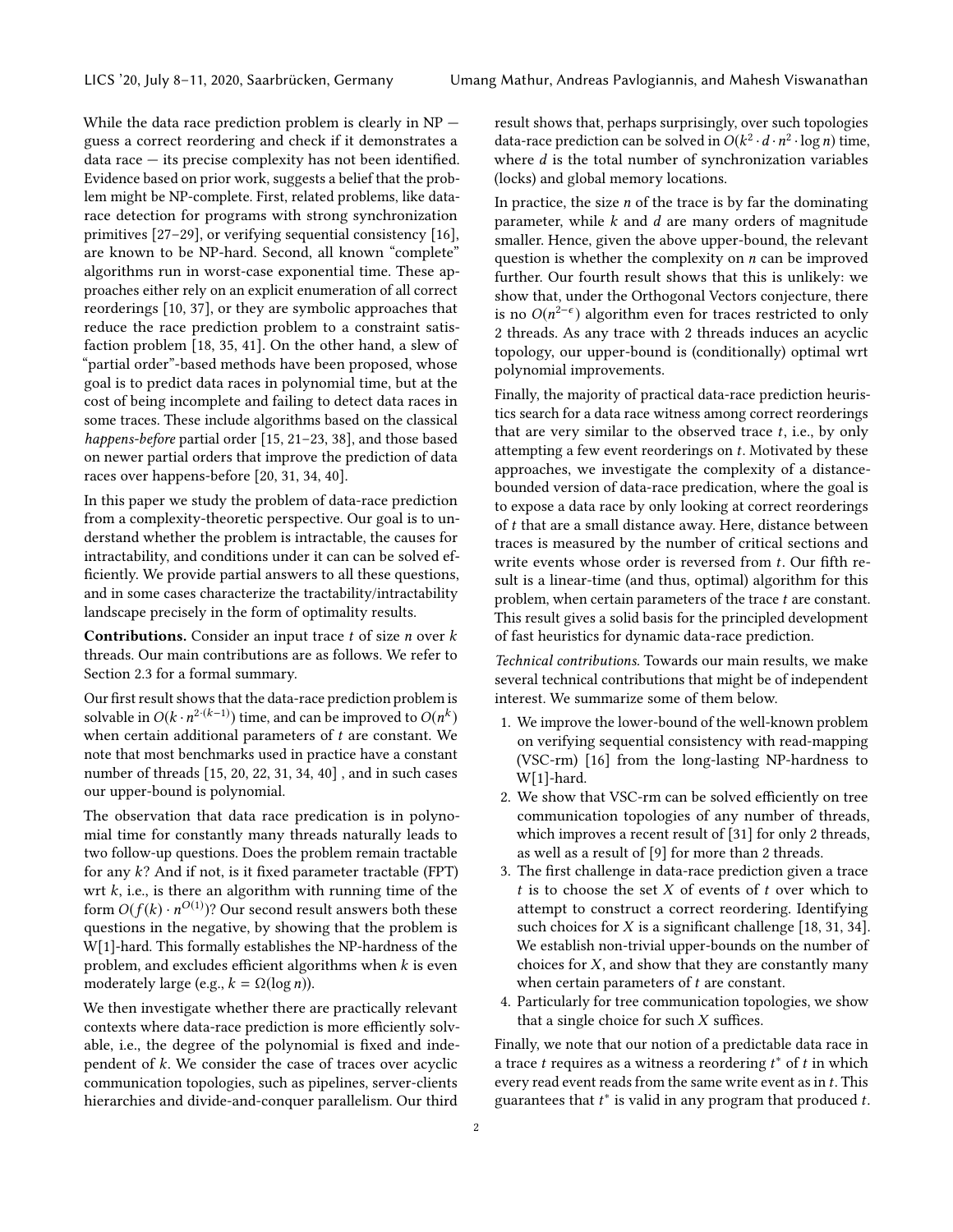More permissive reorderings, e.g., requiring that every read event reads the same value, are also possible, and can capture potentially more races. Our notion of witness reflects the most common practice in race-detection literature, where trace logging typically does not track the values.

Related Work. Antoni Mazurkiewicz [\[1,](#page-13-14) [24\]](#page-13-15) used the notion of traces to mathematically model executions of concurrent programs. Bertoni et. al. [\[4\]](#page-13-16) studied various languagetheoretic questions about Mazurkiewicz traces. The folklore results about the NP-hardness of race detection are often attributed to Netzer and Miller [\[27–](#page-14-4)[29\]](#page-14-5). However, the problem considered in their work differs in significant ways from the problem of data-race prediction. First, the notion of feasible executions in [\[27\]](#page-14-4) (the counterpart of the notion of correct reorderings) requires that any two conflicting events be ordered in the same way as the observed execution, and hence, are less permissive. Next, the NP-hardness arises from the use of complex synchronization primitives like wait and signal, which are more powerful than the primitives we study here (release/acquire of locks and read/write of registers). The results due to Netzer and Miller, thus, do not apply to the problem of data-race prediction. Gibbons and Korach [\[16\]](#page-13-7) establish NP-hardness for a closely related problem in distributed computing — verifying sequential consistency with a read mapping (VSC-rm). Yet again, the problem is different than the problem of race prediction. Complexity theoretic investigations have also been undertaken for other problems in distributed computing like linearizability [\[13,](#page-13-17) [16,](#page-13-7) [17\]](#page-13-18), serializability [\[30\]](#page-14-13) and transactional consistency [\[5\]](#page-13-19). Hence, although there have been many theoretical results on related problems in concurrency, none of them addresses dynamic data-race prediction. Our work fills this gap.

Some proofs are relegated to the appendix.

## <span id="page-2-1"></span>2 Preliminaries

#### <span id="page-2-0"></span>2.1 Model

**General notation.** Given a natural number k, let  $[k]$  =  $\{1, \ldots, k\}$ . Given a function  $f : X \rightarrow Y$ , we let dom $(f) = X$ and img(f) = Y. Given two functions f, q, we write  $f \subseteq q$ to denote that dom(f)  $\subseteq$  dom(q) and for every  $x \in$  dom(f) we have  $f(x) = g(x)$ . Given a set  $X' \subseteq \text{dom}(f)$ , we denote by  $f|X'$  the function with dom( $f|X') = X'$  and  $f|X' \subseteq f$ by  $f | X'$  the function with dom $(f | X') = X'$  and  $f | X' \subseteq f$ .

Concurrent program. We consider a shared-memory concurrent program  $P$  that consists of k threads  $\{p_i\}_{i \in [k]}$ , under<br>sequential consistency semantics [39]. For simplicity of presequential consistency semantics [\[39\]](#page-14-14). For simplicity of presentation we assume no thread is created dynamically and the set  $\{p_i\}_{i \in [k]}$  is known a-priori. Communication between<br>threads occurs over a set of global variables  $G$  and synchrothreads occurs over a set of global variables  $G$ , and synchronization over a set of locks  $\mathcal L$  such that  $\mathcal G \cap \mathcal L = \emptyset$ . We let  $V = G \cup L$  be the set of all variables of  $P$ . Each thread is deterministic, and performs a sequence of operations. We are

only interested in the operations that access a global variable or a lock, which are called events. In particular, the allowed events are the following.

- 1. Given a global variable  $x \in G$ , a thread can either write to x via an event  $w(x)$  or *read* from x via an event  $r(x)$ .
- 2. Given a lock  $\ell \in \mathcal{L}$ , a thread can either *acquire*  $\ell$  via an event  $acq(\ell)$  or *release*  $\ell$  via an event rel( $\ell$ ).

Each event is atomic, represented by a tuple  $(a, b, c, d)$ , where

- 1.  $a \in \{w, r, \text{acq}, \text{rel}\}\$  represents the type of the event (i.e., write, read, lock-acquire or lock-release event),
- 2. b represents the variable or lock that the event accesses,
- 3. c is the thread of the event, and
- 4. d is a unique identifier of the event.

Given an event  $e$ , we let  $loc(e)$  denote the global variable or lock that *e* accesses. We occasionally write  $e(x)$  to denote an event *e* with  $loc(e) = x$ , while the thread and event id is often implied by the context. We denote by  $W_p$  (resp.  $\mathcal{R}_p, \mathcal{L}_p^A, \mathcal{L}_p^R$ ) the set of all write (resp. read, lock-acquire, lock-release) events that can be performed by thread p. We<br>let  $\mathcal{E}_n = \mathcal{W} \cup \mathcal{R} \cup \mathcal{L}^A \cup \mathcal{L}^R$ . We denote by  $\mathcal{E}_n = \cup \mathcal{L}$ . let  $\mathcal{E}_p = W_p \cup \mathcal{R}_p \cup \mathcal{L}_p^A \cup \mathcal{L}_p^R$ . We denote by  $\mathcal{E} = \bigcup_p \mathcal{E}_p$ ,  $W = \bigcup_p \mathcal{W}_p, \mathcal{R} = \bigcup_p \mathcal{R}_p, \mathcal{L}^A = \bigcup_p \mathcal{L}^A_p, \mathcal{L}^R = \bigcup_p \mathcal{L}^R_p$ <br>the quanta write, road look against and look release quanta the events, write, read, lock-acquire and lock-release events of the program  $P$ , respectively. Given an event  $e \in \mathcal{E}$ , we denote by  $p(e)$  the thread of e. Finally, given a set of events  $X \subseteq \mathcal{E}$ , we denote by  $\mathcal{R}(X)$  (resp.,  $\mathcal{W}(X), \mathcal{L}^{A}(X), \mathcal{L}^{R}(X)$ ) the<br>set of read (resp., write, lock-acquire, lock-release) events set of read (resp., write, lock-acquire, lock-release) events of X. For succinctness, we let  $\mathcal{W}\mathcal{R}(X) = \mathcal{W}(X) \cup \mathcal{R}(X)$ ,  $\mathcal{R} \mathcal{L}(X) = \mathcal{R}(X) \cup \mathcal{L}^R(X)$  and  $\mathcal{W} \mathcal{L}(X) = \mathcal{W}(X) \cup \mathcal{L}^A(X)$ .<br>The semantics of  $\mathcal P$  are the standard for sequential consis-The semantics of  $P$  are the standard for sequential consistency [\[39\]](#page-14-14).

**Conflicting events.** Given two distinct events  $e_1, e_2 \in \mathcal{E}$ , we say that  $e_1$  and  $e_2$  are conflicting, denoted by  $e_1 \bowtie e_2$ , if (i)  $loc(e_1) = loc(e_2)$  (i.e., both events access the same global variable or the same lock) and (ii)  $\{e_1, e_2\} \cap W \neq \emptyset$  or { $e_1, e_2$ } ∩  $\mathcal{L}^A \neq \emptyset$  i.e., at least one of them is either a write event or a lock-acquire event. We extend the notion of conflict to sets of events in the natural way: two sets of events  $X_1, X_2 \subseteq \mathcal{E}$  are called *conflicting*, denoted by  $X_1 \bowtie X_2$  if  $\exists (e_1, e_2) \in (X_1 \times X_2)$  such that  $e_1 \bowtie e_2$ .

Event sequences. Let  $t$  be a sequence of events. We denote by  $\mathcal{E}(t)$  the set of events, by  $\mathcal{L}(t)$  the set of locks, and by  $G(t)$  the set of global variables in t. We let  $W(t)$  (resp.,  $\mathcal{R}(t)$ ,  $\mathcal{L}^{A}(t)$ ,  $\mathcal{L}^{R}(t)$ ) denote the set  $W(\mathcal{E}(t))$  (resp.,  $\mathcal{R}(\mathcal{E}(t))$ ),  $\mathcal{L}^{A}(\mathcal{E}(t))$ ,  $\mathcal{L}^{R}(\mathcal{E}(t))$ ) i.e., it is the set of write (resp., read.  $\mathcal{L}^{A}(\mathcal{E}(t)), \mathcal{L}^{R}(\mathcal{E}(t)))$ , i.e., it is the set of write (resp., read, lock-acquire, lock-release) events of t. Given two distinct lock-acquire, lock-release) events of t. Given two distinct events  $e_1, e_2 \in \mathcal{E}(t)$ , we say that  $e_1$  is earlier than  $e_2$  in t, denoted by  $e_1 <_t e_2$  iff  $e_1$  appears before  $e_2$  in t. We say that  $e_1$ is thread-ordered earlier than  $e_2$ , denoted  $e_1 <_{TO(t)} e_2$ , when  $e_1 \lt_{t} e_2$  and  $p(e_1) = p(e_2)$ . For events  $e_1, e_2 \in \mathcal{E}(t)$ , we say  $e_1 \leq_t e_2$  (resp.  $e_1 \leq_{\text{TO}(t)} e_2$ ) if either  $e_1 = e_2$  or  $e_1 \leq_t e_2$  (resp.  $e_1$  <<sub>TO(t)</sub>  $e_2$ ). We will often use <<sub>TO</sub> (resp.  $\leq_{TO}$ ) in place of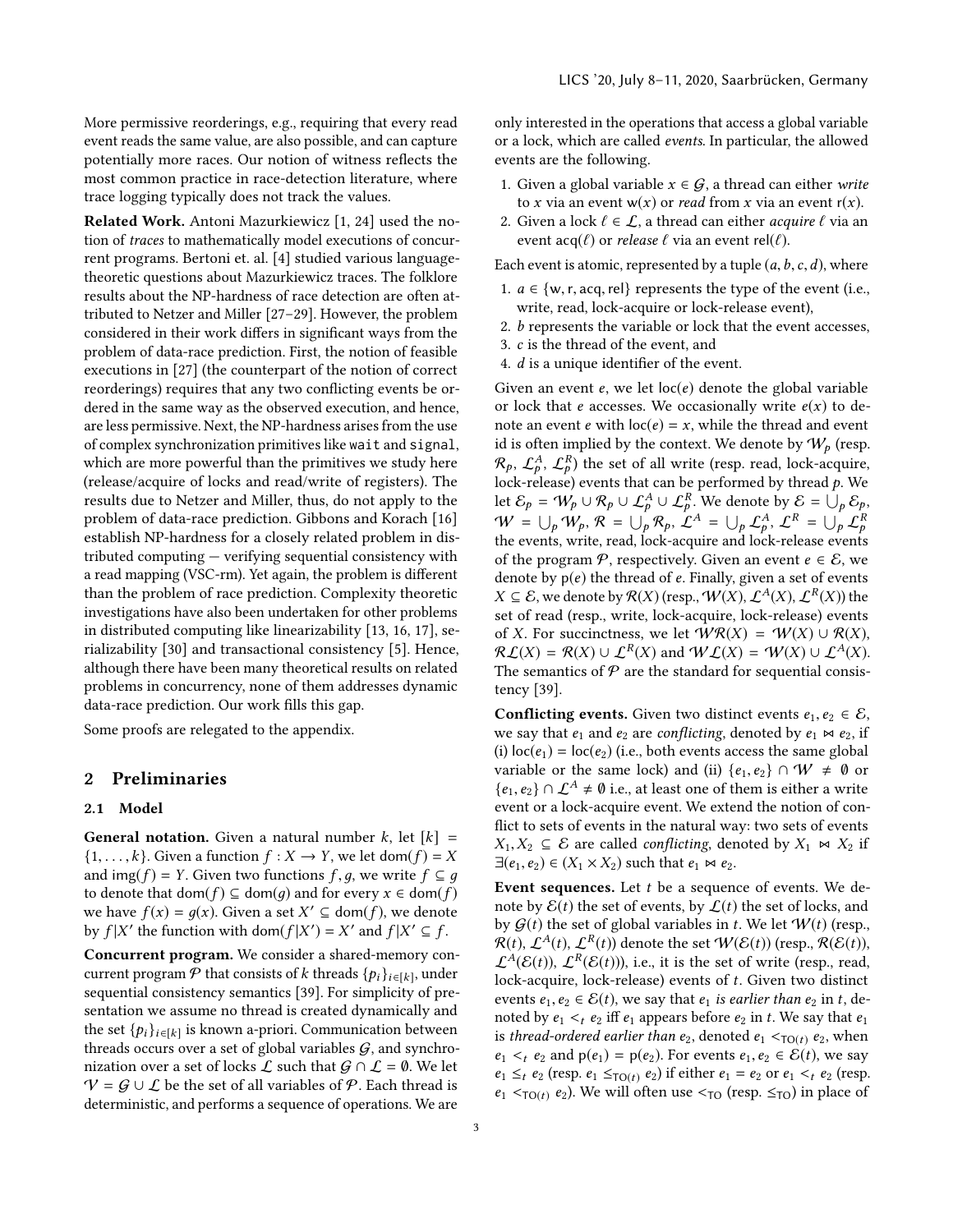$\langle \tau_{\text{O}(t)} \rangle$  (resp.  $\langle \tau_{\text{O}(t)} \rangle$ ) when the trace t is clear from context.<br>Given a set of events  $X \subseteq \mathcal{E}$ , we denote by t|X the projection Given a set of events  $X \subseteq \mathcal{E}$ , we denote by  $t|X$  the *projection* of t onto X. Given a thread  $p_i$ , we let  $t|p_i = t | \mathcal{E}_{p_i}$ . Given two sequences to the we denote by to a to their concatenation sequences  $t_1, t_2$ , we denote by  $t_1 \circ t_2$  their concatenation.

Lock events. Given a sequence of events  $t$  and a lockacquire event acq  $\in \mathcal{L}^{A}(t)$ , we denote by match<sub>t</sub> (acq) the earliest lock-release event rel  $\in \mathcal{L}^R(t)$  such that rel  $\bowtie$  acq and acq  $\leq_{\text{TO}}$  rel, and let match<sub>t</sub> (acq) =  $\perp$  if no such lockrelease event exists. If match<sub>t</sub> (acq)  $\neq \perp$ , we require that  $p(acq) = p(match_t(acq))$ , i.e., the two lock events belong to the same thread. Similarly, given a lock-release event rel ∈  $\mathcal{L}^R(t)$ , we denote by match<sub>t</sub>(rel) the latest acquire<br>event acq ∈  $\int_{0}^{A}(t)$  such that match (acq) – rel and require event acq  $\in \mathcal{L}^A(t)$  such that match<sub>t</sub>(acq) = rel and require that such a lock-acquire event always exists. Given a lockacquire event acq, the *critical section*  $CS_t(\text{acq})$  is the set of events *e* such that (i) acq <<sub>TO</sub> *e* and (ii) if match<sub>t</sub>(acq)  $\neq \perp$ , then  $e <sub>TO</sub>$  match<sub>t</sub> (acq). For simplicity of presentation, we assume that locks are not re-entrant. That is, for any two lock-acquire events  $acq_1, acq_2$  with  $acq_1 \bowtie acq_2$  and  $acq_2$  are  $acq_2$  with  $acq_1 \bowtie acq_2$  and  $\text{acq}_1 \leq_{\text{TO}} \text{acq}_2$ , we must have match<sub>t</sub>( $\text{acq}_1$ )  $\leq_{\text{TO}} \text{acq}_2$ .<br>The lock-nesting denth of t is the maximum number f such The lock-nesting depth of t is the maximum number  $\ell$  such that there exist distinct lock-acquire events  $\{acq_i\}_{i=1}^{\ell}$  with<br>(i) acq.  $\leq$  ro acq.  $\leq$  ro  $\cdots \leq$  ro acq. and (ii) for all  $i \in [\ell]$  if (i)  $acq_1 <_{TO} acq_2 <_{TO} \cdots <_{TO} acq_\ell$ , and (ii) for all  $i \in [\ell]$ , if<br>match (acq.)  $\in \mathcal{E}(t)$  then acq.  $\leq$  match (acq.) match $_t(\text{acq}_i) \in \mathcal{E}(t)$  then  $\text{acq}_\ell <_{\text{TO}} \text{match}_t(\text{acq}_i)$ .

Traces and reads-from functions. An event sequence  $t$  is called a *trace* if for any two lock-acquire events  $\text{acq}_1, \text{acq}_2 \in$ <br> $\mathcal{L}^A(t)$  if  $\text{loc}(360, t) = \text{loc}(360, t)$  and  $360, \leq t$  acquire  $\mathcal{L}^{A}(t)$ , if  $\text{loc}(a\text{c}q_1) = \text{loc}(a\text{c}q_2)$  and  $\text{ac}q_1 \leq t$  acq<sub>2</sub>, then  $\text{rel}_{\mathcal{L}} = \text{match}(a\text{c}q_1) \in \mathcal{L}^{R}(t)$  and  $\text{rel}_{\mathcal{L}} \leq \text{real}_{\mathcal{L}}$ . A trace there rel<sub>1</sub> = match<sub>t</sub>(acq<sub>1</sub>)  $\in \mathcal{L}^R(t)$  and rel<sub>1</sub>  $\lt_t$  acq<sub>2</sub>. A trace there-<br>fore ensures that locks obey mutual exclusion i.e. critical fore ensures that locks obey mutual exclusion, i.e., critical sections over the same lock cannot overlap.

Given a trace t, we define its reads-from function RF<sub>t</sub>:<br> $\mathcal{R}(t) \rightarrow \mathcal{W}(t)$  as follows: RF  $(t) = w$  iff  $w < t$  and  $\forall w' \in$  $\mathcal{R}(t) \to \mathcal{W}(t)$  as follows:  $\mathrm{RF}_{t}(r) = w$  iff  $w <_{t} r$  and  $\forall w' \in \mathcal{W}(t)$  with  $w \sim w'$ , we have  $w' \leq r \Rightarrow w' \leq w$ . That  $W(t)$  with  $w \bowtie w'$ , we have  $w' <_t r \implies w' <_t w$ . That is RE, mans every read event r to the write event w that r is,  $RF<sub>t</sub>$  maps every read event r to the write event w that r observes in  $t$ . For simplicity, we assume that  $t$  starts with a write event to every location, hence  $RF_t$  is well-defined. For notational convenience, we extend the reade from function notational convenience, we extend the reads-from function  $RF<sub>t</sub>$  to lock-release events, such that, for any lock-release event rel  $\in \mathcal{L}^R(t)$ , we have  $RF_t(\text{rel}) = \text{match}_t(\text{rel})$ , i.e., rel observes its matching lock acquire event.

Correct reordering, enabled events and predictable **data races.** A trace  $t^*$  is a correct reordering of trace t if (i)  $\mathcal{E}(t^*) \subset \mathcal{E}(t)$  (ii) for every thread  $v$ , we have that  $t^*|v$ . (i)  $\mathcal{E}(t^*) \subseteq \mathcal{E}(t)$ , (ii) for every thread  $p_i$ , we have that  $t^*|p_i$ <br>is a prefix of the and (iii) RE.  $\subset$  RE, i.e. the reads-from is a prefix of  $t|p_i$ , and (iii)  $RF_{t^*} \subseteq RF_t$ , i.e., the reads-from<br>functions of  $t^*$  and  $t$  agree on their common read and lock-refunctions of  $t^*$  and  $t$  agree on their common read and lock-re-<br>lease events. Given a trace  $t$ , an event  $e \in \mathcal{E}(t)$  and a correct lease events. Given a trace t, an event  $e \in \mathcal{E}(t)$  and a correct reordering  $t^*$  of t, we say that e is enabled in  $t^*$  if  $e \notin \mathcal{E}(t^*)$ <br>and for every  $e' \in \mathcal{E}(t)$  such that  $e' < \infty$  e we have that and for every  $e' \in \mathcal{E}(t)$  such that  $e' <_{\text{TO }} e$ , we have that  $e' \in \mathcal{E}(t^*)$ . Given two conflicting events  $e_1, e_2 \in \mathcal{E}(t)$  with  $\log(e_1) = \log(e_2) \in \mathcal{G}$ , we say the pair  $(e_1, e_2)$  is a predictable<br>data race of trace *t* if there is a correct reordering *t*<sup>\*</sup> of *t* such  $\mathcal{E} \in \mathcal{E}(t^*)$ . Given two conflicting events  $e_1, e_2 \in \mathcal{E}(t)$  with  $\mathcal{E}(e_2) = \mathcal{E}(e_1) \in \mathcal{E}(e_2)$  we say the pair  $(e_1, e_2)$  is a predictable data race of trace t if there is a correct reordering  $t^*$  of t such that both  $e_t$  and  $e_2$  are enabled in  $t^*$ . Finally, we say t has that both  $e_1$  and  $e_2$  are enabled in  $t^*$ . Finally, we say t has

a predictable data race if there is a pair  $(e_1, e_2)$  which is a predictable data race of t.

Note that predictability of a race is defined with respect to a correct reordering in which every read event observes the same write event. This requirement guarantees that the correct reordering is a valid trace of any concurrent program that produced the initial trace. Hence, every such program is racy. More permissive notions of predictability can also be defined, e.g., by requiring that, in a correct reordering, every read event reads the same value (possibly from a different write event). This alternative definition would capture potentially more predictable races. Our definition of correct reorderings reflects the most common practice in race-detection literature, where trace logging typically does not track the values [\[20,](#page-13-11) [22,](#page-13-12) [31,](#page-14-10) [34,](#page-14-11) [40\]](#page-14-12).

The communication topology. The trace  $t$  naturally induces a *communication topology* graph  $G = (V, E)$  where (i)  $V = \{p_i\}_i$  and (ii)  $E = \{(\dot{p}_i, \dot{p}_j) | i \neq j \text{ and } \mathcal{E}(p_i) \bowtie \mathcal{E}(p_j)\}.$ <br>In words, we have one node in G per thread, and there is an In words, we have one node in  $G$  per thread, and there is an edge between two distinct nodes if the corresponding threads execute conflicting events (note that G is undirected). For simplicity, we assume that  $G$  is connected. In later sections, we will make a distinction between tree topologies (i.e., that do not contain cycles) and general topologies (that might contain cycles). Common examples of tree topologies include stars (e.g., server-clients), pipelines, divide-and-conquer parallelism, and the special case of two threads.

#### 2.2 Problem Statement

In the dynamic data-race prediction problem, we are given an observed trace  $t$ , and the task is to identify whether  $t$ has a predictable data race. In this work we focus on the following decision problem  $-$  given a trace  $t$  and two (read or write) conflicting events  $e_1, e_2 \in \mathcal{E}(t)$ , the task is to decide whether  $(e_1, e_2)$  is a predictable data race of t. Clearly, having established the complexity of the decision problem, the general problem can be solved by answering the decision problem for all  $O(n^2)$  pairs of conflicting variable access<br>events of t. In the other direction, as the following lemma events of t. In the other direction, as the following lemma observes, detecting whether t has some predictable data race is no easier than detecting whether a given event pair of t constitutes a predictable data race. We refer to Appendix [A](#page-15-0) for the proof.

<span id="page-3-0"></span>**Lemma 2.1.** Given a trace t of length n and two events  $e_1, e_2 \in$  $\mathcal{E}(t)$ , we can construct a trace  $t'$  in  $O(n)$  time so that  $t'$  has a predictable data race of t predictable data race iff  $(e_1, e_2)$  is a predictable data race of t.

To make the presentation simpler, we assume w.l.o.g that there are no open critical sections in  $t$ , i.e., every lockacquire event acq is followed by a matching lock-release event match $<sub>t</sub>(acq)$ . Motivated by practical applications, we</sub> also study the complexity of dynamic data-race prediction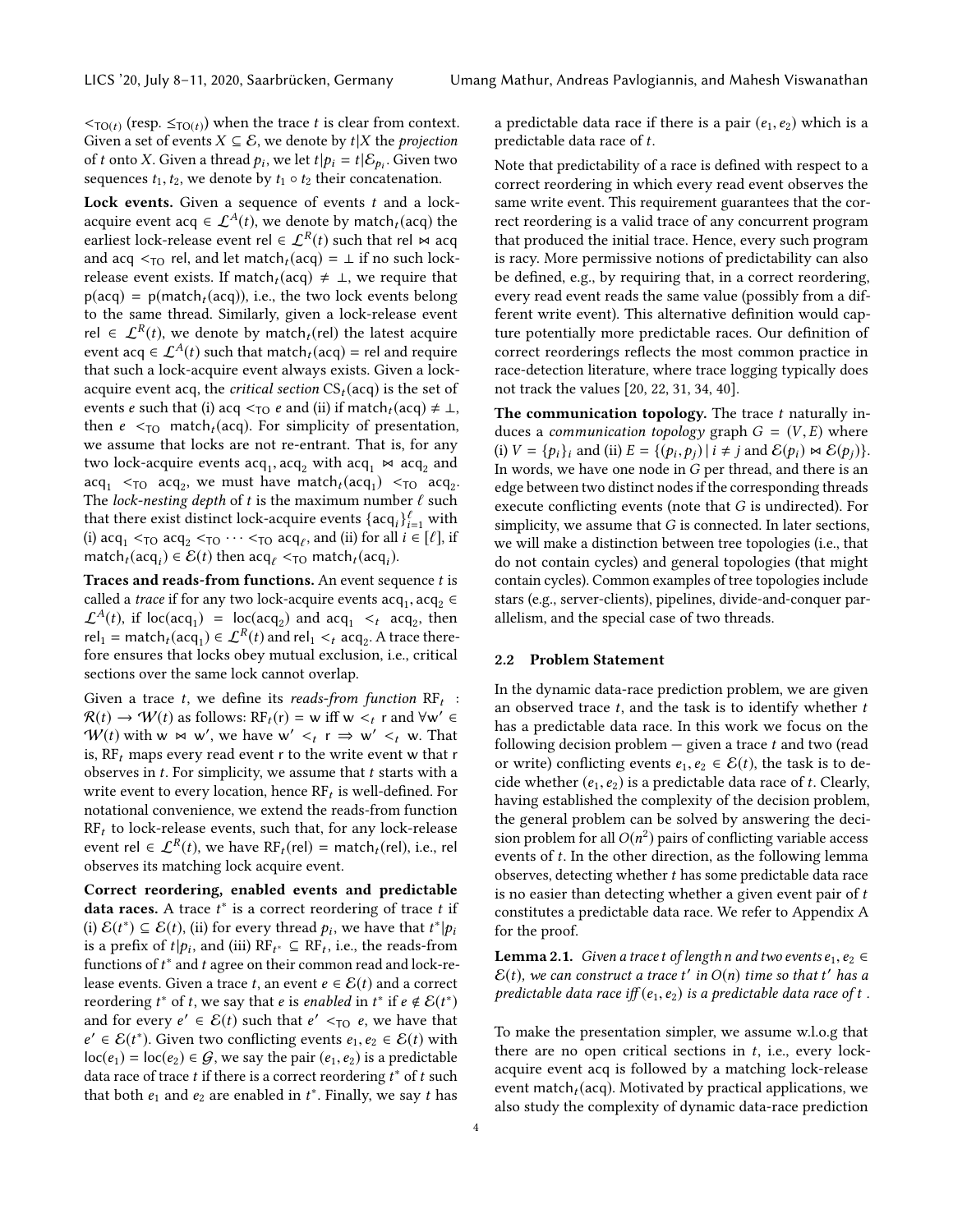parameterized by a notion of distance between the input trace  $t$  and the witness  $t^*$  that reveals the data race.

Trace distances. Consider a trace t and a correct reordering ' of t. The set of *reversals* between  $t$  and  $t'$  is defined as

$$
\text{Rv}(t, t') = \{ (w_1, w_2) \in \mathcal{WL}(t') \times \mathcal{WL}(t') \mid
$$
  
 
$$
w_1 \bowtie w_2 \text{ and } w_1 <_t w_2 \text{ and } w_2 <_{t'} w_1 \} .
$$

In words,  $Rv(t, t')$  contains the pairs of conflicting write<br>events or lock-acquire events, the order of which has been events or lock-acquire events, the order of which has been reversed in t' when compared to t. The distance of t' from t is<br>defined as  $\delta(t, t') = |Rv(t, t')|$ . Our notion of distance, thus defined as  $\delta(t, t') = |\nabla v(t, t')|$ . Our notion of distance, thus,<br>only counts the number of reversels of conflicting write or only counts the number of reversals of conflicting write or lock-acquire events instead of counting reversals over all events (or even conflicting write-read events).

Distance-bounded dynamic data race prediction. Consider a trace  $t$  and two events  $e_1, e_2$  of  $t$ . Given an integer  $\ell \geq 0$ , the  $\ell$ -distance-bounded dynamic data-race prediction problem is the promise problem $^2$  $^2$  that allows for any answer (True/False) if  $(e_1, e_2)$  is a predictable data race of t and every witness correct reordering  $t^*$  is such that  $\delta(t, t^*) > \ell$ .

#### <span id="page-4-0"></span>2.3 Summary of Main Results

Here we state the main results of this work, and present the technical details in the later parts of the paper.

#### 2.3.1 The General Case

First, we study the complexity of the problem with respect to various parameters of the input trace. These parameters are the number of threads, the number of variables, the locknesting depth, as well as the lock-dependence factor, which, intuitively, measures the amount of data flow between critical sections. In the following,  $\prec_{\text{TRF}}$  (formal definition in Sec-tion [3\)](#page-5-0), is the smallest partial order that contains  $<sub>TO</sub>$ , and</sub> also orders read events after their corresponding observed write event (i.e.,  $RF(r) <_{TRF} r$  for every  $r \in \mathcal{RL}(\mathcal{E}(t))$ ).

The lock-dependence factor. The lock-dependence graph of a trace t is the graph  $G_t = (V_t, E_t)$  defined as follows.

- 1. The set of vertices is  $V_t = \mathcal{L}^{A}(t)$ , i.e., it is the set of lock-acquire events of t.
- 2. The set of edges is such that  $(acq_1, acq_2) \in E_t$  if<br>(i) acq  $\angle$ rs acq. (ii) acq.  $\angle$ rs match (acq.) and (i)  $acq_1 \nless_{\text{TRF}} acq_2$ , (ii)  $acq_1 \nless_{\text{TRF}} match_t (acq_2)$ , and<br>(iii) match (acq.)  $\measuredangle_{\text{TRF}} match_t (acq_2)$ (iii) match<sub>t</sub> (acq<sub>1</sub>)  $\angle$ <sub>TRF</sub> match<sub>t</sub> (acq<sub>2</sub>).

Given a lock-acquire event acq  $\in V_t$ , let  $A_{\text{acq}}$  be the set of lock-acquire events that can reach acq in G. We define the lock-acquire events that can reach acq in  $G_t$ . We define the lock dependence factor of t as may  $\sim 14 \times 1$  We show the lock dependence factor of t as  $\max_{\text{acq} \in V_t} |A_{\text{acq}}|$ . We show the following theorem following theorem.

Theorem 2.2. Consider a trace t of length n, k threads, locknesting depth  $\gamma$ , and lock-dependence factor  $\zeta$ . The dynamic data-race prediction problem on t can be solved in  $O(\alpha \cdot \beta)$ time, where  $\alpha = \min(n, k \cdot \gamma \cdot \zeta)^{k-2}$  and  $\beta = k \cdot n^k$ .

<span id="page-4-3"></span>In particular, the problem is polynomial-time solvable for a fixed number of threads  $k$ . In practice, the parameters  $k$ ,  $\gamma$  and  $\zeta$  behave as constants, and in such cases our upperbound becomes  $O(n^k)$ . Theorem [2.2](#page-4-2) naturally leads to two questions, namely (i) whether there is a polynomial-time questions, namely (i) whether there is a polynomial-time algorithm for any  $k$ , and (ii) if not, whether the problem is FPT with respect to the parameter  $k$ , i.e., can be solved in  $O(f(k) \cdot n^{O(1)})$  time, for some function f. Question [\(ii\)](#page-4-3) is very<br>relevant as typically k is several orders of magnitude smaller relevant, as typically  $k$  is several orders of magnitude smaller than n. We complement Theorem [2.3](#page-4-4) with the following lower-bound, which answers both questions in negative.

<span id="page-4-4"></span>Theorem 2.3. The dynamic data-race prediction problem is W[1]-hard parameterized by the number of threads.

#### 2.3.2 Tree Communication Topologies

Next, we study the problem for tree communication topologies, such as pipelines and server-clients architectures. We show the following theorem.

<span id="page-4-5"></span>Theorem 2.4. Let t be a trace over a tree communication topology with n events, k threads and d variables. The dynamic data-race prediction problem for t can be solved in  $O(k^2 \cdot d \cdot n^2 \cdot \log n)$  time  $^2 \cdot \log n)$  time.

Perhaps surprisingly, in sharp contrast to Theorem [2.3,](#page-4-4) for tree topologies there exists an efficient algorithm where the degree of the polynomial is fixed and does not depend on any input parameter (e.g., number of threads). Note that the dominating factor in this complexity is  $n^2$ , while k and d<br>are typically much smaller. Hence, the relevant theoretical are typically much smaller. Hence, the relevant theoretical question is whether the dependency on  $n$  can be improved further. We show that this is unlikely, by complementing Theorem [2.4](#page-4-5) with the following conditional lower-bound, based on the Orthogonal Vectors conjecture [\[8\]](#page-13-21).

<span id="page-4-6"></span>**Theorem 2.5.** Let t be a trace with n events,  $k \ge 2$  threads and  $d \geq 9$  shared global variables with at least one lock. There is no algorithm that solves the decision problem of dynamic data-race prediction for t in time  $O(n^{2-\epsilon})$ , for any  $\epsilon > 0$ , unless<br>the Orthogonal Vectors conjecture fails the Orthogonal Vectors conjecture fails.

Since  $k = 2$  implies a tree communication topology, the result of Theorem [2.4](#page-4-5) is conditionally optimal, up-to polylogarithmic factors, for a reasonable number of threads and variables (e.g., when  $k, d = \log^{O(1)}(n)$ ).

## 2.3.3 Witnesses in Small Distance

Finally, we study the problem in more practical settings, namely, when (i) the number of threads, lock-nesting depth,

<span id="page-4-2"></span><span id="page-4-1"></span> $^2$  The promise problem ([\[14\]](#page-13-20)) given languages  $L_{\rm{True}}$  and  $L_{\rm{False}}$  is to design an algorithm A such that  $A(x)$  = True for every  $x \in L$ <sub>True</sub>,  $A(x)$  = False for every  $x \in L_{\text{False}}$ , and all for all other inputs  $x \notin L_{\text{True}} \cup L_{\text{False}}$ , the output  $A(x)$  of the algorithm is allowed to be any of True or False.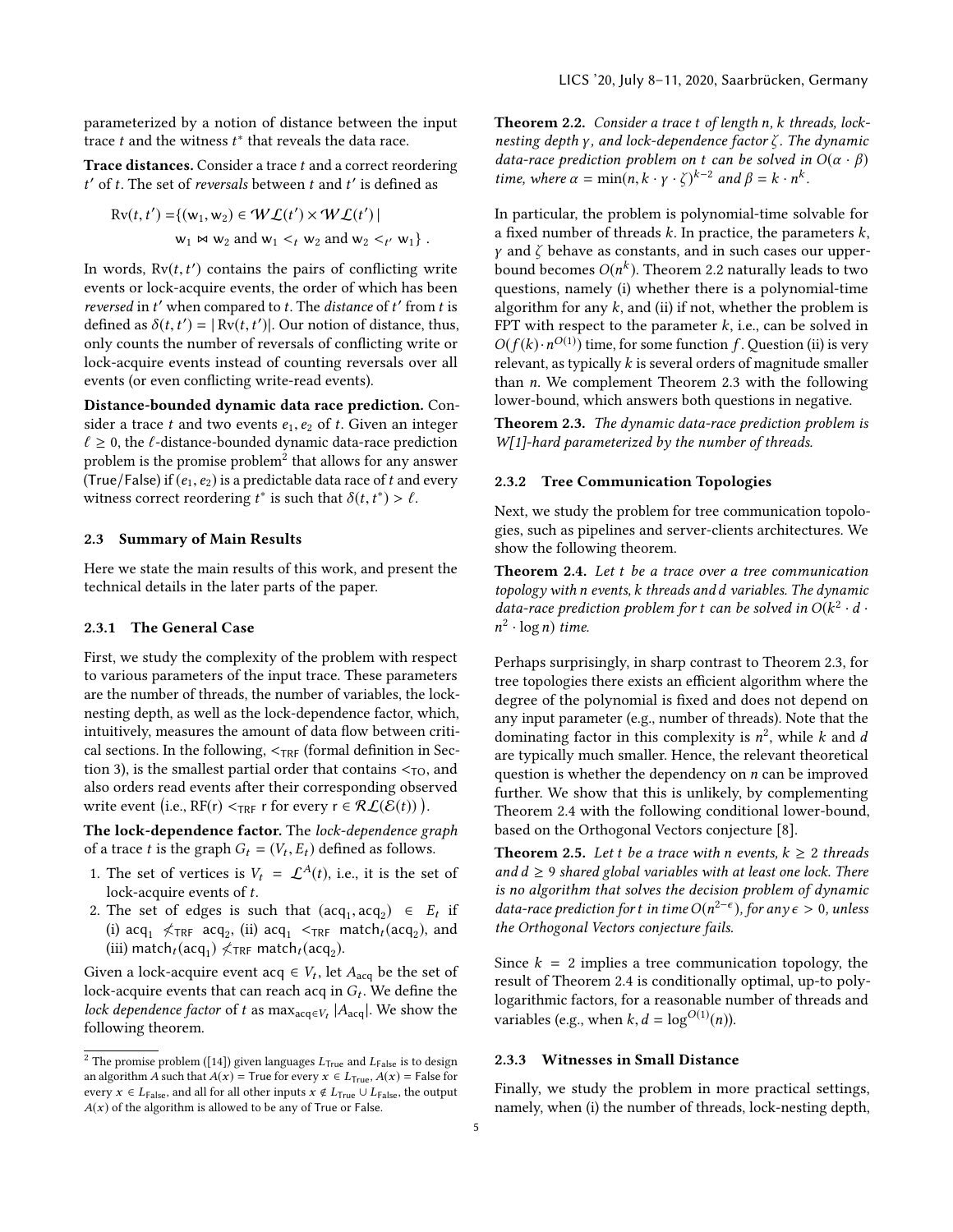lock-dependence factor of t are bounded, and (ii) we are searching for a witness at a small distance from t.

<span id="page-5-4"></span>**Theorem 2.6.** Fix a reversal bound  $\ell \geq 0$ . Consider a trace t of length n and constant number of threads, lock-nesting depth and lock-dependence factor. The ℓ-distance-bounded dynamic data-race prediction problem for t can be solved in  $O(n)$  time.

# <span id="page-5-0"></span>3 Trace Ideals

#### <span id="page-5-2"></span>3.1 Partial Orders

Partially ordered sets. A partially ordered set (or poset) is a pair  $(X, P)$  where X is a set of (write, read, lock-acquire, lock-release) events and P is a reflexive, antisymmetric and transitive relation over X. We will often write  $e_1 \leq_P e_2$  to denote  $(e_1, e_2)$  ∈ P. Given two events  $e_1, e_2$  ∈ X we write  $e_1$  <  $\leq$   $e_2$  to denote that  $e_1 \leq$   $e_2$  and  $e_1 \neq e_2$ , and write  $e_1 \ll_P e_2$  to denote that  $e_1 \lt_P e_2$  and there exists no event e such that  $e_1 <_P e <_P e_2$ . Given two distinct events  $e_1, e_2 \in X$ , we say that  $e_1$  and  $e_2$  are unordered by P, denoted by  $e_1 \parallel_P e_2$ , if neither  $e_1 \leq p \cdot e_2$  nor  $e_2 \leq p \cdot e_1$ . We call an event  $e \in X$ *maximal* if there exists no  $e' \in X$  such that  $e \leq_P e'$ . Given a set  $Y \subset X$  we denote by  $P|Y$  the projection of  $P$  on  $Y$  i.e. we set  $Y \subseteq X$ , we denote by  $P|Y$  the *projection* of P on Y, i.e., we have  $P | Y \subseteq Y \times Y$ , and for all  $e_1, e_2 \in Y$ , we have  $e_1 \leq_{P | Y} e_2$ iff  $e_1 \leq_P e_2$ . Given two posets  $(X, P)$  and  $(X, Q)$ , we say that the partial order Q refines P, denoted by  $Q \sqsubseteq P$ , if for every two events  $e_1, e_2 \in X$ , if  $e_1 \leq_P e_2$  then  $e_1 \leq_Q e_2$ . If Q refines P, we say that P is weaker than Q. We denote by  $Q \sqsubset P$  the fact that  $Q \sqsubseteq P$  and  $P \not\sqsubseteq Q$ . A linearization of  $(X, P)$  is a total order over X that refines P. An order ideal (or simply ideal) of a poset  $(X, P)$  is subset  $Y \subseteq X$  such that for every two events  $e_1 \in Y$  and  $e_2 \in X$  with  $e_2 \leq_P e_1$ , we have  $e_2 \in Y$ . An event *e* is *executable* in ideal *Y* if  $Y \cup \{e\}$  is also an ideal of  $(X, P)$ . The number of threads and variables of a poset  $(X, P)$ is the number of threads and variables of the events of X.

Partially ordered sets with reads-from functions. A poset with a reads-from function (or rf-poset) is a tuple  $(X, P, RF)$  where (i) RF:  $\mathcal{RL}(X) \to \mathcal{WL}(X)$  is a reads-from function such that for all  $r \in \mathcal{RL}(X)$ , we have  $RF(r) \in \mathcal{W}(X)$ iff  $r \in \mathcal{R}(X)$ , and (ii)  $(X, P)$  is a poset where for all  $r \in \mathcal{R}\mathcal{L}(X)$ we have  $RF(r) < p r$ . Notation from posets is naturally lifted to rf-posets, e.g., an ideal of  $P$  is an ideal of  $(X, P)$ .

Thread-reads-from order and trace ideals. Given a trace t, the thread-reads-from order  $TRF(t)$  (or simply TRF when t is clear from context) is the weakest partial order over the set  $\mathcal{E}(t)$  such that (i) TRF  $\subseteq$  TO, and (ii) ( $\mathcal{E}(t)$ , TRF, RF<sub>t</sub>) is an rf-poset. In particular, TRF is the transitive closure of  $(TO \cup \{RF_t(r) < r \mid r \in \mathcal{R}(t)\})$ . A trace ideal of t is an ideal  $Y$  of the poset  $(E(t) \cap \text{PE})$ . We say an event  $e \in E(t) \setminus Y$  is X of the poset ( $\mathcal{E}(t)$ , TRF). We say an event  $e \in \mathcal{E}(t) \setminus X$  is enabled in X if for every  $e' <sub>TO</sub> e$ , we have  $e' \in X$ . We call X<br>lock-feasible if for every two lock-acquire events acquired lock-feasible if for every two lock-acquire events  $acq_1$ ,  $acq_2 \in$ <br> $C^A(Y)$  with acq. M acq., we have match (acq.)  $\in X$  for  $\mathcal{L}^A(X)$  with  $\text{acq}_1 \bowtie \text{acq}_2$ , we have match  $\ell(\text{acq}_i) \in X$  for some  $i \in [2]$ . We call X feasible if it is lock-feasible, and there some  $i \in [2]$ . We call X *feasible* if it is lock-feasible, and there exists a partial order P over X such that (i)  $P \sqsubseteq TRF|X$  and

(ii) for every pair of lock-acquire events  $\text{acq}_1, \text{acq}_2 \in \mathcal{L}^A(X)$ <br>with acq. M acq., and match (acq.)  $\notin X$ , we have related with  $acq_1 \bowtie acq_2$ , and match $t (acq_1) \notin X$ , we have rel<sub>2</sub>  $\lt p$ <br>acq. where rel<sub>2</sub> = match (acq.) If X is feasible we define  $acq_1$ , where rel<sub>2</sub> = match<sub>t</sub> ( $acq_2$ ). If X is feasible, we define<br>the *canonical rf-poset* of X as (X Q BE, IX) where Q is the the canonical rf-poset of X as  $(X, Q, RF<sub>t</sub> | X)$ , where Q is the weakest among all such partial orders P. It is easy to see weakest among all such partial orders P. It is easy to see that Q is well-defined, i.e., there exists at most one weakest partial order among all such partial orders P.

The realizability problem of feasible trace ideals. The realizability problem for an rf-poset  $\mathcal{P} = (X, P, RF)$  asks whether there exists a linearization  $t^*$  of P such that  $RF_{t^*} = RF$ . Given a trace t and a feasible trace ideal X of t the RF. Given a trace  $t$  and a feasible trace ideal  $X$  of  $t$ , the realizability problem for  $X$  is the realizability problem of the canonical rf-poset  $(X, P, RF)$  of X. The following remark relates the decision problem of dynamic race prediction in t with the realizability of trace ideals of t.

<span id="page-5-1"></span>**Remark 1.** If  $t^*$  is a witness of the realizability of X, then  $t^*$  is a correct reordering of t. Two conflicting events  $e_1$ ,  $e_2 \in \mathcal{E}(t)$ is a correct reordering of t. Two conflicting events  $e_1, e_2 \in \mathcal{E}(t)$ are a predictable data race of t iff there exists a realizable trace ideal X of t such that  $e_1, e_2$  are enabled in X.

Read pairs and triplets. For notational convenience, we introduce the notion of read pairs and read triplets. Given an rf-poset  $P = (X, P, RF)$ , a read pair (or pair for short) of P is a pair (w, r) such that  $r \in \mathcal{RL}(X)$  and  $w = RF(r)$  (note that  $w \in X$ ). A read triplet (or triplet for short) is a triplet  $(w, r, w')$ <br>such that (i)  $(w, r)$  is a pair of  $P$  (ii)  $w' \in X$  and (iii)  $w' \neq w$ such that (i)  $(w, r)$  is a pair of  $P$ , (ii)  $w' \in X$ , and (iii)  $w' \neq w$ <br>and  $r \bowtie w'$ . We denote by Pairs( $P$ ) and Triplets( $P$ ) the set and  $r \Join w'$ . We denote by Pairs( $\mathcal{P}$ ) and Triplets( $\mathcal{P}$ ) the set of pairs and triplets of  $P$ , respectively.

**Closed rf-posets.** We call an rf-poset  $P = (X, P, RF)$  closed if for every triplet  $(w, r, w') \in$  Triplets(P), we have (i) if  $w \leq w'$  then  $r \leq w'$  $w' < p$  r then  $w' < p$  w, and (ii) if  $w < p$  w' then  $r < p$ <br>w' Given an reference  $\varphi = (X \circ p)$  RF) the closure of  $\varphi$  is w'. Given, an rf-poset  $P = (X, P, RF)$ , the *closure* of  $P$  is an rf-poset  $Q = (X, Q, RF)$  where  $Q$  is the weakest partial an rf-poset  $Q = (X, Q, RF)$  where Q is the weakest partial order over X such that  $Q \subseteq P$  and Q is closed. If no such Q exists, we let the closure of  $\mathcal P$  be  $\bot$ . The closure is welldefined [\[31\]](#page-14-10). The associated Closure problem is, given an rf-poset P, decide whether the closure of P is not  $\perp$ .

<span id="page-5-3"></span>Remark 2. An rf-poset is realizable only if its closure exists and is realizable.

#### 3.2 Bounds on the Number of Feasible Trace Ideals

Remark [1](#page-5-1) suggests that the dynamic data-race prediction problem for a trace  $t$  is reducible to deciding whether  $t$  has some realizable trace ideal. In general, if  $t$  has length  $n$  and  $k$ threads, there exist  $n^k$  possible trace ideals to test for realiz-<br>ability. Here we derive another unper-bound on the number ability. Here we derive another upper-bound on the number of such ideals that are sufficient to test, based on the number of threads of  $t$ , its lock-nesting depth and its lock-dependence factor. These parameters typically behave as constants in practice, and thus understanding the complexity of dynamic data race prediction in terms of these parameters is crucial.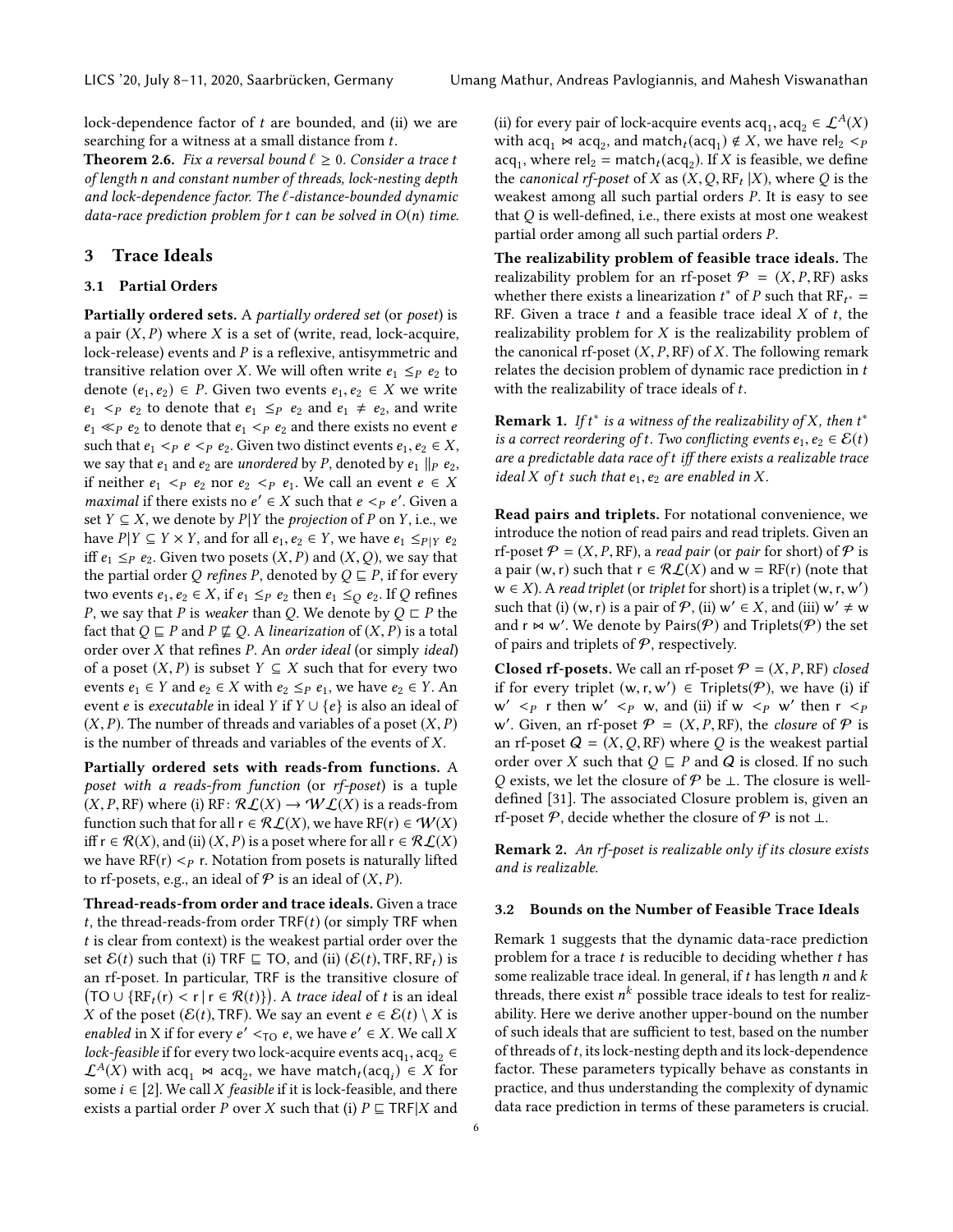**Causal cones.** Given an event  $e \in \mathcal{E}(t)$ , the causal cone Cone<sub>t</sub> $(e)$  of  $e \in \mathcal{E}(t)$  is the smallest trace ideal X of t so that e is enabled in X. In words, we construct  $Cone_t(e)$  by taking the TRF-downwards closure of the thread-local predecessor  $S \subseteq \mathcal{E}(t)$ , we define the causal cone of S as Cone<sub>t</sub>(S) =  $\bigcup_{e \in S} \text{Cone}_t(e)$ ; notice that Cone<sub>t</sub>(S) is a trace ideal.  $\prime$  of *e* (i.e., *e'*  $\ll_{TO}$  *e*). Given a non-empty set of events  $\subset$  *∈*(*t*) we define the causal cone of *S* as Cone (*S*) −  $\bigcup_{e \in S} \text{Cone}_t(e)$ ; notice that  $\text{Cone}_t(S)$  is a trace ideal.

**Candidate ideal set.** Given a set of events  $X$ , we denote by  $OpenAcqs(X)$  the set of lock-acquire events acq such that match<sub>t</sub> (acq)  $\notin X$ . Given two events  $e_1, e_2 \in \mathcal{E}(t)$ , the candidate ideal set  $CIS_t(e_1, e_2)$  of  $e_1, e_2$  is the smallest set of trace ideals of  $t$  such that the following hold.

- 1. Cone<sub>t</sub> ({ $e_1, e_2$ })  $\in \text{CIS}_t(e_1, e_2)$ .
- <span id="page-6-0"></span>2. Let  $Y \in \text{CIS}_t(e_1, e_2)$ , acq  $\in \text{OpenAcqs}(Y)$ , rel = match<sub>t</sub> (acq), and  $Y' = \text{Cone}_t(Y \cup \{\text{rel}\}) \cup \{\text{rel}\}.$  If  $e_1, e_2 \notin Y'$ , then  $Y' \in \text{CIS}_t(e_1, e_2)$ .

In light of Remark [1,](#page-5-1) we will decide whether  $(e_1, e_2)$  is a predictable data race by deciding the realizability of ideals in the candidate ideal set. Item [2](#page-6-0) states that, as long as there is some ideal Y in the candidate ideal set such that Y leaves some critical section open, we construct another ideal  $Y' \supset Y$  by choosing one such open critical section and closing <sup>Y</sup> by choosing one such open critical section and closing it, and add  $Y'$  in the candidate set as well. Intuitively, the onen critical section of  $Y$  might deem  $Y$  not realizable, while open critical section of Y might deem Y not realizable, while closing that critical section might make Y' realizable. Clearly,<br>if  $e_i \in Y'$  or  $e_i \in Y'$  then the realizability of Y' does not if  $e_1 \text{ } \in Y'$  or  $e_2 \in Y'$ , then the realizability of Y' does not<br>imply a data race on  $e_1$   $e_2$  as one of the two events is not imply a data race on  $e_1, e_2$  as one of the two events is not enabled in Y' (Remark [1\)](#page-5-1). As the following lemma shows, in order to decide whether  $(e, e_0)$  is a predictable data race of t order to decide whether  $(e_1, e_2)$  is a predictable data race of t, it suffices to test for realizability all the ideals in  $\text{CIS}_t(e_1, e_2)$ . **Lemma 3.1.**  $(e_1, e_2)$  is a predictable data race of t iff there exists a realizable ideal  $X \in \text{CIS}_t(e_1, e_2)$  such that  $e_1, e_2 \notin X$ .

<span id="page-6-3"></span><span id="page-6-1"></span>The following lemma gives an upper-bound on  $|CIS_t(e_1, e_2)|$ , i.e., on the number of ideals we need to test for realizability. **Lemma 3.2.** We have  $|C|S_t(e_1, e_2)| \le \min(n, \alpha)^{k-2}$ , where  $\alpha = k, \nu, \lambda$  and k is the number of threads  $\nu$  is the lock-nesting  $\alpha = k \cdot \gamma \cdot \zeta$ , and k is the number of threads,  $\gamma$  is the lock-nesting depth, and  $\zeta$  is the lock-dependence factor of t.

## <span id="page-6-5"></span>4 The General Case

In this section we address the general case of dynamic datarace prediction. The section is organized in two parts, which present the formal details of Theorem [2.2](#page-4-2) and Theorem [2.3.](#page-4-4)

## <span id="page-6-6"></span>4.1 Upper Bound

In this section we establish Theorem [2.2.](#page-4-2) Recall that, by Lemma [3.1,](#page-6-1) the problem is reducible to detecting a realizable rf-poset in the candidate ideal set of the two events that are tested for a data-race. Rf-poset realizability is known to be NP-complete [\[16\]](#page-13-7), and solvable in polynomial time when the number of threads is bounded [\[2\]](#page-13-22). Here we establish more precise upper-bounds, based on the number of threads. In particular, we show the following.

<span id="page-6-2"></span>**Lemma 4.1.** Rf-poset realizability can be solved in  $O(k \cdot n^k)$ <br>time for an rf-poset of size n and k threads time for an rf-poset of size n and k threads.

Frontiers and extensions. Let  $P = (X, P, RF)$  be an rfposet, and consider an ideal Y of  $P$ . The frontier of Y, denoted Frontier $p(Y)$ , is the set of pairs  $(w, r) \in \text{Pairs}(\mathcal{P})$  such that  $w \in Y$  and  $r \notin Y$ . An event e executable in Y is said to extend Y if for every triplet  $(w, r, e) \in$  Triplets(P), we have  $(w, r)$  ∉ Frontier $\varphi$ (Y). In this case, we say that  $Y \cup \{e\}$  is an extension of Y via e.

**Ideal graphs and canonical traces.** Let  $P = (X, P, RF)$  be an rf-poset. The *ideal graph* of  $P$ , denoted  $G_P = (V_P, E_P)$  is a directed graph defined as follows.

- 1.  $V_P$  is the set of ideals of  $P$ .
- 2. We have  $(Y_1, Y_2) \in E_{\mathcal{P}}$  iff  $Y_2$  is an extension of  $Y_1$ .

The *ideal tree* of P, denoted  $T_p = (I_p, R_p)$  is a (arbitrary) spanning tree of  $G_{\mathcal{P}}$  when restricted to nodes reachable from Ø. We let ∅ be the root of  $T_{\mathcal{P}}$ . Given an ideal  $Y \in \mathcal{I}_{\mathcal{P}}$ , we define the *canonical trace*  $t_Y$  of Y inductively, as follows. If  $Y = \emptyset$  then  $t_Y = \epsilon$ . Otherwise, Y has a parent Y' in  $T_P$ <br>such that  $Y = Y' \cup \{e\}$  for some event  $e \in Y$ . We define such that  $Y = Y' \cup \{e\}$  for some event  $e \in X$ . We define  $t_X = t_W \circ e$ . Lemma 4.1 relies on the following lemmas. We  $t_Y = t_{Y'} \circ e$ . Lemma [4.1](#page-6-2) relies on the following lemmas. We refer to Appendix [C.1](#page-15-1) for the proofs.

<span id="page-6-7"></span>**Lemma 4.2.** We have  $X \in I_{\mathcal{P}}$  if  $\mathcal{P}$  is realizable.

<span id="page-6-8"></span>**Lemma 4.3.** The ideal graph  $G_{\mathcal{P}}$  has  $O(n^k)$  nodes.

Proof of Theorem [2.2.](#page-4-2) Consider a trace  $t$  and two conflicting events  $e_1, e_2 \in \mathcal{WR}(t)$ . By Lemma [3.1,](#page-6-1) to decide whether  $(e_1, e_2)$  is a predictable data race of t, it suffices to iterate over all feasible trace ideals  $X$  in the candidate ideal set  $CIS<sub>t</sub>(e<sub>1</sub>, e<sub>2</sub>)$ , and test whether X is realizable. By Lemma [3.2,](#page-6-3) we have  $|C|S_t(e_1, e_2)| = O(\alpha)$ , where  $\alpha = \min(n, k \cdot \gamma \cdot \zeta)^{k-2}$ .<br>Finally due to Lemma 4.1, the realizability of every such Finally, due to Lemma [4.1,](#page-6-2) the realizability of every such ideal can be performed in *O*(*k* ⋅ *n<sup>k</sup>*) = *O*(*β*) time. □

#### <span id="page-6-9"></span>4.2 Hardness of Data Race Prediction

Here we establish that the problem of dynamic data-race prediction is W[1]-hard when parameterized by the number of threads k. Our proof is established in two steps. In the first step, we show the following lemma.

<span id="page-6-4"></span>Lemma 4.4. Rf-poset realizability parameterized by the number of threads k is W[1]-hard.

Rf-poset realizability is known to be NP-hard [\[16,](#page-13-7) Theorem 4.1], and Lemma [4.4](#page-6-4) strengthens that result by showing that the problem is even unlikely to be FPT. In the second step, we show how the class of W[1]-hard instances of in Lemma [4.4](#page-6-4) can be reduced to dynamic data-race prediction.

Hardness of rf-poset realizability. Our reduction is from the INDEPENDENT-SET $(c)$  problem, which takes as input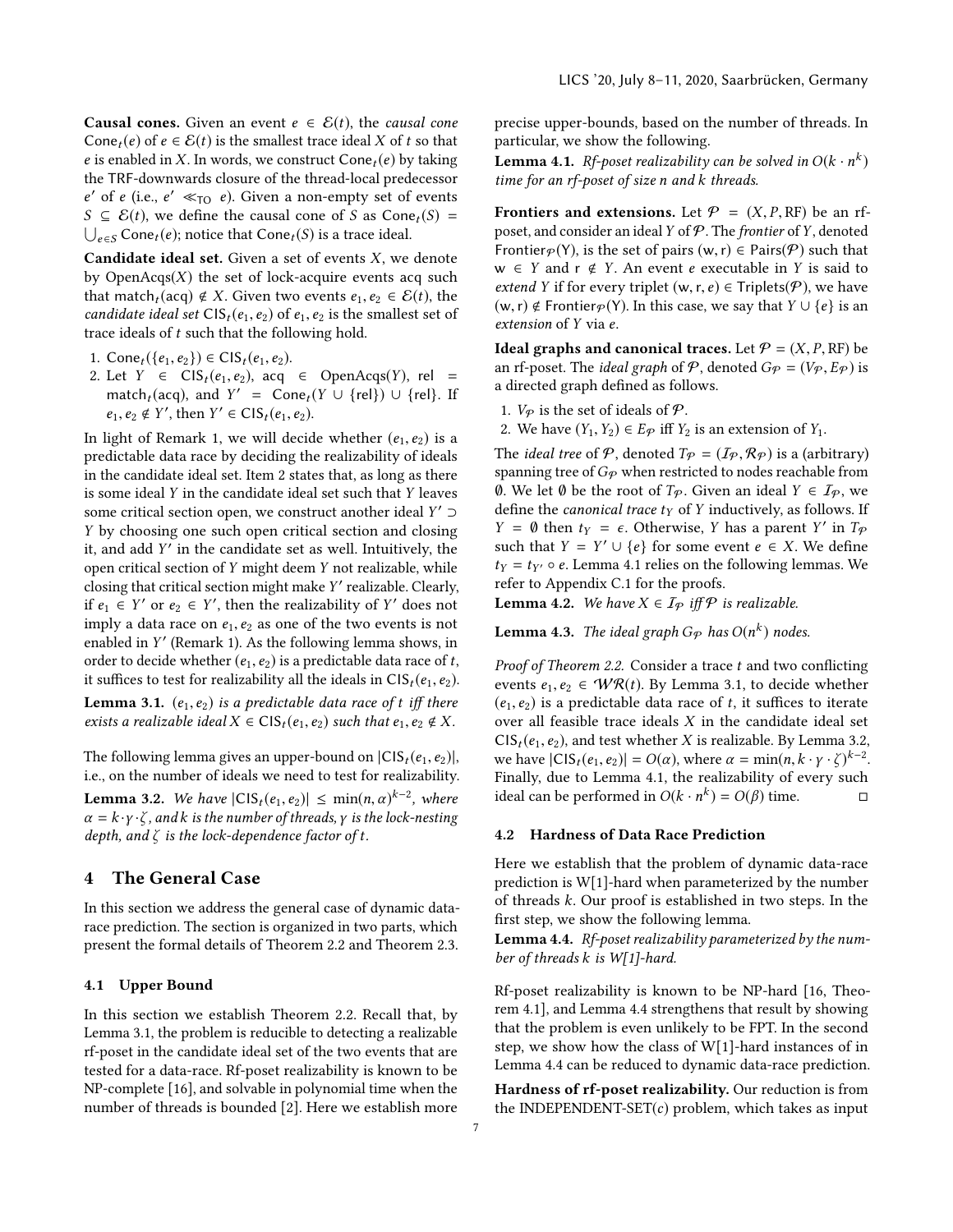an undirected graph  $G = (V, E)$  and asks whether G has an independent set of size  $c$ . INDEPENDENT-SET $(c)$  parameterized by  $c$  is one of the canonical W[1]-hard problems [\[12\]](#page-13-23). Given an input  $G = (V, E)$  of INDEPENDENT-SET(c) with  $n = |V|$ , we construct an rf-poset  $\mathcal{P}_G = (X, P, RF)$  of size  $O(c \cdot n)$  and  $O(c)$  threads such that  $\mathcal{P}_G$  is realizable iff G has an independent set of size c. We assume wlog that every node in G has at least one neighbor, otherwise, we can remove all s such nodes and solve the problem for parameter  $c' = c - s$ .<br>The rf-poset  $\mathcal{P}_c$  consists of  $k = 2$ ,  $c + 2$  total orders  $(X, \tau)$ . The rf-poset  $\mathcal{P}_G$  consists of  $k = 2 \cdot c + 2$  total orders  $(X_i, \tau_i)$ .<br>Figure 1 provides an illustration In high level for each  $i \in [c]$ . Figure [1](#page-8-0) provides an illustration. In high level, for each  $i \in [c]$ ,  $\tau_i$  and  $\tau_{c+i}$  are used to encode the *i*-th copy of *G*, whereas the last two total orders are auxiliary. Superscripts on the events and/or their variables refer to the node of G that is encoded by those events. Below we describe the events and certain orderings between them. The partial order  $P$  is the transitive closure of these orderings.

1. For  $i = 2 \cdot c + 1$ ,  $\tau_i$  consists of a single event  $\tau_i = w(x)$ . 2. For  $i = 2 \cdot c + 2$ , we have  $\tau_i = \sigma \circ \sigma$ , where

$$
\sigma = r(s_1), \dots, r(s_c), \text{acq}(\ell_1), \dots, \text{acq}(\ell_c) \quad \text{and} \\ \sigma = r(x), \text{rel}(\ell_c), \dots, \text{rel}(\ell_1) .
$$

3. For each  $i \in [c]$ , we have  $\tau_i = \tau_i^1 \circ \tau_i^2 \circ \ldots \circ \tau_i^n$ , where each  $\tau_i^j$  encodes node j of G and is defined as follows. Let  $\tau^j = \int_{\tau_j}^{\tau_j} \tau_j \tau_j$ i  $\overline{\tau}_i^j = \sigma_i^j \circ \sigma_i^j$ , where

$$
\sigma_i^j = \text{acq}_i(\ell_{\{j,l_1\}}), \dots, \text{acq}_i(\ell_{\{j,l_m\}}) \quad \text{and}
$$
  

$$
\sigma_i^j = \text{rel}_i(\ell_{\{j,l_m\}}), \dots, \text{rel}_i(\ell_{\{j,l_1\}})
$$

where  $l_1, \ldots, l_m$  are the neighbors of j in G. For each  $j \in [n] \setminus \{1, n\}$ , the sequence  $\tau_i^j$  is identical to  $\overline{\tau}_i^j$ , with the addition that the innermost critical section (i.e. bethe addition that the innermost critical section (i.e., between  $\text{acq}_i(\ell_{\{j,l_m\}})$  and  $\text{rel}_i(\ell_{\{j,l_m\}})$  contains the se-<br>example  $\text{vol}_i(\ell_i)$ . The examples also defined similarly quence  $w(y_i^j)$ ,  $r(z_i^j)$ . The sequence  $\tau_i^1$  is defined similarly,<br>except that the innermost critical section contains the except that the innermost critical section contains the sequence  $w(s_i)$ ,  $r(z_i^1)$ . Finally, the sequence  $\tau_i^n$  is defined<br>similarly, except that the innermost critical section consimilarly, except that the innermost critical section contains the sequence  $w(y_i^n)$ ,  $r_i(x)$ .<br>For each  $i \in [c]$ , we have  $\tau$ 

4. For each  $i \in [c]$ , we have  $\tau_{c+i} = \tau_{c+i}^1 \circ \tau_{c+i}^2 \circ \dots \circ \tau_{c+i}^{n-1}$ , where  $\tau_{c+i}^j = \text{acq}^j(\ell_i)$ ,  $w(z_i^j)$ ,  $r(y_i^{j+1})$ , rel<sup>j</sup> $(\ell_i)$ .

Note that every memory location is written exactly once, hence the reads-from function RF is defined implicitly. In addition, for every read event r, we have  $RF(r) < p r$ , as well as  $r(x) < p r_i(x)$  for each  $i \in [c]$ .

Correctness. We now sketch the correctness of the construction, while we refer to Appendix [C.2](#page-16-0) for the proof. Assume that  $P$  is realizable by a witness t. We say that  $r(x)$  separates a critical section in  $t$  if the lock-acquire (resp., lockrelease) event of that critical section appears before (resp., after)  $r(x)$  in t. The construction guarantees that, for each  $i \in [c]$ , r(x) separates the critical sections of  $\tau_i$  that encode some node  $l_i$  of G. By construction, these critical sections

are on locks  $\ell_{\{l_i, v\}}$ , where v ranges over the neighbors of  $l_i$ <br>in G. Hence, for any  $i' \neq i$ , the node  $l_i$  cannot be a neigh in G. Hence, for any  $i' \neq i$ , the node  $l_{i'}$  cannot be a neigh-<br>hor of  $l_{i'}$  as this would imply that hoth critical sections on bor of  $l_i$ , as this would imply that both critical sections on  $\log l_i$ ,  $\ldots$  are opened before  $r(x)$  and closed after  $r(x)$  in t lock  $\ell_{\{l_i, l_{i'}\}}$  are opened before r(x) and closed after r(x) in t,<br>which clearly violates lock semantics. Thus, an independent best  $e_{\{i_i, i_{i'}\}}$  are opened before  $\{x\}$  and crossed dree  $\{x\}$  in  $i_j$ , which clearly violates lock semantics. Thus, an independent set  $A = \{l_1, \ldots, l_c\}$  of G is formed by taking each  $l_i$  to be the node of G, the critical sections of which belong to thread  $\tau_i$ and are separated by  $r(x)$  in t. On the other hand, if G has an independent set  $A = \{l_1, \ldots, l_c\}$ , a witness t that realizes  $P$  can be constructed by separating the critical sections of the node  $l_i$  in  $\tau_i$ , for each  $i \in [c]$ .

Hardness of dynamic data-race prediction. Finally, we turn our attention to the hardness of dynamic data-race prediction. Consider the INDEPENDENT-SET $(c)$  problem on a graph G and the associated rf-poset  $P_G = (X, P, RF)$ defined above. We construct a trace t with  $\mathcal{E}(t) = X$  and  $RF_t = RF$  such that  $(w(x), r(x))$  is a predictable data-race of t iff  $\mathcal{P}_G$  is realizable. In particular, t consists of  $2 \cdot c + 2$  threads  $p_i$ , one for each total order  $\tau_i$  of  $\mathcal{P}_G$ . We obtain t as

$$
t=\tau_{2\cdot c+1}\circ t_1\circ\ldots\circ t_c\circ\tau_{2\cdot c+2}\,,
$$

where each  $t_i$  is an appropriate interleaving of the total or-<br>ders  $\tau_i$  and  $\tau_{i+1}$  that respects the reads-from function RF ders  $\tau_i$  and  $\tau_{c+i}$  that respects the reads-from function RF. In Appendix [C.2,](#page-16-0) we conclude the proof of Theorem [2.3](#page-4-4) by showing that G has an independent set of size c iff  $(w(x), r(x))$ is a predictable data-race of  $t$ .

<span id="page-7-0"></span>**Remark 3.** It is known that INDEPENDENT-SET $(c)$  cannot be solved in  $f(c) \cdot n^{o(c)}$  time under ETH [\[11\]](#page-13-24). As our reduction<br>to rf-poset realizability and dynamic data-race prediction uses to rf-poset realizability and dynamic data-race prediction uses  $k = O(c)$  threads, each of these problems does not have a  $f(k) \cdot n^{o(k)}$ -time algorithm under ETH.

#### <span id="page-7-1"></span>5 Tree Communication Topologies

In this section we focus on the case where the input trace  $t$ constitutes a tree communication topology. The section is organized in two parts, which present the formal details of Theorem [2.4](#page-4-5) and Theorem [2.5.](#page-4-6)

#### <span id="page-7-2"></span>5.1 An Efficient Algorithm for Tree Topologies

In this section we present the formal details of Theorem [2.4.](#page-4-5) Recall that the Theorem [2.2](#page-4-2) states an  $O(\alpha \cdot \beta)$  upper-bound for dynamic data-race prediction, where  $\beta$  is the complexity of deciding rf-poset realizability, and  $\alpha$  is an upper-bound on the number of candidate ideals whose realizability we need to check. For tree communication topologies, we obtain Theorem [2.4:](#page-4-5) (i) we show an improved upper-bound  $\beta$  on the complexity of the realizability of trace ideals over tree topologies, and (ii) we show that it suffices to check the realizability of a single trace ideal (i.e.,  $\alpha = 1$ ). We start with point (i), and then proceed with (ii).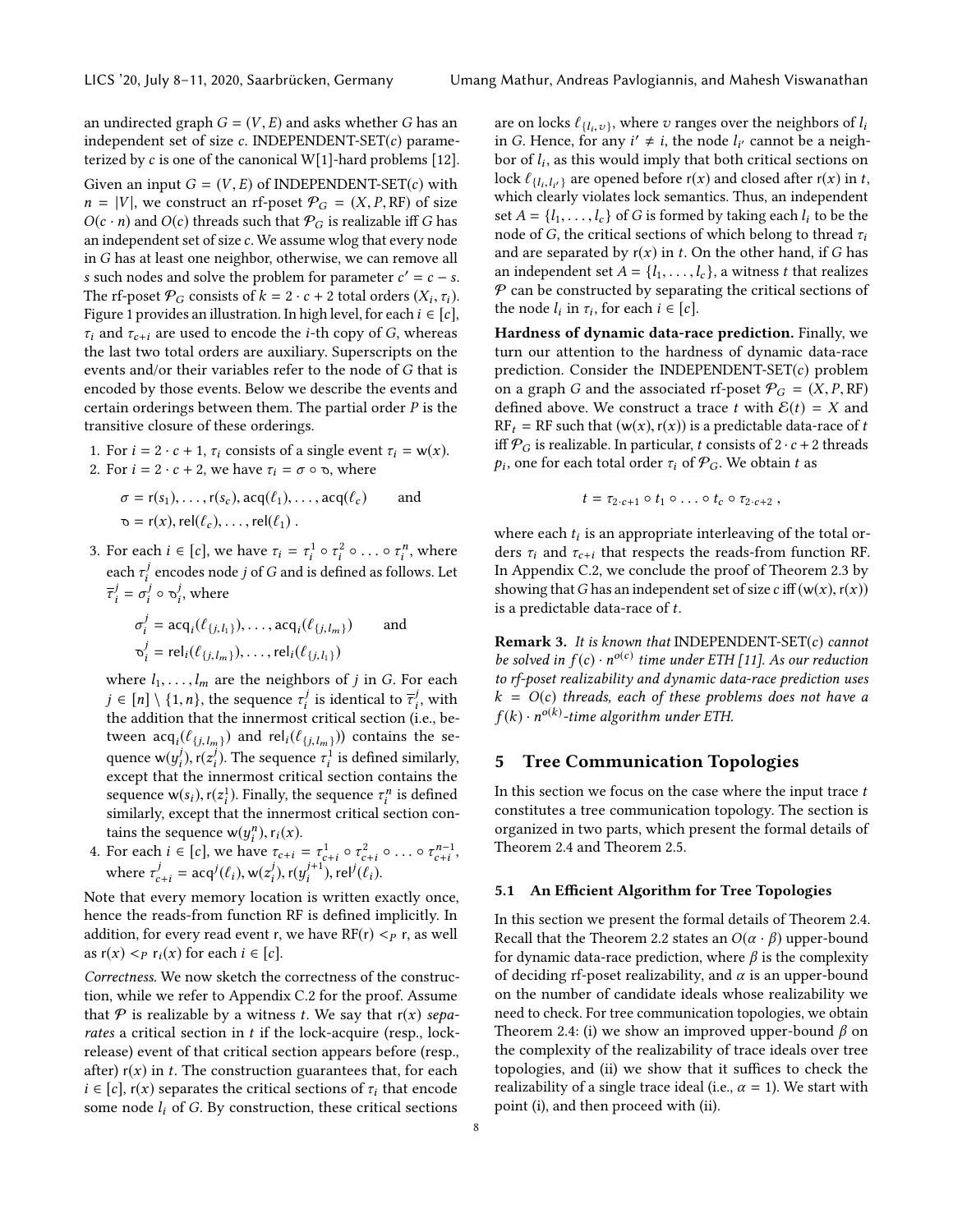<span id="page-8-0"></span>

Figure 1. Illustration of the o-poset  $P_G$  given a graph G and independent-set size  $c = 2$ . Edges represent orderings in P.

**Tree-inducible rf-posets.** Let  $(X, P)$  be a poset where  $X \subseteq$  $\mathcal{E}(t)$ . We call  $(X, P)$  tree-inducible if X can be partitioned into k sets  $\{X_i\}_{1 \leq i \leq k}$  such that the following conditions hold.

- <span id="page-8-4"></span>1. The graph  $T = ([k], \{(i, j) | X_i \bowtie X_j \})$  is a tree.
- <span id="page-8-5"></span>2.  $P|X_i$  is a total order for each  $i \in [k]$ .<br>3. For every node  $\ell \in [k]$  such that  $\ell$ .

 $\overline{a}$ 

1 2

3

<span id="page-8-6"></span>3. For every node  $\ell \in [k]$  such that  $\ell$  is an internal node in T and for every two connected components  $C_1$ ,  $C_2$  of T that are created after removing  $\ell$  from T, we have the following. Consider two nodes  $i \in C_1$  and  $j \in C_2$  and two events  $e_1 \in X_i$  and  $e_2 \in X_j$  such that  $e_1 \leq_P e_2$ , there exists some event  $e \in X_\ell$  such that  $e_1 \leq p \leq e_2$ .

We call an rf-poset  $(X, P, RF)$  tree-inducible if  $(X, P)$  is treeinducible. The insight is that traces from tree communication topologies yield tree-inducible trace ideals. Our motivation behind tree inducibility comes from the following lemma.

<span id="page-8-1"></span>Lemma 5.1. Rf-poset realizability of tree-inducible rf-posets can be solved in  $O(k^2 \cdot d \cdot n^2 \cdot \log n)$  time, for an rf-poset of<br>size n k threads and d variables size n, k threads and d variables.

The proof of Lemma [5.1](#page-8-1) is in two steps. Recall the definition of closed rf-posets from Section [3.1.](#page-5-2) First, we show that a treeinducible, closed rf-poset is realizable (Lemma [5.2\)](#page-8-2). Second, we show that the closure of a tree-inducible rf-poset is also tree-inducible (Lemma [5.3\)](#page-8-3).

<span id="page-8-2"></span>Lemma 5.2. Every closed, tree-inducible rf-poset is realizable.

Indeed, consider a tree-inducible, closed rf-poset  $P =$  $(X, P, RF)$ . The witness t realizing  $P$  is obtained in two steps.

1. We construct a poset  $(X, Q)$  with  $Q \sqsubseteq P$  as follows. Initially, we let  $Q$  be identical to P. Let  $P$  be tree-inducible to a tree  $T = (\lceil k \rceil, \{(i, j) | X_i \bowtie X_j \})$ . We traverse T topdown, and for every node  $i$  and child  $j$  of  $i$ , for every two

- events  $e_1 \in X_i$  and  $e_2 \in X_j$  with  $e_1 \bowtie e_2$  and  $e_2 \nless p e_1$ , we order  $e_1 <sub>O</sub> e_2$ . Finally, we transitively close Q.
- 2. We construct t by linearizing  $(X, Q)$  arbitrarily.

In Appendix [D.1](#page-17-0) we show that  $t$  is well-defined and realizes  $P$ . The next lemma shows that tree-inducibility is preserved under taking closures (if the closure exists).

<span id="page-8-3"></span>**Lemma 5.3.** Consider an rf-poset  $P = (X, P, RF)$  and let  $Q = (X, Q, RF)$  be the closure of P. If P is tree-inducible then Q is also tree-inducible.

Since, by Remark [2,](#page-5-3) an rf-poset is realizable only if its closure exists and is realizable, Lemma [5.2](#page-8-2) and Lemma [5.3](#page-8-3) allow to decide the realizability of an rf-poset by computing its closure. The complexity of the algorithm comes from the complexity of deciding whether the closure exists. We refer to Appendix [D.1](#page-17-0) for the full proof of Lemma [5.1.](#page-8-1)

Recall that Lemma [3.2](#page-6-3) provides an upper-bound on the number of trace ideals of t that we need to examine for realizability in order to decide data-race prediction. We now proceed with point (ii) towards Theorem [2.4,](#page-4-5) i.e., we show that for tree communication topologies, a single ideal suffices. Our proof is based on the notion of lock causal cones below.

Lock causal cones. Consider a trace  $t$  that defines a tree communication topology  $G_t = (V_t, E_t)$ . Given an event  $e \in \mathcal{E}(t)$  the lock causal cone  $(\epsilon)$  of e is the set X defined  $\mathcal{E}(t)$  the lock causal cone LCone<sub>t</sub>(e) of e is the set X defined by the following process. Consider that  $G_t$  is rooted in  $p(e)$ .

- <span id="page-8-7"></span>1. Initially X contains all predecessors of e in  $(\mathcal{E}(t), \mathsf{T}O)$ . We perform a top-down traversal of  $G_t$ , and consider a<br>current thread  $\rho_t$  visited by the traversal current thread  $p_1$  visited by the traversal.
- <span id="page-8-8"></span>2. Let  $p_2$  be the parent of  $p_1$  in the traversal tree, and  $e_2$  be the unique maximal event in  $(X|p_2, \text{TO})$ , i.e.,  $e_2$  is the last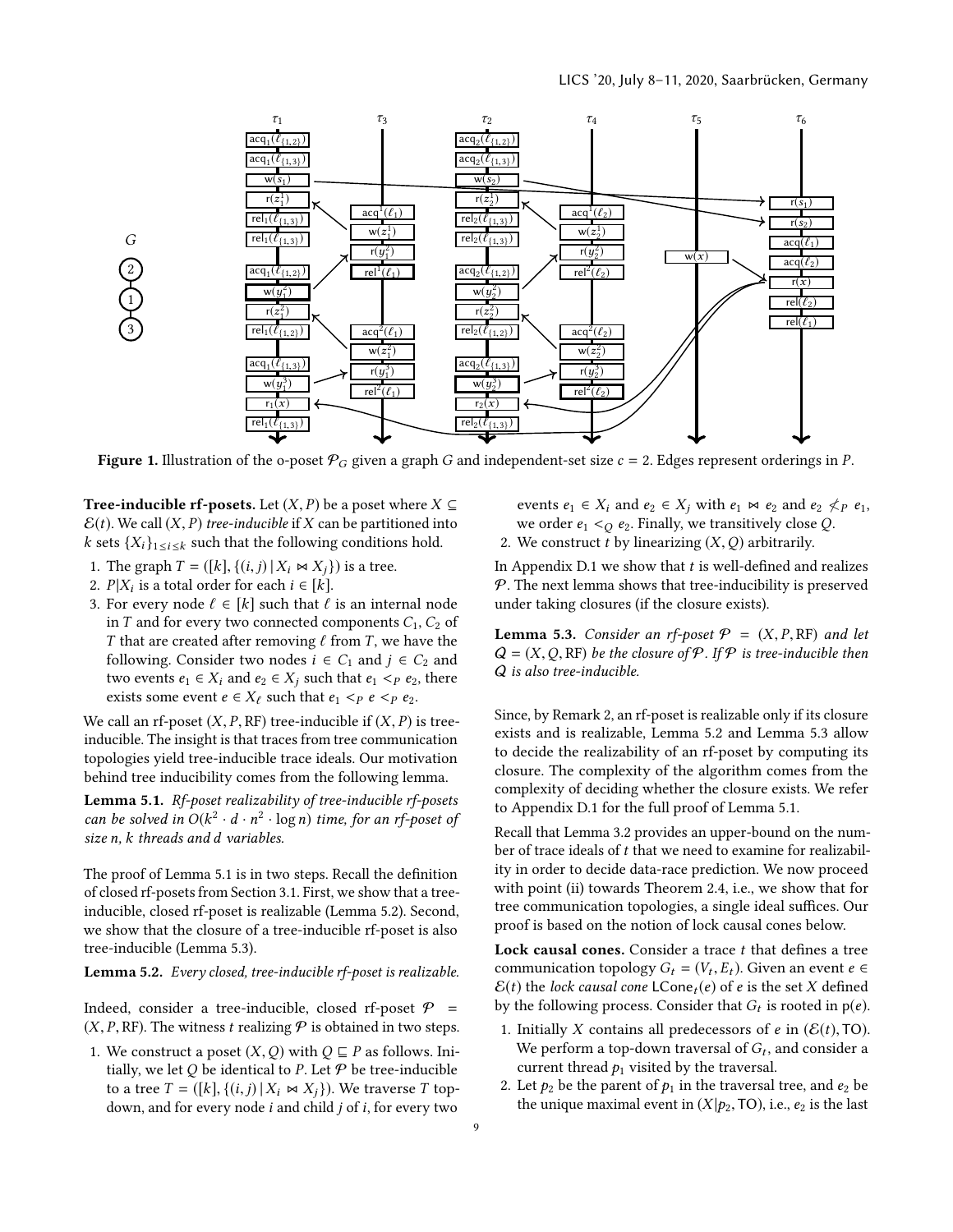event of thread  $p_2$  that appears in X. We insert in X all events  $e_1 \in \mathcal{E}(t) | p_1$  such that  $e_1 <_{\text{TRF}} e_2$ .

<span id="page-9-2"></span>3. While there exists some lock-acquire event  $acq_1 \in X|p_1$ <br>and there exists another lock-acquire event acq. and there exists another lock-acquire event  $acq_2 \in$ OpenAcqs(X) with  $acq_1 \bowtie acq_2$  and  $p(acq_2) = p_2$ , we in-<br>sert in X all predecessors of rel, in  $(E(t)$  TO) (including sert in X all predecessors of rel<sub>1</sub> in  $(\mathcal{E}(t), \textsf{TO})$  (including rel<sub>1</sub>), where rel<sub>1</sub> = match<sub>t</sub>(acq<sub>1</sub>).

Observe that, by construction,  $LCone_t(e)$  is a lock-feasible trace ideal of t. In addition, for any two events  $e_1, e_2 \in \mathcal{E}(t)$ , the set  $LCone_t(e_1) \cup LCone_t(e_2)$  is an ideal of t, though not necessarily lock-feasible. Our motivation behind lock causal cones comes from the following lemma. Intuitively, we can decide a predictable data-race by deciding the realizability of the ideal that is the union of the two lock-causal cones.

<span id="page-9-0"></span>**Lemma 5.4.** Let  $X = \textsf{LCone}_t(e_1) \cup \textsf{LCone}_t(e_2)$ . We have that  $(e_1, e_2)$  is a predictable data race of t iff (i)  $\{e_1, e_2\} \cap X = \emptyset$ , and (ii)  $X$  is a realizable trace ideal of  $t$ .

The  $(\Leftarrow)$  direction of the lemma is straightforward. We refer to Appendix [D.1](#page-17-0) for the  $(\Rightarrow)$  direction. Finally, Theorem [2.4](#page-4-5) follows immediately from Lemma [5.1](#page-8-1) and Lemma [5.4.](#page-9-0)

*Proof of Theorem [2.4.](#page-4-5)* By Lemma [5.4,](#page-9-0) we have that  $(e_1, e_2)$  is a predictable data race of t iff  $\{e_1, e_2\} \cap X = \emptyset$  and X is realizable. By Lemma [5.1,](#page-8-1) deciding the realizability of  $X$  is done in  $O(k^2 \cdot d \cdot n^2 \cdot \log n)$  time. The desired result follows.  $\Box$ 

## <span id="page-9-3"></span>5.2 A Lower Bound for Two Threads

In this section we prove a conditional quadratic lower bound for dynamic data-race prediction for two threads. Our proof is via a reduction from the Orthogonal Vectors problem. To make it conceptually simpler, we present our reduction in two steps. First, we show a fine-grained reduction from Orthogonal Vectors to the realizability of an rf-poset with 2 threads and 7 variables. Afterwards, we show how the realizability problem for the rf-posets of the first step can be reduced to the decision problem of dynamic data race prediction with 2 threads, 9 variables and 1 lock.

The Orthogonal Vectors problem (OV). An instance of Orthogonal Vectors consists of two sets A, B, where each set contains  $n/2$  binary vectors in D dimensions. The task is to determine whether there exists a pair of vectors  $(a, b) \in A \times B$ that is orthogonal, i.e., for all  $i \in [D]$  we have  $a[i] \cdot b[i] = 0$ . There exist algorithms that solve the problem in  $O(n^2 \cdot D)$ <br>and  $O(2^D \cdot n)$  time-simply by computing the inner product of and  $O(2^D \cdot n)$  time, simply by computing the inner product of each pair  $(a, b) \in A \times B$  and following a classic Four-Pussians each pair  $(a, b) \in A \times B$  and following a classic Four-Russians technique, respectively. It is conjectured that there is no truly sub-quadratic algorithm for OV [\[8\]](#page-13-21).

Conjecture 5.5 (Orthogonal Vectors). There is no algorithm for OV that operates in  $O(n^{2-\epsilon} \cdot D^{O(1)})$  time, for any  $\epsilon > 0$ .

<span id="page-9-1"></span>It is also known that SETH implies the OV conjecture [\[42\]](#page-14-15). We first relate OV with rf-poset realizability.

Lemma 5.6. Rf-poset realizability for an rf-poset with 2 threads and 7 variables has no  $O(n^{2-\epsilon})$ -time algorithm for<br>any  $\epsilon > 0$  under the Orthogonal Vectors conjecture any  $\epsilon > 0$ , under the Orthogonal Vectors conjecture.

Reduction from OV to rf-poset realizability. For a finegrained reduction from OV to rf-poset realizability, consider an OV instance  $(A, B)$ , where  $A = (a_j)_{1 \leq j \leq n/2}$ ,  $B = (b_1)_{1 \leq j \leq n/2}$ ,  $B = (b_2)_{1 \leq j \leq n/2}$  $(b_l)_{1 \leq l \leq n/2}$ , and each  $a_j, b_l \in \{0, 1\}^D$ . We will construct an <br>represent  $\Phi - (X, P, \text{RF})$  with 2 threads and 7 variables such rf-poset  $P = (X, P, RF)$  with 2 threads and 7 variables such that the closure of  $P$  exists iff there exists a pair of orthogonal vectors  $(a, b) \in A \times B$ . Since 2 threads define a tree-inducible rf-poset, Remark [2](#page-5-3) and Lemma [5.2](#page-8-2) imply that  $P$  is realizable iff OV has a positive answer. The set  $X$  consists of two disjoint sets  $X_A, X_B$ , so that each is totally ordered in  $P$ . For ease of presentation, we denote by  $\tau_A$ ,  $\tau_B$  the linear orders  $(X_A, P | X_A)$  and  $(X_B, P | X_B)$ , respectively. To develop some insight, we start with a high-level view of the construction, and then proceed with the details.

Overview of the construction. The linear orders  $\tau_A$  and  $\tau_B$ encode the vectors of A and B, respectively. Each of  $\tau_A$  and  $\tau_B$  consists of *n*/2 segments, so that the *i*-th (resp.  $(n/2-i+1)$ th) segment of  $\tau_A$  (resp.  $\tau_B$ ) encodes the contents of the *i*-th vector of A (resp., B). The two total orders are constructed with a closure computation in mind, which inserts event orderings in P one-by-one. In high-level, an ordering  $e_1 < e_2$ encodes the test of whether the bits in a specific coordinate *i* of two vectors  $a_j$  ∈ A and  $b_l$  ∈ B have product 0. If yes, and moreover,  $i < D$ , then the closure conditions enforce a new ordering  $e'_1 < e'_2$ , which encodes the test of the bits<br>in coordinate  $i + 1$ , Otherwise  $i - D$  and the closure has in coordinate  $i + 1$ . Otherwise  $i = D$ , and the closure has<br>heen computed and an orthogonal pair has been found. On been computed and an orthogonal pair has been found. On the other hand, if the bits in coordinate  $i$  have product 1, the two current vectors are not orthogonal, and the closure conditions enforce a new ordering  $e''_1 < e''_2$ , which encodes<br>the test of the first coordinate of the next pair of vectors. The to number of the first coordinate of the next pair of vectors. The test of the first coordinate of the next pair of vectors. The above is achieved using 7 variables  $\{x_i\}_{i \in [7]}$ .

Formal construction. We now present the formal details of the construction (illustrated in Figure [2\)](#page-10-0). The construction creates various events which have the form  $e^{a_j}$  and  $e^{b_l}$  when<br>they are used at the vector level, and have the form  $e^{a_j}$  and they are used at the vector level, and have the form  $e_i^{a_j}$  and  $b_i$  $\frac{b_i}{b_i}$ , where *i* ∈ [*D*], when they are used at the coordinate level. As a general rule, for each  $j, l \in [n/2 - 1]$ , we have and at the coordinate level. At the coordinate level, we also  $\frac{a_j}{\tau_A} e^{a_{j+1}}$  and  $e^{b_{l+1}} <_{\tau_B} e^{b_l}$ , both for events at the vector nd at the coordinate level we also have  $e_{i+1}^{a_j} <_{\tau_A} e_i^{a_j}$  and  $e_{i+1}^{b_l} <_{\tau_B} e_i^{b_l}$ . For succinctness, we often write  $e_1$ ,  $e_2$   $\epsilon_b$  to denote  $e_1$   $\epsilon_c$  and  $e_2$   $\epsilon_e$ . We next often write  $e_1, e_2 < e_3$  to denote  $e_1 < e_3$  and  $e_2 < e_3$ . We next<br>describe the events and orderings between them. The partial describe the events and orderings between them. The partial order  $P$  is the transitive closure of these orderings.

Events on  $x_1$  and  $x_2$ . For every vector  $a_j \in A$  and coordinate  $i \in [D]$ , we create three events  $w_i^{aj}(x_1), w_i^{aj}(x_2)$  and  $r_i^{aj}(x_2)$ .<br>We make  $DE(x_i^{aj}(x_1)) = w_i^{aj}(x_1)$  and arder We make  $\text{RF}(r_i^{a_j}(x_2)) = w_i^{a_j}(x_2)$ , and order

$$
w_i^{a_j}(x_1), w_i^{a_j}(x_2) <_{\tau_A} r_i^{a_j}(x_2).
$$
 (1)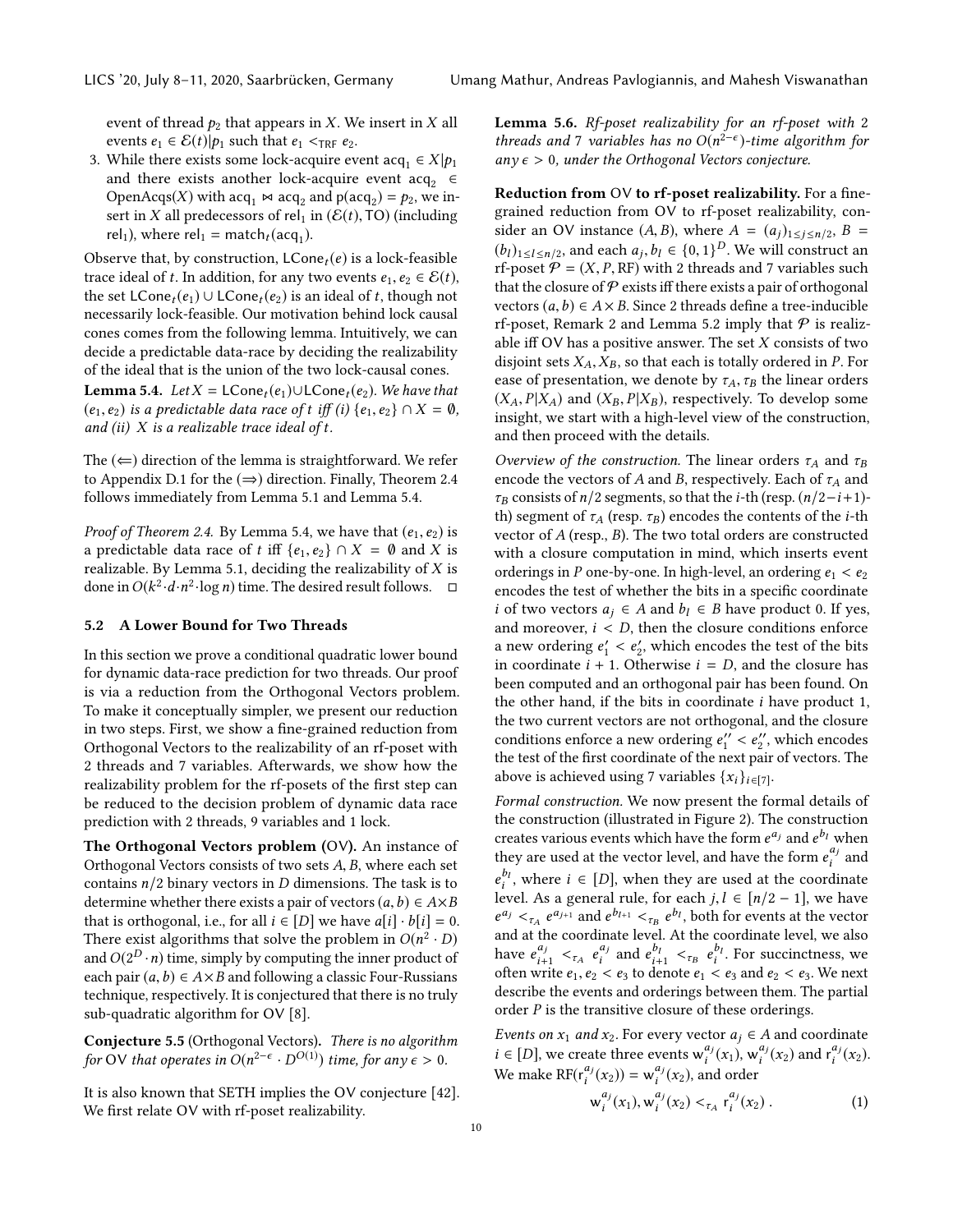<span id="page-10-0"></span>

Figure 2. Illustration of the reduction of an OV instance  $(A = \{a_1, a_2\}, B = \{b_1, b_2\})$  to the Closure problem of an  $P$ .

For every vector  $b_l \in B$  and coordinate  $i \in [D]$ , we create three events  $w_i^{b_l}(x_1)$ ,  $r_i^{b_l}(x_1)$  and  $w_i^{b_l}(x_2)$ . We make  $RF(r_i^{b_l}(x_1)) = w_i^{b_l}(x_1)$ , and order

$$
w_i^{b_l}(x_1), w_i^{b_l}(x_2) <_{\tau_B} r_i^{b_l}(x_1) \tag{2}
$$

In addition, we order

$$
w_i^{aj}(x_2) <_{\tau_A} w_i^{aj}(x_1) \quad \text{iff} \quad a_j[i] = 1 \qquad \text{and}
$$
  

$$
w_i^{b_l}(x_1) <_{\tau_B} w_i^{b_l}(x_2) \quad \text{iff} \quad b_l[i] = 1 \,. \tag{3}
$$

Observe that if  $a_j[i] \cdot b_l[i] = 1$ , and if we order  $w_i^{a_j}(x_1) <$  $w_i^{b_i}(x_1)$  then transitively  $w_i^{a_j}(x_2) < w_i^{b_i}(x_2)$  and hence by closure  $r_i^{a_j}(x_2) < w_i^{b_l}(x_2)$ .

Events on  $x_3$ . Let  $i \in [D-1]$  be a coordinate. For every vector  $a_j \in A$ , we create an event  $w_{i+1}^{a_j}(x_3)$ , and order

$$
w_{i+1}^{a_j}(x_1), w_{i+1}^{a_j}(x_2) <_{\tau_A} w_{i+1}^{a_j}(x_3) <_{\tau_A} w_i^{a_j}(x_1), w_i^{a_j}(x_2).
$$
 (4)

For every vector  $b_l \in B$ , we create two events  $w_{l+1}^{b_l}(x_3)$  and  $b_l(x_1)$ For every vector  $v_l \in B$ , we create two events  $w_{i+1}$ <br>  $r_l^{b_l}(x_3)$ , and make  $\text{RF}(r_l^{b_l}(x_3)) = w_{i+1}^{b_l}(x_3)$ . We order

<span id="page-10-1"></span>
$$
w_{i+1}^{b_l}(x_1), w_{i+1}^{b_l}(x_2) <_{\tau_B} w_{i+1}^{b_l}(x_3) <_{\tau_B} r_{i+1}^{b_l}(x_1) \text{ and}
$$
  

$$
w_i^{b_l}(x_1), w_i^{b_l}(x_2) <_{\tau_B} r_i^{b_l}(x_3) <_{\tau_B} r_i^{b_l}(x_1).
$$
 (5)

Observe that if we order  $w_i^{a_j}(x_1) < w_i^{b_j}(x_1)$  then we also have  $w_{i+1}^{a_j}(x_3) < r_i^{b_l}(x_3)$ , hence by closure  $w_{i+1}^{a_j}(x_3) < w_{i+1}^{b_l}(x_3)$  and thus  $w_{i+1}^{a_j}(x_1) < r_i^{b_l}(x_1)$ .

Events on  $x_6$ . For every coordinate  $i \in [D-1]$ , we do as fol-<br>lows. For every vector  $a_1 \in A$ , we create two events  $w^{a_j}(x_1)$ . lows. For every vector  $a_j \in A$ , we create two events  $w_{j+1}^{a_j}(x_6)$ <br>and  $x_1^{a_j}(x_1)$  and make  $DE(x_{j}^{a_j}(x_1)) = w_{j}^{a_j}(x_1)$ . We arder hows. For every vector  $a_j \in A$ , we create two events  $w_{i+1}$ <br>and  $r_i^{a_j}(x_6)$ , and make  $RF(r_i^{a_j}(x_6)) = w_{i+1}^{a_j}(x_6)$ . We order

$$
w_{i+1}^{a_j}(x_3) <_{\tau_A} w_{i+1}^{a_j}(x_6) <_{\tau_A} r_{i+1}^{a_j}(x_2)
$$
 and  

$$
w_i^{a_j}(x_1), w_i^{a_j}(x_2) <_{\tau_A} r_i^{a_j}(x_6) <_{\tau_A} r_i^{a_j}(x_2).
$$
 (6)

For every vector  $b_l \in B$ , we create one event  $w_{i+1}^{b_l}(x_6)$ , and order order

$$
r_{i+1}^{b_l}(x_1) <_{\tau_B} w_{i+1}^{b_l}(x_6) <_{\tau_B} w_i^{b_l}(x_1), w_i^{b_l}(x_2).
$$
 (7)

Observe that if we order  $r_{i+1}^{a_j}(x_2) < w_{i+1}^{b_l}(x_2)$ , since  $w_{i+1}^{b_l}(x_2) < r_{i+1}^{b_l}(x_1)$ , we also have  $w_{i+1}^{a_j}(x_6) < w_{i+1}^{b_l}(x_6)$ , hence by closure  $r_i^{a_j}(x_6) < w_{i+1}^{b_l}(x_6)$  and thus  $w_i^{a_j}(x_2) <$  $\int_{i}^{a_j}(x_6) < w_{i+1}^{b_l}(x_6)$  and thus  $w_i^{a_j}$  $\int_{i}^{a_j}(x_2)$  <  $w_i^{b_l}(x_2)$ .

Events on  $x_4$ . For every vector  $a_j \in A$ , we create one event  $w_i^{aj}(x)$  and order  $w^{a_j}(x_4)$ , and order

$$
r_1^{a_j}(x_6) <_{\tau_A} w^{a_j}(x_4) <_{\tau_A} r_1^{a_j}(x_2).
$$
 (8)

For every vector  $b_l \in B$ , with  $l \in [n/2 - 1]$ , we create two events  $w^{b_{l+1}}(x_4)$  and  $r^{b_l}(x_4)$ , and make  $RF(r^{b_l}(x_4)) = w^{b_{l+1}}(x_4)$ .  $\mathsf{w}^{b_{l+1}}(x_4)$ . We order

$$
r_1^{b_l}(x_3) <_{\tau_B} r^{b_l}(x_4) <_{\tau_B} r_1^{b_l}(x_1) \text{ and}
$$
  
\n
$$
r_1^{b_{l+1}}(x_3) <_{\tau_B} w^{b_{l+1}}(x_4) <_{\tau_B} r_1^{b_{l+1}}(x_1).
$$
\n(9)

Observe that if we order  $r_1^{a_j}(x_2) < w_1^{b_j}(x_2)$  then we also have  $w^{aj}(x_4) < r^{b}(\chi_4)$  (since  $w^{b}(\chi_2) <_{\tau_B} r^{b}(\chi_3)$  by Eq. [\(5\)](#page-10-1)) and<br>thus by glosure  $w^{aj}(\chi_1) < w^{b}(\chi_2)$ thus by closure  $w^{a_j}(x_4) < w^{b_{l+1}}(x_4)$ .

Events on  $x_5$  and  $x_7$ . For every vector  $a_j \in A$ , with  $j \in$  $[n/2-1]$ , we create two events  $w^{a_j}(x_5)$  and  $r^{a_j}(x_5)$ , and make<br> $RE(r^{a_j}(x_5)) = w^{a_j}(x_5)$ . We also create two events  $w^{a_j}(x_5)$  and  $\text{RF}(r^{a_j}(x_5)) = w^{a_j}(x_5)$ . We also create two events  $w^{a_j}(x_7)$  and  $r^{a_{j+1}}(x_1)$  and make  $\text{RF}(r^{a_{j+1}}(x_1)) = w^{a_j}(x_2)$ . We order  $r^{a_{j+1}}(x_7)$ , and make  $RF(r^{a_{j+1}}(x_7)) = w^{a_j}(x_7)$ . We order

$$
w^{a_j}(x_4) <_{\tau_A} w^{a_j}(x_5) <_{\tau_A} r_1^{a_j}(x_2) <_{\tau_A} w^{a_j}(x_7) <_{\tau_A} r^{a_j}(x_5) \text{ and}
$$
  

$$
r_1^{a_{j+1}}(x_6) <_{\tau_A} r^{a_{j+1}}(x_7) <_{\tau_A} w^{a_{j+1}}(x_4).
$$
 (10)

We also create two events  $w^{b_{n/2}}(x_5)$  and  $w^{b_1}(x_7)$ , and order

$$
r_1^{b_{n/2}}(x_1) <_{\tau_B} w^{b_{n/2}}(x_5) <_{\tau_B} w_D^{b_{n/2}-1}(x_1), w_D^{b_{n/2}-1}(x_2) \text{ and}
$$
  
\n
$$
r_1^{b_1}(x_3) <_{\tau_B} w^{b_1}(x_7) <_{\tau_B} r^{b_1}(x_4).
$$
\n(11)

Observe that if we order  $r_1^{a_j}(x_2) < w_1^{b_{n/2}}(x_2)$  then we also have  $w^{a_j}(x_5) < w^{b_{n/2}}(x_5)$  (since  $w_1^{b_{n/2}}(x_2) <_{\tau_B} r_1^{b_{n/2}}(x_1)$  by a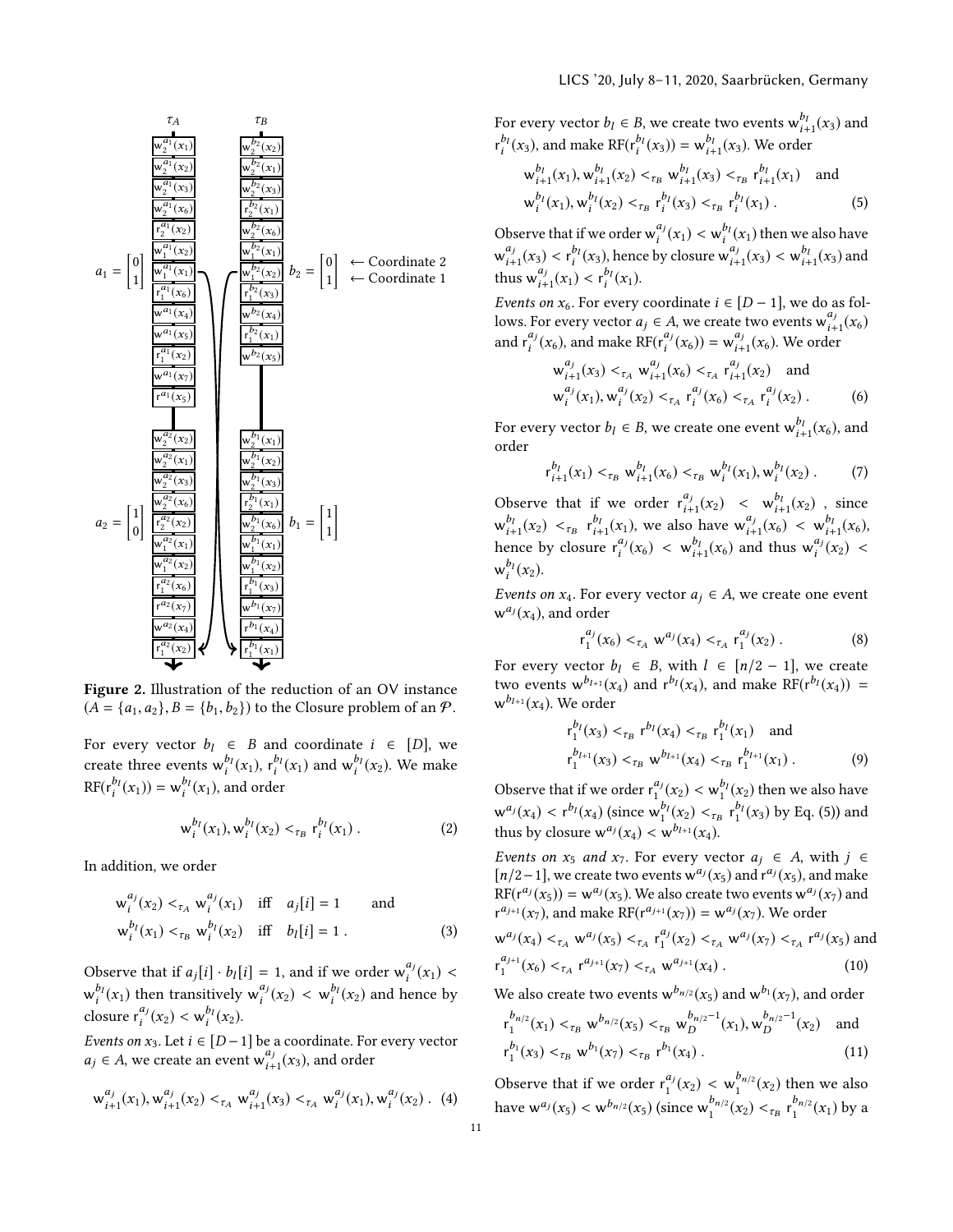previous item) and thus by closure  $r^{a_j}(x_5) < w^{b_{n/2}}(x_5)$ . But<br>then also  $w^{a_j}(x_5) < w^{b_1}(x_5)$  (since  $w^{b_n/2}(x_5) < w^{b_1}(x_5)$ ) then also  $w^{a_j}(x_7) < w^{b_1}(x_7)$  (since  $w^{b_{n/2}}(x_5) <_{\tau_B} w^{b_1}(x_7)$ )<br>and thus by closure  $r^{a_{j+1}}(x_7) < w^{b_1}(x_7)$ and thus by closure  $r^{a_{j+1}}(x_7) < w^{b_1}(x_7)$ .

Final orderings. Finally, we order

$$
w^{b_{n/2}}(x_5) <_{\tau_B} w^{b_{n/2-1}}_D(x_1), w^{b_{n/2-1}}_D(x_2).
$$
 (12)

For each  $j \in [n/2 - 1]$ , we order

$$
^{a_{j}}(x_{5}) <_{\tau_{A}} w_{D}^{a_{j+1}}(x_{1}), w_{D}^{a_{j+1}}(x_{2}).
$$

For each  $j \in [n/2 - 2]$ , we order

r

$$
r^{b_{j+1}}(x_1) <_{\tau_B} w_D^{b_j}(x_1), w_D^{b_j}(x_2) \,. \tag{13}
$$

We make two orderings across  $\tau_A$  and  $\tau_B$ , namely

$$
w_1^{a_1}(x_1) <_p r_1^{b_1}(x_1)
$$
 and  $w_1^{b_{n/2}}(x_2) <_p r_1^{a_{n/2}}(x_2)$ . (14)

Correctness. Observe that we have used 7 variables, while  $|X_A| + |X_B| = O(n \cdot D)$ , and the reduction can be easily computed in linear time. We refer to Appendix [D.2](#page-19-0) for the full proofs of the correctness of the above construction. This concludes Lemma [5.6,](#page-9-1) as any algorithm for rf-poset realizability on the above instances that runs in  $O((n \cdot D)^{2-\epsilon})$ <br>time also solves  $OV$  in  $O(n^{2-\epsilon} \cdot D^{O(1)})$  time. Although the time also solves OV in  $O(n^{2-\epsilon} \cdot D^{O(1)})$  time. Although the full proof is rather technical, the correctness is concentually full proof is rather technical, the correctness is conceptually straightforward. We illustrate the key idea on the example of Figure [2,](#page-10-0) where we perform closure operations by inserting new orderings in a partial order <.

By construction, we have  $w_1^{a_1}(x_1) < r_2^{b_1}(x_1)$ , which signifies<br>testing the first coordinate of vectors  $a_1$  and  $b_1$ . Note that testing the first coordinate of vectors  $a_1$  and  $b_1$ . Note that  $a_1[1] \cdot b_1[1] = 1$ , for which our encoding guarantees that eventually  $r_1^{a_1}(x_2) < w_1^{b_1}(x_2)$ . Indeed, since  $w_1^{a_1}(x_1) < r_1^{b_1}(x_1)$ ,<br>les de sur une also harves  $a_1^{a_1}(x_1) < w_1^{b_1}(x_1)$ . In terms this last by closure we also have  $w_1^{a_1}(x_1) < w_1^{b_1}(x_1)$ . In turn, this leads to  $w_1^{a_1}(x_2) < w_2^{b_1}(x_2)$ , and by closure, we also have  $r_1^{a_1}(x_2) <$  $w_1^{b_1}(x_2)$ . This leads to  $w_1^{a_1}(x_4) < r_2^{b_1}(x_4)$ , and by closure, we have  $w^{a_1}(x_4) < w^{b_2}(x_4)$ . This last ordering leads to  $w^{a_1}_1(x_1) <$  $r_1^{p_2}(x_1)$ , which signifies testing the first coordinate of vectors<br>a, and b, i.e. moving with the next vector of B  $a_1$  and  $b_2$ , i.e., moving with the next vector of B.

The process for  $a_1$  and  $b_2$  is similar to  $a_1$  and  $b_1$ , as the two vectors are found not orthogonal already in the first coordinate. As previously, we eventually arrive at  $r_1^{a_1}(x_2) < w_2^{b_2}(x_2)$ .<br>Note that this loads to  $w_1^{a_1}(x) < w_2^{b_2}(x_1)$  and by algoring Note that this leads to  $w^{a_1}(x_5) < w^{b_2}(x_5)$ , and by closure,<br>we have  $r^{a_1}(x_5) < w^{b_2}(x_5)$ . In turn, this leads to  $w^{a_1}(x_5) <$ we have  $r^{a_1}(x_5) < w^{b_2}(x_5)$ . In turn, this leads to  $w^{a_1}(x_7) < w^{b_1}(x_7)$  and by closure we have  $r^{a_2}(x_7) < w^{b_1}(x_7)$ . This last  $w^{b_1}(x_7)$ , and by closure, we have  $r^{a_2}(x_7) < w^{b_1}(x_7)$ . This last ordering leads to  $w_1^{a_2}(x_1) < r_1^{b_1}(x_1)$ , which signifies testing<br>the first coordinate of vectors  $a_2$  and  $b_1$ , i.e., moving with the first coordinate of vectors  $a_2$  and  $b_1$ , i.e., moving with the next vector of A and the first vector of B.

The process for  $a_2$  and  $b_1$  is initially different than before, as  $a_2[1] \cdot b_1[1] = 0$ , i.e., the test on the first coordinate does not deem  $a_2$  and  $b_1$  not orthogonal. By closure, the ordering  $w_1^{a_2}(x_1) < r_1^{b_1}(x_1)$  leads to  $w_1^{a_2}(x_1) < w_1^{b_1}(x_1)$ . This leads to  $w_2^{a_2}(x_3) < r_1^{b_1}(x_3)$ , and by closure, we have  $w_2^{a_2}(x_3) < w_2^{b_1}(x_3)$ .<br>This land to  $w_3^{a_2}(y_1) < r_2^{b_1}(y_2)$ , which simple a testing the This leads to  $w_2^{a_2}(x_1) < r_2^{b_1}(x_1)$ , which signifies testing the

second coordinate of vectors  $a_2$  and  $b_1$ . As  $a_2[2] \cdot b_2[2] = 1$ , the two vectors are discovered as non-orthogonal, which is captured by an eventual ordering  $r_2^{a_2}(x_2) < w_2^{b_1}(x_2)$ . This ordering which witnesses non-orthogonality is propagated ordering which witnesses non-orthogonality is propagated downwards to the first coordinate, i.e.,  $r_1^{a_2}(x_2) < w_1^{b_1}(x_2)$ .<br>This propagation is made by events on variable x. Indeed This propagation is made by events on variable  $x_6$ . Indeed, first note that, as  $r_2^{a_2}(x_2) < w_2^{b_1}(x_2)$ , we also have  $w_2^{a_2}(x_6) <$ <br> $w_2^{b_1}(x_1)$ , and has also means are have  $w_2^{a_2}(x_1) < w_2^{b_1}(x_1)$ . This  $w_2^{b_1}(x_6)$ , and by closure, we have  $r_1^{a_2}(x_6) < w_2^{b_1}(x_6)$ . This leads to  $w_1^{a_2}(x_2) < w_1^{b_1}(x_2)$ , and by closure,  $r_1^{a_2}(x_2) < w_1^{b_1}(x_2)$ ,<br>which marks the two vectors as non-orthogonal. This leads to which marks the two vectors as non-orthogonal. This leads to  $w^{a_2}(x_4) < r^{b_1}(x_4)$ , and by closure, we have  $w^{a_2}(x_4) < w^{b_2}(x_4)$ .<br>This lest ordering leads to  $w^{a_2}(x) < r^{b_2}(x_4)$ , which signifies This last ordering leads to  $w_1^{a_2}(x_1) < r_2^{b_2}(x_1)$ , which signifies<br>testing the first coordinate of vectors  $a_2$  and  $b_2$  i.e., moving testing the first coordinate of vectors  $a_2$  and  $b_2$ , i.e., moving with the next vector of B.

The process for  $a_2$  and  $b_2$  is initially similar to the previous case, as  $a_2[1] \cdot b_2[1] = 0$ . However, because we also have  $a_2[2] \cdot b_2[2] = 0$ , we will not order  $r_2^{a_2}(x_2) < w_2^{b_2}(x_2)$ , and<br>the classes will tenuine to the substantial  $a_2^{a_2}(x_2) \leq w_2^{b_2}(x_2)$ . the closure will terminate after ordering  $w_2^{a_2}(x_1) < w_2^{b_2}(x_1)$ .<br>Since no cyclical orderings were introduce the closure of  $\Phi$ . Since no cyclical orderings were introduce, the closure of  $P$ exists, and by Lemma [5.2,](#page-8-2)  $P$  is realizable. Finally, observe that *if* we eventually had  $r_1^{a_2}(x_2) < w_1^{b_2}(x_2)$  (signifying that  $a_2$  and  $b_2$  are not orthogonal hence there is no orthogonal pair in  $b_2$  are not orthogonal, hence there is no orthogonal pair in  $A\times B$ ), this would create a cycle with the ordering  $w_1^{b_2}(x_2) < p$ <br> $r^{a_2}(x_2)$  and by Remark 2.  $\Phi$  would not be realizable  $r_1^{a_2}(x_2)$ , and by Remark [2,](#page-5-3)  $P$  would *not* be realizable.

Reduction to dynamic data-race prediction. Consider an instance of the rf-poset  $\mathcal{P} = (X, P, RF)$  constructed in the above reduction, and we construct a trace  $t$  and two events  $e_1, e_2 \in \mathcal{E}(t)$  such that  $\mathcal P$  is realizable iff  $(e_1, e_2)$  is a predictable data race of  $t$ . The trace  $t$  consists of two threads  $p_A, p_B$  and two local traces  $\tau'_A$  and  $\tau'_B$  such that  $\tau'_A$  and  $\tau'_B$ <br>contain the events of  $\rho_A$  and  $\rho_B$  respectively. Each of  $\tau'$  and contain the events of  $p_A$  and  $p_B$ , respectively. Each of  $\tau'_A$  and  $\tau'_B$  is identical to  $\tau_A$  and  $\tau_B$  of  $\mathcal P$  respectively, with some  $\mathcal{L}'_B$  is identical to  $\tau_A$  and  $\tau_B$  of  $\mathcal{P}$ , respectively, with some distanced in it. In particular besides the vari- $\frac{B}{B}$  as a continuous to  $\frac{B}{A}$  and  $\frac{B}{B}$  and  $\frac{B}{B}$  (see Fig. 2), we can consider the variables  $x_i$ ,  $i \in [7]$  that appear in the events of X, we introduce<br>one variable u and one lock  $\ell$ . For the event set, we have one variable  $y$  and one lock  $\ell$ . For the event set, we have

$$
\mathcal{E}(t) = X \cup \{w(y), r(y)\} \cup \{acq_A(\ell), rel_A(\ell)\} \cup \{acq_B(\ell), rel_B(\ell)\} \cup \{w(z), r(z)\} .
$$

The local traces  $\tau'_{A}$  and  $\tau'_{B}$  are constructed as follows.

- 1. For  $\tau'_{A}$ , we insert an empty critical section  $\text{acq}_A(\ell)$ , rel<sub>A</sub>( $\ell$ ) right after  $w_1^{a_1}(x_1)$ . Additionally, we insert the read event  $r(y)$  right before  $r_1^{a_{n/2}}(x_2)$ , and the event  $r(z)$  as the last event of  $r'$ the event r(z) as the last event of  $\tau'_{A}$ .
- 2. For  $\tau'_B$ , we insert the write event w(y) right after  $w_1^{b_{n/2}}(x_2)$ . Additionally, we insert  $w(z)$  right after  $r_1^{b_1}(x_1)$ , and sur-<br>round these two events with acq.  $(f)$  rel<sub>p</sub>( $f$ ) round these two events with  $\text{acq}_B(\ell)$ , rel $_B(\ell)$ .

Finally, we obtain t as  $t = \tau_B' \circ \tau_A'$ , i.e., the two local traces are<br>executed sequentially and there is no context switching. The executed sequentially and there is no context switching. The task is to decide whether  $(w(z), r(z))$  is a predictable data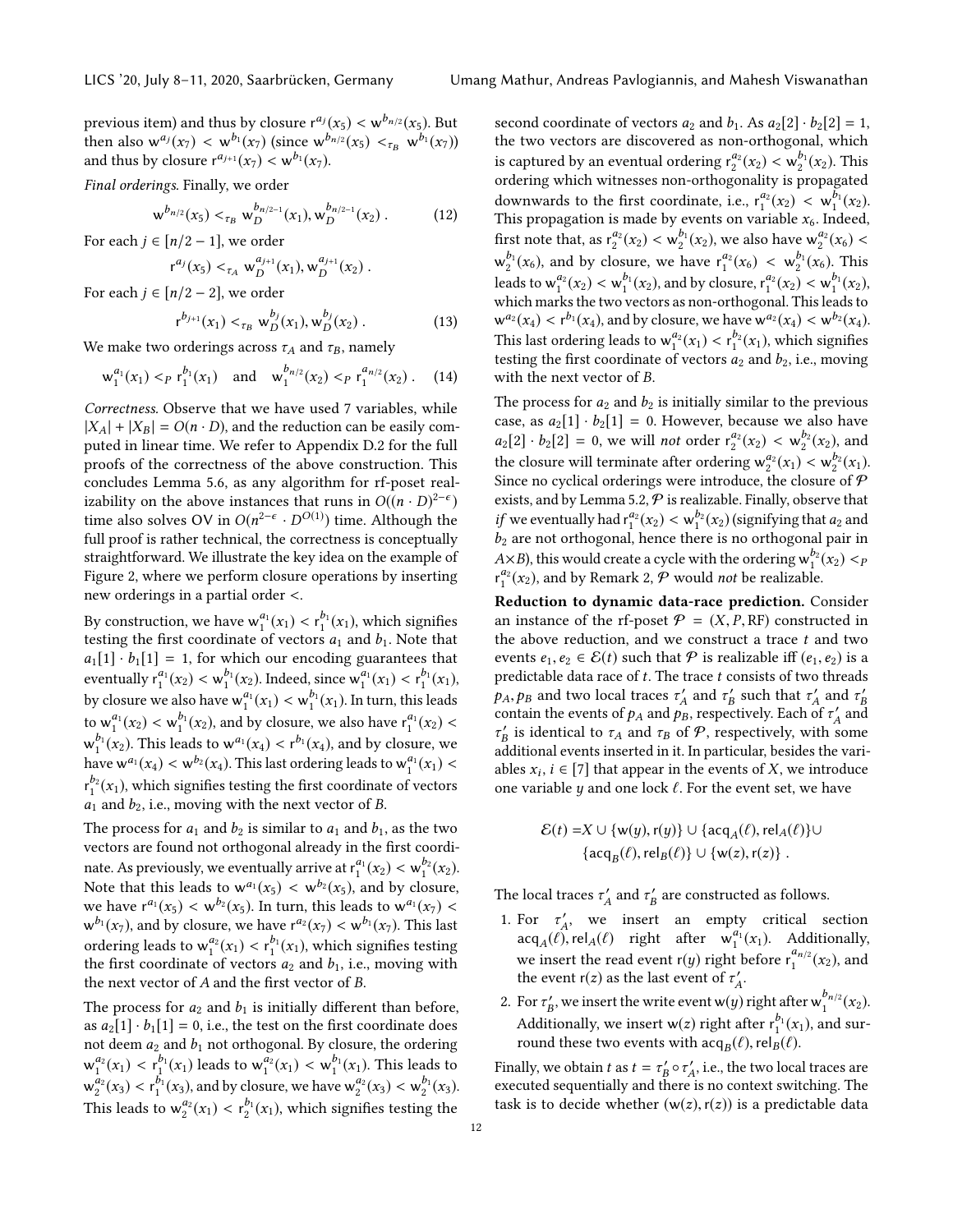race of t. We refer to Appendix [D.2](#page-19-0) for the correctness of the construction, which concludes Theorem [2.5.](#page-4-6)

# <span id="page-12-1"></span>6 Witnesses in Small Distance

The results in the previous sections neglect information provided by the input trace  $t$  about constructing a correct reordering that witnesses the data race. Indeed, our hardness results show that, in the worst case, the orderings in t provide no help. However, in practice when a data race exists, a witness trace  $t^*$  can be constructed that is similar to  $t$ . In fact, with all practical techniques predict data races by fact, virtually all practical techniques predict data races by constructing  $t^*$  to be very similar to  $t$  (e.g., [\[15,](#page-13-5) [20,](#page-13-11) [31,](#page-14-10) [34,](#page-14-11) [40\]](#page-14-12)).

The distance-bounded realizability problem of feasible trace ideals. Given a natural number  $\ell$ , a trace t and a feasible trace ideal X of t, the solution to the  $\ell$ -distancebounded realizability problem is False if  $X$  is not realizable, True if there is a witness  $t^*$  that realizes X such that  $\delta(t, t^*) < l$  and can be any answer (True/False) if X is realized  $\delta(t, t^*) \leq \ell$ , and can be any answer (True/False) if X is realizable but any witness  $t^*$  that realizes X is such that  $\delta(t, t^*) > \ell$ able but any witness  $t^*$  that realizes X is such that  $\delta(t, t^*) > \ell$ .<br>We remark that this formulation is that of a *promise prob-*We remark that this formulation is that of a *promise prob-*lem [\[14\]](#page-13-20). We are interested in the case where  $\ell = O(1)$ . There exists a straightforward algorithm that operates in  $O(|X|^{2-\ell})$  time. The algorithm iterates over all possible subsets of pairs of conflicting write and lock-acquire events that sets of pairs of conflicting write and lock-acquire events that have size at most  $\ell$ , and tries all possible combinations of conflicting-write reversals in that set. Theorem [2.6](#page-5-4) is based on the following lemma, which states that the problem can be solved much faster when  $k$  is also constant.

<span id="page-12-0"></span>Lemma 6.1. Consider a natural number  $\ell$ , a trace t over n events and k threads, and a feasible trace ideal X of t. The  $\ell$ -distance-bounded realizability problem for X can be solved in  $O(k^{\ell+O(1)} \cdot n)$  time.

Proof of Theorem [2.6.](#page-5-4) By Lemma [6.1,](#page-12-0) given a trace ideal X of t, we can solve the  $\ell$ -distance-bounded realizability problem for X in  $O(n)$  time. The proof then follows by Lemma [3.1](#page-6-1) and Lemma [3.2,](#page-6-3) as to decide whether  $(e_1, e_2)$  is a predictable data race of t. it suffices to examine  $O(1)$  trace ideals of t. race of t, it suffices to examine  $O(1)$  trace ideals of t.

In the remaining of this section we prove Lemma [6.1.](#page-12-0) We first define the notion of read extensions of graphs. Afterwards, we present the algorithm for the lemma, and show its correctness and complexity.

**Read extensions.** Consider a digraph  $G = (X, E)$  where X is a set of events. Given two events  $e_1, e_2 \in G$ , we write  $e_1 \leadsto e_2$ to denote that  $e_2$  is reachable from  $e_1$ . We call G write-ordered if for every two distinct conflicting write or lock-acquire events  $w_1, w_2 \in \mathcal{WL}(X)$ , we have  $w_1 \leadsto w_2$  or  $w_2 \leadsto w_1$ in G. Given an acyclic write-ordered graph  $G_1 = (X, E_1)$ , the *read extension* of  $G_1$  is the digraph  $G_2 = (X, E_2)$  where

 $E_2 = E_1 \cup A \cup B$ , where the sets A and B are defined as follows.  $A = \{(r, w) \in \mathcal{RL}(X) \times \mathcal{WL}(X) \mid r \bowtie w \text{ and } (\mathbb{RF}_t(r), w) \in E_1 \},$  $B = \{ (w, r) \in \mathcal{WL}(X) \times \mathcal{RL}(X) \mid r \bowtie w \text{ and } (w, RF_t(r)) \in E_1 \}.$ 

A fast algorithm for distance-bounded rf-poset realizability. Let  $\mathcal{P} = (X, P, RF)$  be the canonical rf-poset of X, and the task is to decide the realizability of  $P$  with  $\ell$  reversals. We describe a recursive algorithm for solving the problem for some rf-poset  $Q = (X, Q, RF)$  with  $\ell'$  reversals, for some  $\ell' < \ell$  where initially  $Q - P$  and  $\ell' = \ell$  $\ell' \leq \ell$ , where initially  $Q = P$  and  $\ell' = \ell$ .

Algorithm and correctness. Consider the set

$$
C = \{ (w_1, w_2) \in \mathcal{WL}(X) \times \mathcal{WL}(X) \mid w_1 \bowtie w_2 \text{ and } w_1 \mid_{Q} w_2 \text{ and } w_1 <_{t} w_2 \}.
$$

We construct a graph  $G_1 = (X, E_1)$ , where  $E_1 = (TRF|X) \cup C$ . Note that  $G_1$  is write-ordered. If it is acyclic, we construct the read extension  $G_2$  of  $G_1$ . Observe that if  $G_2$  is acyclic then any linearization  $t^*$  of G realizes Q, hence we are done. Now<br>consider that either G, or G is not acyclic, and let  $G = G$ . consider that either  $G_1$  or  $G_2$  is not acyclic, and let  $G = G_1$ if  $G_1$  is not acyclic, otherwise  $G = G_2$ . Given a cycle  $C$  of  $G$ , represented as a collection of edges, define the set of crossedges of C as  $C \setminus O$ . Note that, since there are k threads, G has a cycle with  $\leq k$  cross edges. In addition, any trace  $t^*$ <br>that realizes  $\Omega$  must linearize an rf-poset  $(X, \Omega, \text{ RF})$  where that realizes Q must linearize an rf-poset  $(X, Q_a, RF)$  where  $a = (e_1, e_2)$  ranges over the cross-edges of C. In particular, we take  $Q_a = Q \cup \{b\}$ , where

$$
b = \begin{cases} (e_2, e_1), & \text{if } a \in \mathcal{W} \mathcal{L}(X) \times \mathcal{W} \mathcal{L}(X) \\ (\text{RF}(e_2), e_1), & \text{if } a \in \mathcal{W} \mathcal{L}(X) \times \mathcal{R} \mathcal{L}(X) \\ (e_2, \text{RF}(e_1)), & \text{if } a \in \mathcal{R} \mathcal{L}(X) \times \mathcal{W} \mathcal{L}(X) \end{cases}.
$$

Ĩ, Observe that any such choice of  $b$  reverses the order of two conflicting write events or lock-acquire events in t. Since there are  $\leq k$  cross edges in  $\mathcal{C}$ , there are  $\leq k$  such choices for  $Q_a$ . Repeating the same process recursively for the rf-poset  $(X, Q_a, RF)$  for  $\ell' - 1$  levels solves the  $\ell'$ -distance-bounded<br>realizability problem for O Since initially  $\ell' - \ell$  and  $Q - P$ realizability problem for Q. Since initially  $\ell' = \ell$  and  $Q = P$ ,<br>this process solves the same problem for  $\mathcal{P}$  and thus for X this process solves the same problem for  $P$  and thus for X.

Complexity. The recursion tree above has branching  $\leq k$ and depth  $\leq \ell$ , hence there will be at most  $k^{\ell}$  recursive<br>instances. In Appendix E, we provide some lower-level algoinstances. In Appendix [E,](#page-21-0) we provide some lower-level algorithmic details which show that each instance can be solved in  $O(k^{O(1)} \cdot n)$  time. The main idea is that each of the graphs  $G_1$ <br>and  $G_2$  have a spare transitive reduction [3] of size  $O(k, n)$ and  $G_2$  have a sparse transitive reduction [\[3\]](#page-13-25) of size  $O(k \cdot n)$ , and thus each graph can be analyzed in  $O(k \cdot n)$  time.

# 7 Conclusion

In this work, we have studied the complexity of dynamic data-race prediction, and have drawn a rich complexity landscape depending on various parameters of the input trace. Our main results indicate that the problem is in polynomial time when the number of threads is bounded, however, it is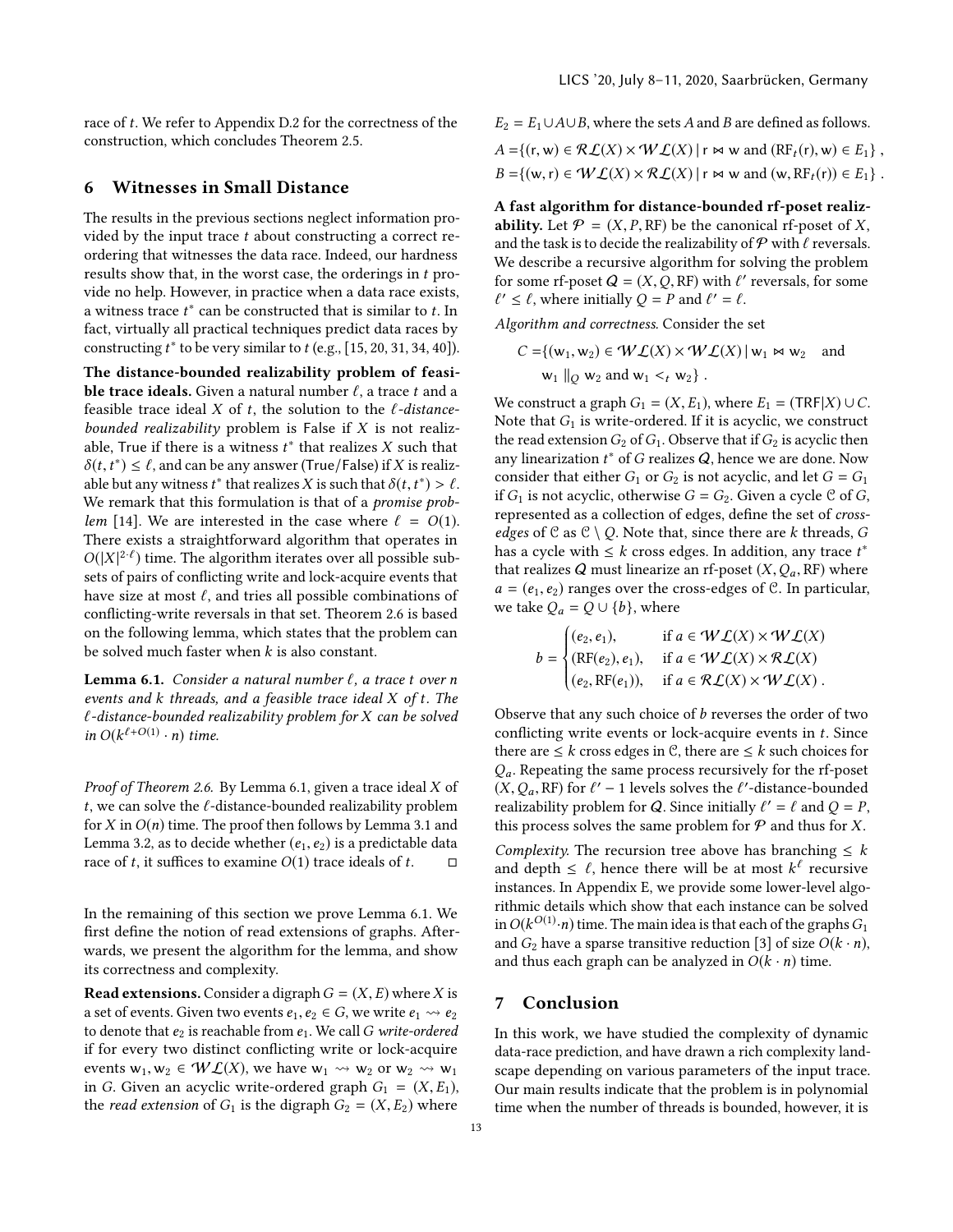unlikely to be FPT wrt this parameter. On the other hand, we have shown that the problem can be solved in, essentially, quadratic time, when the communication topology is acyclic. We have also proved a quadratic lower bound for this case, which shows that our algorithm for tree communication topologies is optimal. Finally, motivated by practical techniques, we have shown that a distance-bounded version of data-race prediction can be solved in linear time under mild assumptions on the input parameters.

# Acknowledgments

We thank anonymous reviewers for their constructive feedback on an earlier draft of this manuscript. Remark [3](#page-7-0) is due to anonymous reviewer. Umang Mathur is partially supported by a Google PhD Fellowship. Mahesh Viswanathan was partially supported by grant NSF SHF 1901069.

# References

- <span id="page-13-14"></span>[1] I. J. Aalbersberg. 1988. Theory of Traces. Theor. Comput. Sci. 60, 1 (Sept. 1988), 1–82. [https://doi.org/10.1016/0304-3975\(88\)90051-5](https://doi.org/10.1016/0304-3975(88)90051-5)
- <span id="page-13-22"></span>[2] Parosh Aziz Abdulla, Mohamed Faouzi Atig, Bengt Jonsson, Magnus Lång, Tuan Phong Ngo, and Konstantinos Sagonas. 2019. Optimal Stateless Model Checking for Reads-from Equivalence under Sequential Consistency. Proc. ACM Program. Lang. 3, OOPSLA, Article Article 150 (Oct. 2019), 29 pages. <https://doi.org/10.1145/3360576>
- <span id="page-13-25"></span>[3] A. V. Aho, M. R. Garey, and J. D. Ullman. 1972. The Transitive Reduction of a Directed Graph. SIAM J. Comput. 1, 2 (1972), 131–137. [https:](https://doi.org/10.1137/0201008) [//doi.org/10.1137/0201008](https://doi.org/10.1137/0201008)
- <span id="page-13-16"></span>[4] A. Bertoni, G. Mauri, and N. Sabadini. 1989. Membership Problems for Regular and Context-Free Trace Languages. Inf. Comput. 82, 2 (Aug. 1989), 135–150. [https://doi.org/10.1016/0890-5401\(89\)90051-5](https://doi.org/10.1016/0890-5401(89)90051-5)
- <span id="page-13-19"></span>[5] Ranadeep Biswas and Constantin Enea. 2019. On the Complexity of Checking Transactional Consistency. Proc. ACM Program. Lang. 3, OOPSLA, Article Article 165 (Oct. 2019), 28 pages. [https://doi.org/10.](https://doi.org/10.1145/3360591) [1145/3360591](https://doi.org/10.1145/3360591)
- <span id="page-13-0"></span>[6] Hans-J. Boehm. 2011. How to Miscompile Programs with "Benign" Data Races. In Proceedings of the 3rd USENIX Conference on Hot Topic in Parallelism (HotPar'11). USENIX Association, USA, 3.
- <span id="page-13-3"></span>[7] Hans-J. Boehm. 2012. Position Paper: Nondeterminism is Unavoidable, but Data Races Are Pure Evil. In Proceedings of the 2012 ACM Workshop on Relaxing Synchronization for Multicore and Manycore Scalability (RACES '12). Association for Computing Machinery, New York, NY, USA, 9–14. <https://doi.org/10.1145/2414729.2414732>
- <span id="page-13-21"></span>[8] Karl Bringmann. 2019. Fine-Grained Complexity Theory (Tutorial). In 36th International Symposium on Theoretical Aspects of Computer Science (STACS 2019) (Leibniz International Proceedings in Informatics (LIPIcs)), Rolf Niedermeier and Christophe Paul (Eds.), Vol. 126. Schloss Dagstuhl–Leibniz-Zentrum fuer Informatik, Dagstuhl, Germany, 4:1– 4:7. <https://doi.org/10.4230/LIPIcs.STACS.2019.4>
- <span id="page-13-13"></span>[9] Marek Chalupa, Krishnendu Chatterjee, Andreas Pavlogiannis, Kapil Vaidya, and Nishant Sinha. 2018. Data-centric Dynamic Partial Order Reduction. In Proceedings of the 45rd Annual ACM SIGPLAN-SIGACT Symposium on Principles of Programming Languages (POPL '18).
- <span id="page-13-8"></span>[10] Feng Chen and Grigore Roşu. 2007. Parametric and Sliced Causality. In Proceedings of the 19th International Conference on Computer Aided Verification (CAV'07). Springer-Verlag, Berlin, Heidelberg, 240–253. <http://dl.acm.org/citation.cfm?id=1770351.1770387>
- <span id="page-13-24"></span>[11] Jianer Chen, Xiuzhen Huang, Iyad A. Kanj, and Ge Xia. 2006. Strong computational lower bounds via parameterized complexity. J. Comput.

System Sci. 72, 8 (2006), 1346 – 1367. [https://doi.org/10.1016/j.jcss.2006.](https://doi.org/10.1016/j.jcss.2006.04.007) [04.007](https://doi.org/10.1016/j.jcss.2006.04.007)

- <span id="page-13-23"></span>[12] Rodney G. Downey and Michael R. Fellows. 1999. Parameterized Complexity. Springer. <https://doi.org/10.1007/978-1-4612-0515-9>
- <span id="page-13-17"></span>[13] Michael Emmi and Constantin Enea. 2017. Sound, Complete, and Tractable Linearizability Monitoring for Concurrent Collections. Proc. ACM Program. Lang. 2, POPL, Article Article 25 (Dec. 2017), 27 pages. <https://doi.org/10.1145/3158113>
- <span id="page-13-20"></span>[14] Shimon Even, Alan L. Selman, and Yacov Yacobi. 1984. The Complexity of Promise Problems with Applications to Public-Key Cryptography. Inf. Control 61, 2 (May 1984), 159–173. [https://doi.org/10.1016/](https://doi.org/10.1016/S0019-9958(84)80056-X) [S0019-9958\(84\)80056-X](https://doi.org/10.1016/S0019-9958(84)80056-X)
- <span id="page-13-5"></span>[15] Cormac Flanagan and Stephen N. Freund. 2009. FastTrack: Efficient and Precise Dynamic Race Detection. In Proceedings of the 30th ACM SIGPLAN Conference on Programming Language Design and Implementation (PLDI '09). ACM, New York, NY, USA, 121–133. <https://doi.org/10.1145/1542476.1542490>
- <span id="page-13-7"></span>[16] Phillip B. Gibbons and Ephraim Korach. 1997. Testing Shared Memories. SIAM J. Comput. 26, 4 (Aug. 1997), 1208–1244. [https://doi.org/10.](https://doi.org/10.1137/S0097539794279614) [1137/S0097539794279614](https://doi.org/10.1137/S0097539794279614)
- <span id="page-13-18"></span>[17] Maurice P. Herlihy and Jeannette M. Wing. 1990. Linearizability: A Correctness Condition for Concurrent Objects. ACM Trans. Program. Lang. Syst. 12, 3 (July 1990), 463–492. [https://doi.org/10.1145/78969.](https://doi.org/10.1145/78969.78972) [78972](https://doi.org/10.1145/78969.78972)
- <span id="page-13-9"></span>[18] Jeff Huang, Patrick O'Neil Meredith, and Grigore Rosu. 2014. Maximal Sound Predictive Race Detection with Control Flow Abstraction. In Proceedings of the 35th ACM SIGPLAN Conference on Programming Language Design and Implementation (PLDI '14). ACM, New York, NY, USA, 337–348. <https://doi.org/10.1145/2594291.2594315>
- <span id="page-13-1"></span>[19] Baris Kasikci, Cristian Zamfir, and George Candea. 2013. RaceMob: Crowdsourced Data Race Detection. In Proceedings of the Twenty-Fourth ACM Symposium on Operating Systems Principles (SOSP '13). Association for Computing Machinery, New York, NY, USA, 406–422. <https://doi.org/10.1145/2517349.2522736>
- <span id="page-13-11"></span>[20] Dileep Kini, Umang Mathur, and Mahesh Viswanathan. 2017. Dynamic Race Prediction in Linear Time. In Proceedings of the 38th ACM SIGPLAN Conference on Programming Language Design and Implementation (PLDI 2017). ACM, New York, NY, USA, 157–170. <https://doi.org/10.1145/3062341.3062374>
- <span id="page-13-10"></span>[21] Leslie Lamport. 1978. Time, Clocks, and the Ordering of Events in a Distributed System. Commun. ACM 21, 7 (July 1978), 558–565. [https:](https://doi.org/10.1145/359545.359563) [//doi.org/10.1145/359545.359563](https://doi.org/10.1145/359545.359563)
- <span id="page-13-12"></span>[22] Umang Mathur, Dileep Kini, and Mahesh Viswanathan. 2018. What Happens-after the First Race? Enhancing the Predictive Power of Happens-before Based Dynamic Race Detection. Proc. ACM Program. Lang. 2, OOPSLA, Article 145 (Oct. 2018), 29 pages. [https://doi.org/10.](https://doi.org/10.1145/3276515) [1145/3276515](https://doi.org/10.1145/3276515)
- <span id="page-13-6"></span>[23] Friedemann Mattern. 1989. Virtual Time and Global States of Distributed Systems. In Parallel and Distributed Algorithms: proceedings of the International Workshop on Parallel & Distributed Algorithms, M. Cosnard et. al. (Ed.). Elsevier Science Publishers B. V., 215–226.
- <span id="page-13-15"></span>[24] A Mazurkiewicz. 1987. Trace Theory. In Advances in Petri Nets 1986, Part II on Petri Nets: Applications and Relationships to Other Models of Concurrency. Springer-Verlag New York, Inc., 279–324.
- <span id="page-13-4"></span>[25] Mayur Naik, Alex Aiken, and John Whaley. 2006. Effective Static Race Detection for Java. In Proceedings of the 27th ACM SIGPLAN Conference on Programming Language Design and Implementation (PLDI '06). ACM, New York, NY, USA, 308–319. <https://doi.org/10.1145/1133981.1134018>
- <span id="page-13-2"></span>[26] Satish Narayanasamy, Zhenghao Wang, Jordan Tigani, Andrew Edwards, and Brad Calder. 2007. Automatically Classifying Benign and Harmful Data Races Using Replay Analysis. In Proceedings of the 28th ACM SIGPLAN Conference on Programming Language Design and Implementation (PLDI '07). Association for Computing Machinery, New York, NY, USA, 22–31. <https://doi.org/10.1145/1250734.1250738>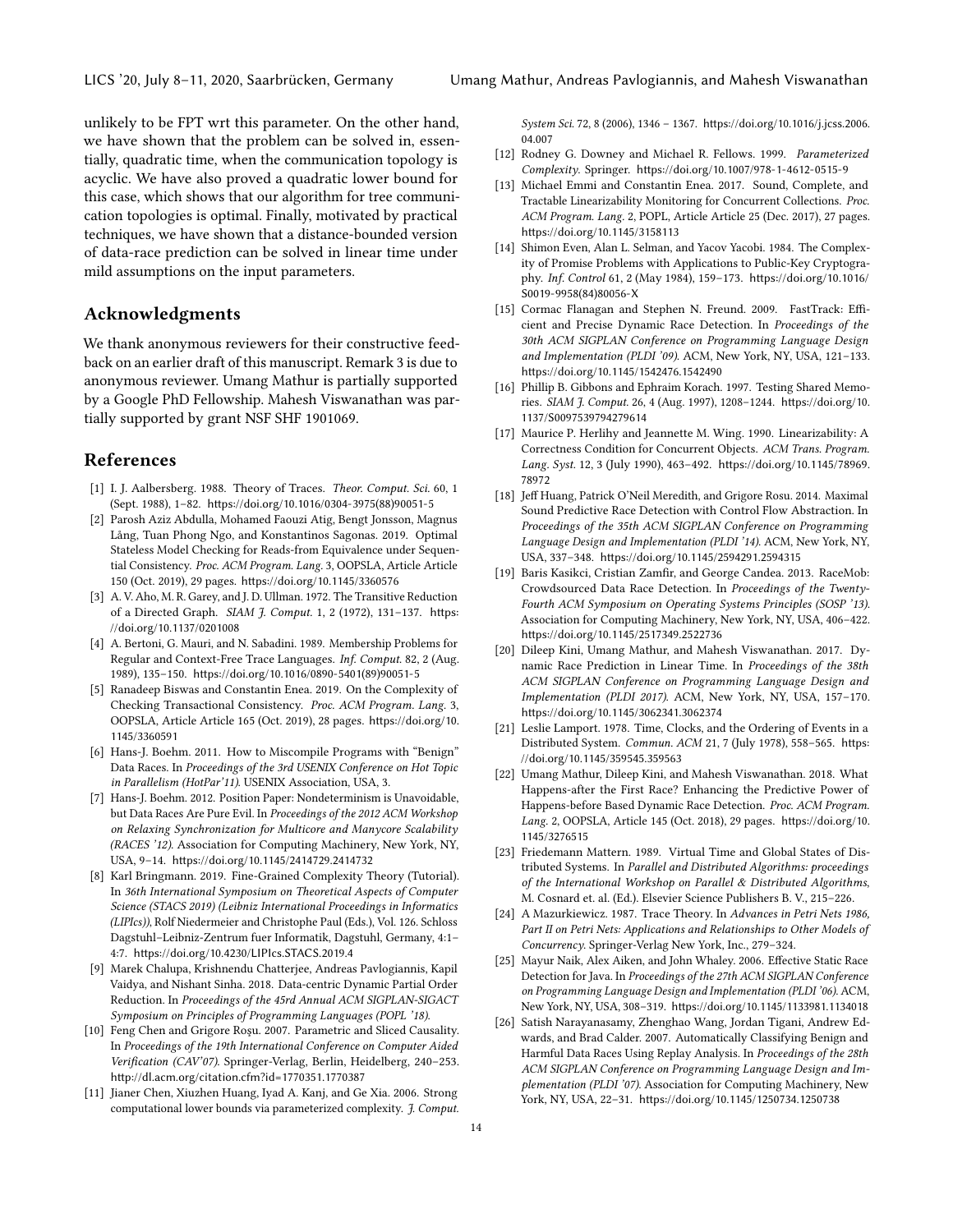#### LICS '20, July 8–11, 2020, Saarbrücken, Germany

- <span id="page-14-4"></span>[27] Robert H.B. Netzer and Barton P. Miller. 1990. On the Complexity of Event Ordering for Shared-Memory Parallel Program Executions. In In Proceedings of the 1990 International Conference on Parallel Processing. 93–97.
- [28] Robert H. B. Netzer and Barton P. Miller. 1992. What Are Race Conditions? Some Issues and Formalizations. ACM Lett. Program. Lang. Syst. 1, 1 (March 1992), 74–88. <https://doi.org/10.1145/130616.130623>
- <span id="page-14-5"></span>[29] Robert Netzer Netzer and Barton P. Miller. 1989. Detecting Data Races in Parallel Program Executions. In In Advances in Languages and Compilers for Parallel Computing, 1990 Workshop. MIT Press, 109–129.
- <span id="page-14-13"></span>[30] Christos H. Papadimitriou. 1979. The Serializability of Concurrent Database Updates. J. ACM 26, 4 (Oct. 1979), 631–653. [https://doi.org/](https://doi.org/10.1145/322154.322158) [10.1145/322154.322158](https://doi.org/10.1145/322154.322158)
- <span id="page-14-10"></span>[31] Andreas Pavlogiannis. 2019. Fast, Sound, and Effectively Complete Dynamic Race Prediction. Proc. ACM Program. Lang. 4, POPL, Article Article 17 (Dec. 2019), 29 pages. <https://doi.org/10.1145/3371085>
- <span id="page-14-2"></span>[32] Eli Pozniansky and Assaf Schuster. 2003. Efficient On-the-fly Data Race Detection in Multithreaded C++ Programs. SIGPLAN Not. 38, 10 (June 2003), 179–190. <https://doi.org/10.1145/966049.781529>
- <span id="page-14-1"></span>[33] Polyvios Pratikakis, Jeffrey S. Foster, and Michael Hicks. 2011. LOCK-SMITH: Practical Static Race Detection for C. ACM Trans. Program. Lang. Syst. 33, 1, Article 3 (Jan. 2011), 55 pages. [https://doi.org/10.1145/](https://doi.org/10.1145/1889997.1890000) [1889997.1890000](https://doi.org/10.1145/1889997.1890000)
- <span id="page-14-11"></span>[34] Jake Roemer, Kaan Genç, and Michael D. Bond. 2018. High-coverage, Unbounded Sound Predictive Race Detection. In Proceedings of the 39th ACM SIGPLAN Conference on Programming Language Design and Implementation (PLDI 2018). ACM, New York, NY, USA, 374–389. <https://doi.org/10.1145/3192366.3192385>
- <span id="page-14-7"></span>[35] Mahmoud Said, Chao Wang, Zijiang Yang, and Karem Sakallah. 2011. Generating Data Race Witnesses by an SMT-based Analysis. In Proceedings of the Third International Conference on NASA Formal Methods (NFM'11). Springer-Verlag, Berlin, Heidelberg, 313–327. [http:](http://dl.acm.org/citation.cfm?id=1986308.1986334) [//dl.acm.org/citation.cfm?id=1986308.1986334](http://dl.acm.org/citation.cfm?id=1986308.1986334)
- <span id="page-14-3"></span>[36] Stefan Savage, Michael Burrows, Greg Nelson, Patrick Sobalvarro, and Thomas Anderson. 1997. Eraser: A Dynamic Data Race Detector for Multithreaded Programs. ACM Trans. Comput. Syst. 15, 4 (Nov. 1997), 391–411. <https://doi.org/10.1145/265924.265927>
- <span id="page-14-6"></span>[37] Koushik Sen, Grigore Roşu, and Gul Agha. 2005. Detecting Errors in Multithreaded Programs by Generalized Predictive Analysis of Executions. In Formal Methods for Open Object-Based Distributed Systems, Martin Steffen and Gianluigi Zavattaro (Eds.). Springer Berlin Heidelberg, Berlin, Heidelberg, 211–226.
- <span id="page-14-9"></span>[38] Konstantin Serebryany and Timur Iskhodzhanov. 2009. ThreadSanitizer: Data Race Detection in Practice. In Proceedings of the Workshop on Binary Instrumentation and Applications (WBIA '09). Association for Computing Machinery, New York, NY, USA, 62–71. [https:](https://doi.org/10.1145/1791194.1791203) [//doi.org/10.1145/1791194.1791203](https://doi.org/10.1145/1791194.1791203)
- <span id="page-14-14"></span>[39] Dennis Shasha and Marc Snir. 1988. Efficient and Correct Execution of Parallel Programs That Share Memory. ACM Trans. Program. Lang. Syst. 10, 2 (April 1988), 282–312. <https://doi.org/10.1145/42190.42277>
- <span id="page-14-12"></span>[40] Yannis Smaragdakis, Jacob Evans, Caitlin Sadowski, Jaeheon Yi, and Cormac Flanagan. 2012. Sound Predictive Race Detection in Polynomial Time. In Proceedings of the 39th Annual ACM SIGPLAN-SIGACT Symposium on Principles of Programming Languages (POPL '12). ACM, New York, NY, USA, 387–400. <https://doi.org/10.1145/2103656.2103702>
- <span id="page-14-8"></span>[41] Chao Wang, Sudipta Kundu, Malay Ganai, and Aarti Gupta. 2009. Symbolic Predictive Analysis for Concurrent Programs. In Proceedings of the 2Nd World Congress on Formal Methods (FM '09). Springer-Verlag, Berlin, Heidelberg, 256–272. [https://doi.org/10.1007/](https://doi.org/10.1007/978-3-642-05089-3_17) [978-3-642-05089-3\\_17](https://doi.org/10.1007/978-3-642-05089-3_17)
- <span id="page-14-15"></span>[42] Ryan Williams. 2005. A New Algorithm for Optimal 2-constraint Satisfaction and Its Implications. Theor. Comput. Sci. 348, 2 (Dec. 2005), 357–365. <https://doi.org/10.1016/j.tcs.2005.09.023>

<span id="page-14-0"></span>[43] M. Zhivich and R. K. Cunningham. 2009. The Real Cost of Software Errors. IEEE Security and Privacy 7, 2 (March 2009), 87–90. [https:](https://doi.org/10.1109/MSP.2009.56) [//doi.org/10.1109/MSP.2009.56](https://doi.org/10.1109/MSP.2009.56)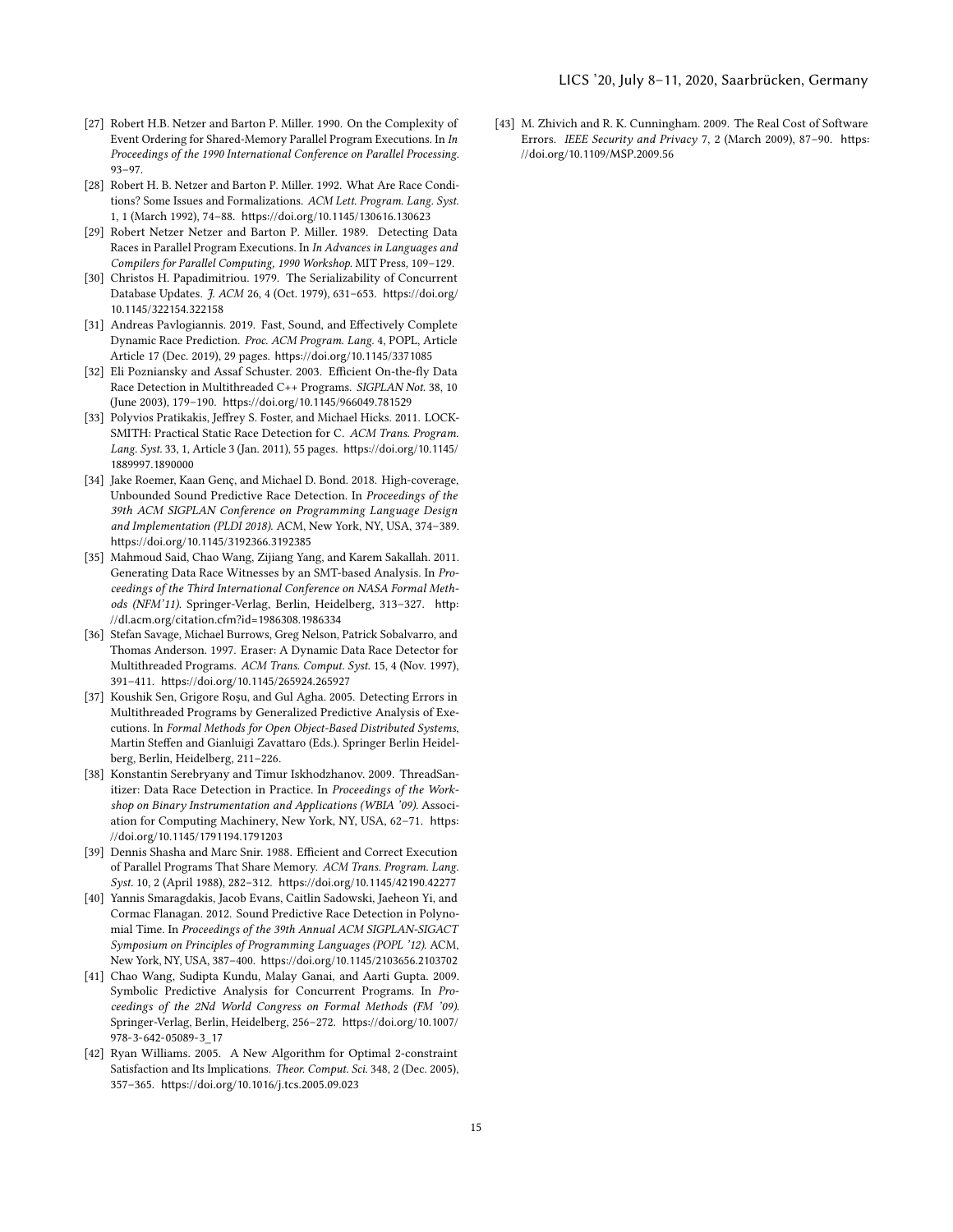# <span id="page-15-0"></span>A Details of Section [2](#page-2-1)

In this section we provide the proof of Lemma [2.1.](#page-3-0)

**Lemma 2.1.** Given a trace t of length n and two events  $e_1, e_2 \in$  $\mathcal{E}(t)$ , we can construct a trace  $t'$  in  $O(n)$  time so that  $t'$  has a predictable data race of t predictable data race iff  $(e_1, e_2)$  is a predictable data race of t.

*Proof.* We outline the construction of t'. We introduce two locks  $f_1, f_2$  and for each  $i \in [2]$  we surround e, with the lock locks  $\ell_1, \ell_2$ , and for each  $i \in [2]$ , we surround  $e_i$  with the lock event  $e \in \mathcal{E}(t) \cap \mathcal{WR}(\mathcal{E}(t)) \setminus \{e_1, e_2\}$ , we replace e with the following sequence , i.e., we replace  $e_i$  with  $\text{acq}(\ell_i), e_i, \text{rel}(\ell_i)$ . For every other  $e \in \mathcal{E}(t) \cap \text{WR}(\mathcal{E}(t)) \setminus \{e_i, e_2\}$ , we replace e with the following sequence

$$
acq(\ell_1), acq(\ell_2), e, rel(\ell_2), rel(\ell_1).
$$

Observe that the resulting sequence  $t'$  is a valid trace. It is easy to see that  $(e, e_0)$  can be the only predictable data race easy to see that  $(e_1, e_2)$  can be the only predictable data race of t', and any correct reordering of t that witnesses the data<br>race  $(e, e_2)$  can be transformed to a correct reordering of t' race  $(e_1, e_2)$  can be transformed to a correct reordering of  $t'$ <br>that witnesses the same data race, and vice versa that witnesses the same data race, and vice versa.

The desired result follows. □

## B Details of Section [3](#page-5-0)

Here we prove Lemma [3.1](#page-6-1) and Lemma [3.2.](#page-6-3)

**Lemma 3.1.**  $(e_1, e_2)$  is a predictable data race of t iff there exists a realizable ideal  $X \in \text{CIS}_t(e_1, e_2)$  such that  $e_1, e_2 \notin X$ .

*Proof.* The  $(\Leftarrow)$  direction of the statement is straightforward, and here we focus on the  $(\Rightarrow)$  direction. Let  $t^*$  be a correct reordering that witnesses  $(e, e_0)$  and  $Y^* = E(t^*)$ . We show reordering that witnesses  $(e_1, e_2)$ , and  $X^* = \mathcal{E}(t^*)$ . We show<br>that there exists an ideal  $X \in \mathcal{C}(\mathcal{S}, (e, e_2))$  such that (i)  $X \subset$ that there exists an ideal  $X \in \text{CIS}_t(e_1, e_2)$  such that (i)  $X \subseteq$ the two conditions imply the lemma: (i) since  $X \subseteq X^*$ , we have that e. e.  $\notin X$  while both events are enabled in X and <sup>\*</sup>, and (ii) OpenAcqs(*X*) ⊆ OpenAcqs(*X*<sup>\*</sup>). Observe that  $\bullet$  two conditions imply the lemma; (i) since *X* ⊂ *X*<sup>\*</sup> we have that  $e_1, e_2 \notin X$ , while both events are enabled in X, and (ii) since  $X \subseteq X^*$  and OpenAcqs $(X) \subseteq$  OpenAcqs $(X^*)$ , we have that  $t^*|X$  is a correct reordering of t and hence X is have that  $t^*|X$  is a correct reordering of t, and hence X is realizable. realizable.

Consider any ideal  $Y \in \text{CIS}_t(e_1, e_2)$  such that  $Y \subseteq X^*$ . Clearly,<br>at least one such X exists by taking  $Y = \text{Cone}_t(f_{e_1}, e_2)$  and at least one such Y exists, by taking  $Y = Cone_t({e_1, e_2})$  and noticing that  $Y \subseteq X^*$ . If OpenAcqs(Y)  $\nsubseteq$  OpenAcqs(X<sup>\*</sup>),<br>there exists some lock-acquire event acq.  $\in$  OpenAcqs(Y) there exists some lock-acquire event acq  $\in$  OpenAcqs(Y) such that rel  $\in X^*$ , where rel = match<sub>t</sub> (acq). But then  $Y' \in$ <br>CIS. (e, e), where  $Y' = Y \cup$ Cone (*frel*)  $\cup$  frel). Note that CIS<sub>t</sub>(e<sub>1</sub>, e<sub>2</sub>), where  $Y' = Y \cup Cone_t({\{rel\}}) \cup {\{rel\}}$ . Note that  $Y' \subset X^*$  and repeat the process for  $Y = Y'$  Since  $Y \subset Y'$ . this process can be repeated at most *n* times, thus at some<br>point we have chosen an ideal  $Y \in \text{CS}(e, e_0)$  with the  $\prime \subseteq X^*$ , and repeat the process for  $Y = Y'$ . Since  $Y \subset Y'$ , since  $Y \subset Y'$ , since see an he repeated at most *n* times, thus at some point we have chosen an ideal  $Y \in \text{CIS}_t(e_1, e_2)$  with the desired properties of X.

The desired result follows. □

**Lemma 3.2.** We have  $|C|S_t(e_1, e_2)| \le \min(n, \alpha)^{k-2}$ , where  $\alpha = k, \nu, \lambda$  and k is the number of threads  $\nu$  is the lock-nesting  $\alpha = k \cdot y \cdot \zeta$ , and k is the number of threads, y is the lock-nesting depth, and  $\zeta$  is the lock-dependence factor of t.

*Proof.* Let  $Z = \text{CIS}_t(e_1, e_2)$  and  $X = \text{Cone}_t(\{e_1, e_2\})$ . For an ideal  $Y \in Z \setminus \{X\}$ , let rel<sub>Y</sub> be the lock-release event that lead to  $Y \in Z$  according to Item [2](#page-6-0) of the definition of  $CIS_t(e_1, e_2)$ , and  $acq_y = match_t (rel_y)$ . In addition, we call the ideal  $Y' \in Z$  with  $\text{acq}_Y \in \text{OpenAcqs}(Y')$  that lead to adding  $Y \in Z$  the parent of  $Y$ . We define inductively  $A_Y = \emptyset$ adding  $Y \in Z$  the parent of Y. We define inductively  $A_X = \emptyset$ , and  $A_Y = A_{Y'} \cup \{acq_Y\}$ , where Y' is the parent of Y. Note<br>that every ideal  $Y \in Z$  is uniquely characterized by  $A_{Y}$ that every ideal  $Y \in Z$  is uniquely characterized by  $A_Y$ .

Let  $G_t$  be the lock-dependence graph of t. We show by induction that for every  $Y \in Z \setminus \{X\}$  there exists a lock-acquire event acq  $\in$  OpenAcqs(X) such that acq is reachable from  $\arg \inf_{\mathbf{G}_t} G_t$ . Let  $Y_1$  be the smallest (wrt set inclusion) ancestor  $\inf_{\mathbf{G}_t} Y$  such that  $\arg \in \text{Open} \text{A}\text{cos}(Y)$ . The statement holds of Y such that  $acq_y \in \text{OpenAcqs}(Y_1)$ . The statement holds<br>if  $Y_1 - Y_2$  by taking  $acq = 2ca$ . Otherwise, let  $Y_2$  the parif  $Y_1 = X$ , by taking  $\text{acq} = \text{acq}_Y$ . Otherwise, let  $Y_2$  the par-<br>ent of  $Y_2$  and we have assumed consequent of  $Y_1$  and we have ent of  $Y_1$ , and we have  $\text{acq}_{Y_1} \in \text{OpenAcqs}(Y_2)$ . Note that<br>(i)  $\text{acq}_{Y_1} \neq \text{cq}_{Y_1} \neq \text{cq}_{Y_2} \neq \text{cq}_{Y_1} \neq \text{cq}_{Y_2} \neq \text{cq}_{Y_1} \neq \text{cq}_{Y_2} \neq \text{cq}_{Y_1} \neq \text{cq}_{Y_2} \neq \text{cq}_{Y_1} \neq \text{cq}_{Y_2} \neq \text{cq}_{Y_1}$ (i)  $\arg Y \nless TRF$   $\arg Y_1$  (since  $\arg Y_2$ ), (ii)  $\arg Y_2$   $\arg Y_3$  (iii)  $\arg Y_4$ (since  $\text{acq}_Y \in \text{Cone}_t(\text{rel}_{Y_1})$ ), and (iii)  $\text{rel}_Y \nleq \text{rRF} \text{rel}_{Y_1}$  (since  $\text{rel}_{Y_1} \notin Y_1$ ). It follows that (200, 200, ) is an edge in G. By rel<sub>Y</sub>  $\notin Y_1$ ). It follows that  $(\text{acq}_Y, \text{acq}_{Y_1})$  is an edge in  $G_t$ . By the induction hypothesis, we have that there exists some lock-acquire event acq  $\in$  OpenAcqs(X) that is reachable from  $\operatorname{acq}_{Y_1}$  in  $G_t$ . Hence acq is reachable by  $\operatorname{acq}_Y$  in  $G_t$ , as desired desired.

Now, let  $A = \bigcup_{Y \in \mathbb{Z}} A_Y$ , and by the previous paragraph,<br>for every lock-acquire event acq'  $\in A$ , there exists a lockfor every lock-acquire event  $acq' \in A$ , there exists a lockacquire event acq  $\in$  OpenAcqs(X) that is reachable from  $\text{acq}'$  in  $G_t$ . Hence,  $|A| \leq \text{OpenAcqs}(X) \cdot \zeta$ . In addition, since there are k threads and the lock-nesting denth is  $\chi$ , we have there are  $k$  threads and the lock-nesting depth is  $\gamma$ , we have  $|\text{OpenAcqs}(X)| \leq k \cdot \gamma$ , thus  $|A| \leq k \cdot \gamma \cdot \zeta = \alpha$ . Moreover, we trivially have  $|A| \leq n$ .

Finally, since  $(i)$  we have  $k$  threads, and  $(ii)$  in each ideal *Y* ∈ *Z* the events  $e_1$  and  $e_2$  are enabled, we have  $|Z|$  ≤  $|A|^{k-2} \le \min(n, \alpha)^{k-2}$  such ideals.

The desired result follows. □

## C Details of Section [4](#page-6-5)

## <span id="page-15-1"></span>C.1 Details of Section [4.1](#page-6-6)

Here we provide formal proofs to Lemma [4.2,](#page-6-7) Lemma [4.3](#page-6-8) and, using these, Lemma [4.1.](#page-6-2)

**Lemma 4.2.** We have  $X \in I_{\mathcal{P}}$  iff  $\mathcal{P}$  is realizable.

Proof. We prove each direction separately.

( $\Rightarrow$ ). We prove by induction that every canonical trace t<sub>Y</sub> of  $T_P$  realizes Y. The statement clearly holds if  $Y = \epsilon$ . Otherwise, let  $t_Y = t_{Y'} \circ e$ , i.e., Y is the extension of Y' by the event  $e$ , and by the induction by pothesis we have that  $t_W$  realizes  $Y'$ . and by the induction hypothesis we have that  $t_{Y'}$  realizes Y'.<br>The statement clearly holds if  $e \in W$   $\Gamma(t)$  so we focus on the The statement clearly holds if  $e \in \mathcal{WL}(t)$ , so we focus on the case where  $e \in \mathcal{RL}(t)$ . Consider the pair  $(w, e) \in \text{Pairs}(X)$ , and note that  $w <_{TRF} e$  and thus  $w \in Y'$ . It remains to ar-<br>que that for every triplet  $(w, e, w') \in$  Triplets( $\mathcal{P}$ ) if  $w' \in Y'$ . gue that for every triplet  $(w, e, w') \in \text{Triplets}(\mathcal{P})$ , if  $w' \in Y'$ <br>then  $w' \leq w$  Assume towards contradiction otherwise then  $w' <_{t_{Y'}} w$ . Assume towards contradiction otherwise,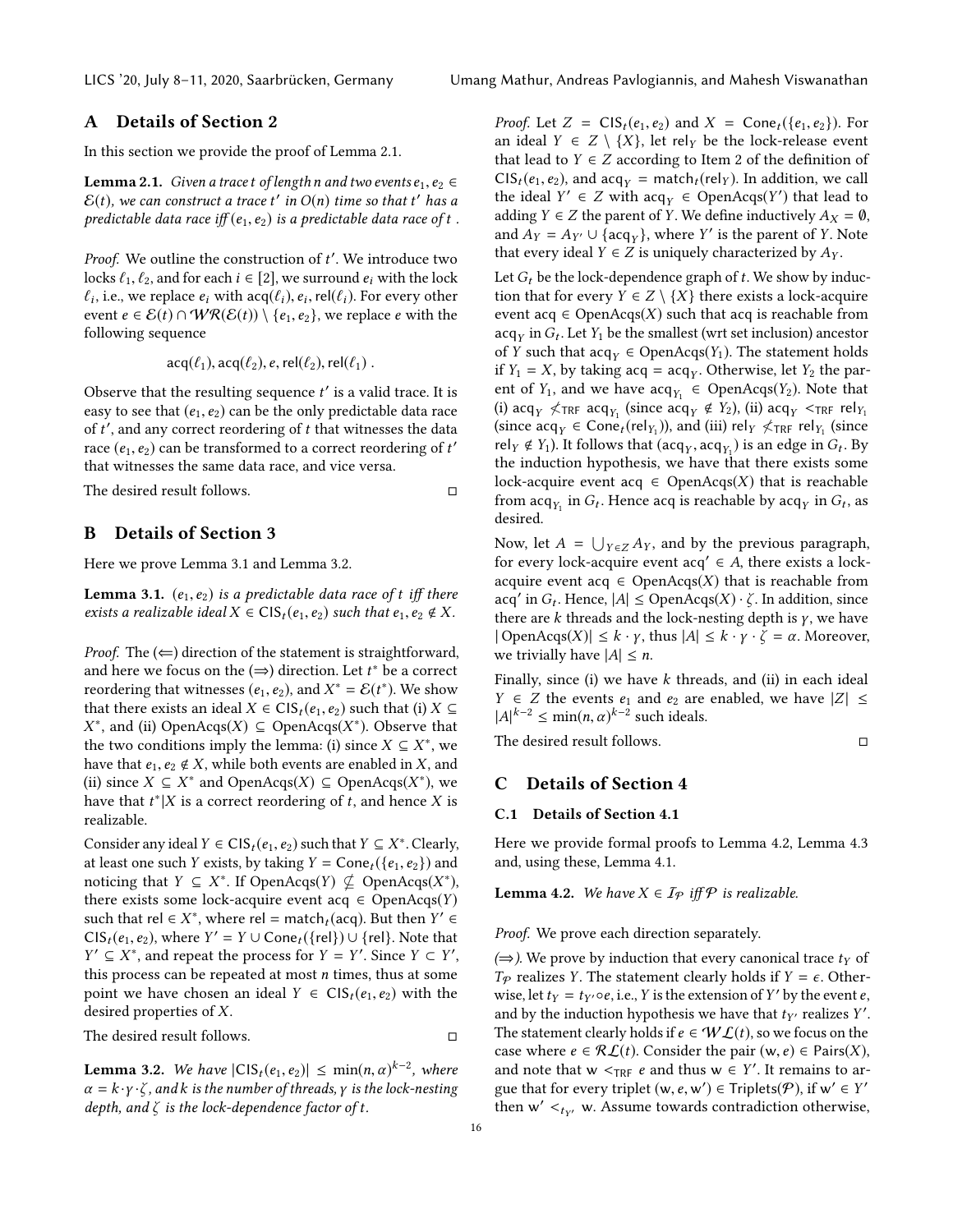thus there exist two ancestors  $Y_1, Y_2 \in V_p^T$  of Y' such that<br>(i)  $Y_2 - Y_1 + \{w'\}$  and (ii)  $w \in Y$ . In that case we have (i)  $Y_2 = Y_1 \cup \{w'\}$  and (ii)  $w \in Y_1$ . In that case we have  $(w, r) \in$  Frontier<sub> $x(Y_1)$ </sub> hence  $w'$  could not have been exectly  $(w, r)$  ∈ Frontier $\varphi$ (Y<sub>1</sub>), hence w' could not have been executable in *Y*<sub>2</sub> a contradiction cutable in  $Y_1$ , a contradiction.

( $\Leftarrow$ ). Let  $t^*$  be a witness trace that realizes  $P$ . We argue that for every prefix  $t'$  of  $t^*$  there exists a node  $X' \in I_2$  such that for every prefix t' of t<sup>\*</sup>, there exists a node  $X' \in I_{\mathcal{P}}$  such that  $X' = \mathcal{E}(t')$ . The proof is by induction on the prefixes t'. The statement clearly holds if  $t' = \epsilon$ , by taking X' to be the root of  $T_{\infty}$ . Otherwise, let  $t' = t''$ , e. for some event  $e \in X$ , and by the  $\mathcal{E}' = \mathcal{E}(t')$ . The proof is by induction on the prefixes t'. The stement clearly holds if  $t' = \epsilon$  by taking  $Y'$  to be the root of  $T_p$ . Otherwise, let  $t' = t''$ ,  $e$ , for some event  $e \in X$ , and by the induction by nothesis, there exists  $X'' \in \mathcal{I}_p$  such that  $X'' =$ induction hypothesis, there exists  $X'' \in \mathcal{I}_P$  such that  $X'' = \mathcal{E}(t'')$ . It suffices to argue that e extends  $X''$ . The statement  $\mathcal{E}(t'')$ . It suffices to argue that e extends X''. The statement<br>is trivial if  $e \in \mathcal{R} f(X)$  hence we focus on the case where is trivial if  $e \in \mathcal{RL}(X)$ , hence we focus on the case where  $e \in \mathcal{WL}(X)$ . It suffices to argue that for every pair  $(w, r) \in$ Frontier  $p(X'')$  we have  $(w, r, e) \notin$  Triplets( $P$ ). Consider any such triplet and since  $t^*$  is a witness of the realizability such triplet, and since  $t^*$  is a witness of the realizability<br>of X we have  $r \in \mathcal{E}(t^*)$ . By the induction hypothesis we of X, we have  $r \in \mathcal{E}(t^*)$ . By the induction hypothesis, we have  $w \in \mathcal{E}(t'')$  and  $r \notin \mathcal{E}(t'')$ . But then  $RE_v(r) \neq w \neq$ have  $w \in \mathcal{E}(t'')$  and  $r \notin \mathcal{E}(t'')$ . But then  $RF_{t^*}(r) \neq w$ , a contradiction contradiction.

The desired result follows. □

**Lemma 4.3.** The ideal graph G<sub>P</sub> has  $O(n^k)$  nodes.

Proof. The statement follows directly from the definition of poset ideals and the fact that the poset  $(X, P)$  has width at most  $k$ .  $\Box$  most k.  $\Box$ 

We are now ready to prove Lemma [4.1.](#page-6-2)

**Lemma 4.1.** Rf-poset realizability can be solved in  $O(k \cdot n^k)$ <br>time for an rf-poset of size n and k threads time for an rf-poset of size n and k threads.

*Proof.* Consider an rf-poset  $P$  of size n, k threads and d vari-ables. By Lemma [4.2,](#page-6-7) to decide the realizability of  $\mathcal P$  it suffices to construct the ideal graph  $G_{\mathcal{P}}$  and test whether  $X \in V_{\mathcal{P}}$ . By Lemma [4.3,](#page-6-8)  $G_{\mathcal{P}}$  has  $O(n^k)$  nodes, and since  $\mathcal P$  has k threads,<br>there each node of  $G_{\mathcal{P}}$  has  $\lt k$  outgoing edges. Hence  $G_{\mathcal{P}}$ there each node of  $G_X$  has  $\leq k$  outgoing edges. Hence  $G_X$ can be constructed in  $O(k \cdot n^k) = O(\beta)$  time.

The desired result follows. □

#### <span id="page-16-0"></span>C.2 Details of Section [4.2](#page-6-9)

Here we prove formally Lemma [4.4](#page-6-4) and, using this, Theorem [2.3.](#page-4-4)

**Lemma 4.4.** Rf-poset realizability parameterized by the number of threads k is W[1]-hard.

*Proof.* We show that  $P_G$  is realizable iff G has an independent set of size c. We prove each direction separately.

(⇒) Let *t* be a trace that realizes  $P_G$ . For each *i* ∈ [*c*], let  $m_i$  be the maximum integer j such that the event  $r(z_i^j)$  has a predecessor eximination  $z_i$ ,  $r(x)$ . Note that for each such predecessor  $e_i$  in  $\tau_i$  with  $e_i \leq r(\tau)$ . Note that for each such integration is the predecessor *i* we have  $w(s_i) <_t r(x)$ , and since  $w(s_i)$  is the predecessor of  $r(z_i^1)$  in  $\tau_i$ , the index  $m_i$  is well-defined. We argue that  $A = IL$ ,  $\tau_i$  is an independent set of G, where  $L_i = m_i$  if  $A = \{l_i\}_{i \in [c]}$  is an independent set of G, where  $l_i = m_i$  if

 $r(x) <_t r(z_i^{m_i})$  and  $l_i = m_i + 1$  otherwise. We note that in the second case  $l_i - n$  as otherwise, we would also have the second case,  $l_i = n$ , as, otherwise, we would also have  $\sum_{i=1}^{n} (l_i) \leq r(x)$  and since  $r(x)$  is protected by lock  $l_i$ , we  $\text{acq}_{i_l}(\ell_i) \leq t$  r(x), and since r(x) is protected by lock  $\ell_i$ , we would also have that  $rel_{l_i}(\ell_i) <_t r(x)$ . But then,  $w(y_1^{l_1+1}) <_t r(x)$ , which would contradict our choice of m.  $r(x)$ , which would contradict our choice of  $m_i$ .

Indeed, consider any distinct  $i_1, i_2 \in [c]$  and any neighbor  $v_1$  and  $v_2$  of  $m_{i_1}$  and  $m_{i_2}$ , respectively. Note that our choice<br>of  $A = IL_{i_1}$  implies that both assault  $(u_1, \ldots) \leq u(x)$  and of  $A = \{l_i\}_{i \in [c]}$  implies that both  $acq_{i_1}(\ell_{\{l_1, v_1\}}) < t$  (x) and<br>  $\sum_{i=1}^{\infty} f(x)$ . It suffices to argue that both  $r(x) < t$  $\arg\left(\ell_{\{l_1, v_2\}}\right) < r(x)$ . It suffices to argue that both  $r(x) < t$ <br>  $\arg\left(\ell_{\{l_1, v_2\}}\right) < r(x)$ . It suffices to argue that both  $r(x) < t$ rel<sub>i1</sub>( $\ell_{\{l_1, v_1\}}$ ) and  $r(x) <_t$  rel<sub>i2</sub>( $\ell_{\{l_2, v_2\}}$ ), as then we have that<br>(1, 1, )  $\notin$  F, which concludes that A is an independent set of  $(l_1, l_2) \notin \overline{E}$ , which concludes that A is an independent set of G.

Assume towards contradiction that  $rel_i(\ell_{\{l_1, v_1\}}) <_t r(x)$ .<br>Closely  $l_i \leq r$ , so  $r(x) \leq r$ , reli $(\ell_i)$ . But then Clearly  $l_{i_1} < n$ , as  $r(x) < p$  rel<sub>i1</sub>( $\ell_{\{n,v_1\}}$ ). But then,  $\text{arg}^{l_{i_1}}(\ell_{i_1}) \leq t \text{ rel}_{i_1}(\ell_{\{l_{i_1}, v_1\}})$  and thus  $\text{arg}^{l_{i_1}}(\ell_{i_1}) \leq t \text{ r}(x)$ .<br>Since  $\text{r}(x)$  appears in a critical section on lock  $\ell_1$ , we have Since  $r(x)$  appears in a critical section on lock  $\ell_{i_1}$ , we have rel<sup> $l_{i_1}(\ell_1) <_t r(x)$ </sup>. But then  $e_{i_1} <_t r(x)$ , where  $e_{i_1}$  is the prede-<br>cases of  $u(e^{l_1+1})$  in a unkigh sentualized cum definition of cessor of  $r(z_i^{l_1+1})$  in  $\tau_{i_1}$ , which contradicts our definition of  $l_1$ . Hence  $r(x) \leq r e l_1(\ell_1, \ldots)$  rel.  $(\ell_1, \ldots)$  and thus A is  $l_1$ . Hence,  $r(x) <_t r \text{el}_{i_1}(\ell_{\{l_{i_1}, v_1\}})$ ,  $rel_{i_2}(\ell_{\{l_{i_2}, v_2\}})$ , and thus A is an independent set of G.

(∈) Let *A* be an independent set of *G* of size *c*, and  $l_1, \ldots, l_c$ some arbitrary ordering of A. For each  $i \in [c]$  let  $Y_i$  be the following events of threads *i* and  $c + i$ .

- 1. All strict predecessors of  $e_i$  in  $\tau_i$ , where  $e_i = r(z_i^{l_i})$  if  $l_i \leq n$  and  $e_i = r_i(\tau)$  otherwise  $l_i$  < *n* and  $e_i$  =  $r_i(x)$  otherwise.
- 2. If  $l_i > 1$ , all predecessors of rel<sup> $l_i-1$ </sup>( $\ell_i$ ) in  $\tau_{c+i}$  (including relatively) rel<sup>l<sub>i</sub>-1</sup>( $\ell_i$ )).

For each  $i \in [c]$ , let

 $Z_i = \{e \in Y_i \mid \exists acq \in OpenAcqs(Y_i) \text{ s.t. } acq \leq_P e\},\$ 

i.e.,  $Z_i$  contains all events of  $\tau_i$  and  $\tau_{c+i}$  that succeed some lock-acquire event that is open in  $Y_i$ . We argue that for any two lock-acquire events as  $a_i \in \mathbb{R}$  any two lock-acquire events as  $a_i \in \mathbb{R}$ two distinct  $i_1, i_2 \in [c]$ , any two lock-acquire events acq<sub>1</sub>  $\in$  Z, and acq<sub>1</sub>  $\in$  Z, access a different lock. Note that the  $Z_{t_1}$  and  $\deg_2 \in \mathbb{Z}_{t_2}$  access a unified for some  $\tau_{c+i}$ ,<br>statement follows easily if one  $\arg_1$  or  $\arg_2$  belongs to  $\tau_{c+i}$ ,<br>for some  $i \in [c]$  as the locks accessed by each such total and  $acq_2 \in Z_{i_2}$  access a different lock. Note that the ement follows easily if one acquainted and helongs to  $\tau$ . for some  $i \in [c]$ , as the locks accessed by each such total ordered are only also accessed by  $\tau_{2\cdot c+2}$ . Hence, we focus on the case where each of  $acq_1$  and  $acq_2$  belong to  $\tau_i$ , for some  $i \in [c]$ . Assume towards contradiction otherwise, hence  $i \in [c]$ . Assume towards contradiction otherwise, hence there exist distinct  $i_1, i_2 \in [c]$  such that (i)  $\text{acq}_{i_1}(\ell_{\{i_1, i_2\}}) \in$ <br>  $\mathbb{Z}_2$  and  $\text{acq}_{i_1}(\ell_{\{i_1, i_2\}}) \in \mathbb{Z}_2$  while (ii)  $\text{col}(\ell_{\{i_1, i_2\}}) \notin \mathbb{Z}_2$ and  $acq_{i_2}(\ell_{\{l_{i_1},l_{i_2}\}}) \in Z_{i_2}$ , while (ii)  $rel_{i_1}(\ell_{\{l_{i_1},l_{i_2}\}}) \notin Z_{i_1}$ <br>rel.  $(\ell_{\{l_{i_1},l_{i_2}\}}) \notin Z$ . It follows that  $(l, l) \in E$  which  $Z_{l_1}$  and  $rel_{l_2}(e_{\{l_{i_1},l_{i_2}\}}) \notin Z_{l_2}$  It follows that  $(l_{i_1},l_{i_2}) \in E$ , which<br>contradicts the fact that A is an independent set of C ,li2 ,li<sup>2</sup> contradicts the fact that A is an independent set of G.

We now construct a trace t that realizes  $P_G$  in five phases, where initially, we have  $t = \epsilon$ .

- 1. Phase 1: For each  $i \in [c]$ , we linearize the partial order  $P | (Y_i \setminus Z_i)$  arbitrarily, and append it to t.
- <span id="page-16-1"></span>2. Phase 2: For each  $i \in [c]$ , we linearize the partial order  $P|Z_i$  arbitrarily, and append it to t.
- 3. *Phase 3*: We append to t the sequence  $t_1 \circ w(x)$ ,  $r(x) \circ t_2$ , where  $t_1$  and  $t_2$  are sequences over the events of  $\tau_{2\cdot c+2}$ ,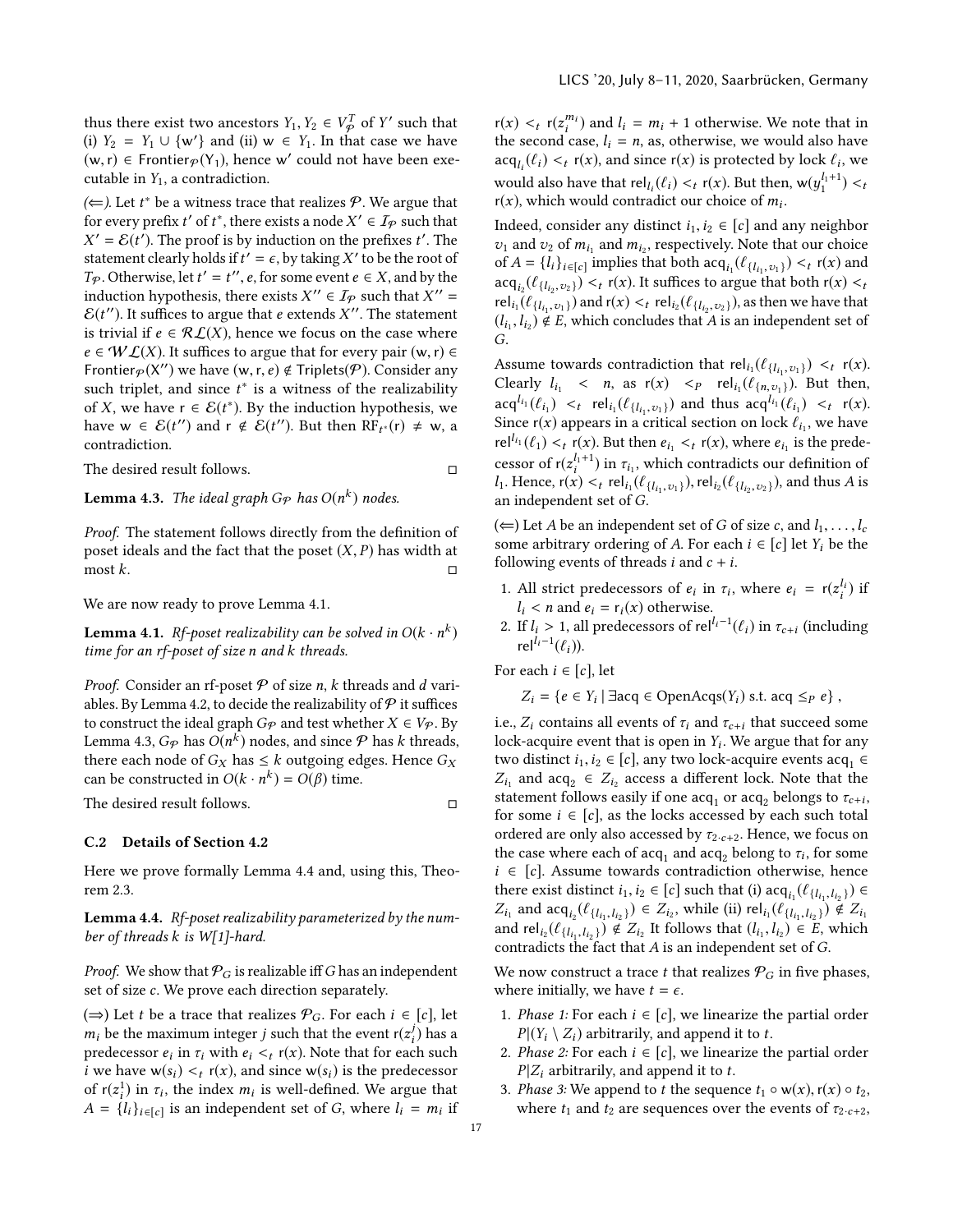as follows.

$$
t_1 = r(s_1), \dots, r(s_c), \text{acq}(\ell_1), \dots \text{acq}(\ell_c) \quad \text{and} \quad t_2 = \text{rel}(\ell_c), \dots, \text{rel}(\ell_1)
$$

- <span id="page-17-1"></span>4. Phase 4: For each  $i \in [c]$ , we linearize the partial order  $P|(S_i \setminus Y_i)$ , where  $S_i$  is the smallest ideal of  $(X, P)$  that contains the matching lock-release events of all lockcontains the matching lock-release events of all lockacquire events that are open in  $Y_i$
- <span id="page-17-2"></span>5. Phase 5: For each  $i \in [c]$  we linearize P over the remaining events of  $\tau_i$  and  $\tau_{c+i}$  arbitrarily, and append them to t.

Finally, we argue that  $t$  is a valid witness trace. It is straightforward to verify that  $t$  is a linearization of  $P$ . Moreover, since every memory location is written exactly once in  $X$ , for every read event  $r \in \mathcal{R}(X)$  we have  $RF_t(r) = RF(r)$ . It remains to argue that t respects the critical sections of  $P_G$ . Observe that the only phase in which we interleave open critical sections between total orders  $\tau_i$  that access the same lock is in Phase [2.](#page-16-1) However, as we have shown, for every two distinct  $i_1, i_2 \in [c]$ , any two lock-acquire events  $acq_1 \in Z_{i_1}$  and  $acq_2 \in Z_{i_2}$  access a different lock. It follows that t respects acq<sub>2</sub> ∈  $Z_{i_2}$  access a different lock. It follows that t respects<br>the critical sections of  $\mathcal{P}_\Omega$ the critical sections of  $P_G$ .

The desired result follows. □

We are now ready to prove Theorem [2.3.](#page-4-4)

Theorem 2.3. The dynamic data-race prediction problem is W[1]-hard parameterized by the number of threads.

*Proof.* We show that  $(w(x), r(x))$  is a predictable data race of t iff  $\mathcal{P}_G$  is realizable. If  $\mathcal{P}_G$  is realizable, then  $(w(x), r(x))$  is a predictable data-race of t witnessed by the witness  $t^*$  of the realizability of  $\mathcal{P}_{\alpha}$  as constructed in the proof of Lemma 4.4 realizability of  $P_G$ , as constructed in the proof of Lemma [4.4](#page-6-4) (direction  $\Leftarrow$ ), restricted to the events  $\{e \in X : e \leq t^* \leq w(x)\}.$ 

For the inverse direction, let  $t^*$  be a correct reordering of  $t$  that witnesses the data race  $(w(x), r(x))$ . We construct a t that witnesses the data race  $(w(x), r(x))$ . We construct a trace  $t'$  that realizes  $\mathcal{P}_G$  as

$$
t' = t^* \circ w(x), r(x), rel(\ell_c), \ldots, rel(\ell_1) \circ t_4 \circ t_5,
$$

where  $t_4$  and  $t_5$  are analogous to the linearizations in phase [4](#page-17-1) and Phase [5,](#page-17-2) respectively, of the construction in the proof of Lemma [4.4.](#page-6-4) In particular, let  $t''$  be the prefix of  $t'$  until the event rel( $\ell$ .) event rel $(\ell_1)$ .

- 1. We construct  $t_4$  as follows. For each  $i \in [c]$ , we linearize the set  $S_i \setminus \mathcal{E}(t'')$  and append it to  $t_4$ , where  $S_i$  is the smallest ideal of *Y* that contains the matching lock is the smallest ideal of  $X$  that contains the matching lockrelease events of all lock-acquire events that are open in hence t' respects the orderings  $r(x) < p r_i(x)$ . Indeed, as  $t''$ . It is easy to see that each  $S_i$  contains the event  $r_i(x)$ , RF( $r_i(x)$ ) = w(x) and w(x)  $\notin t^*$ , we have that  $r_i(x) \notin t^*$ ,<br>and hance by definition  $r_i(x) \in S$ . and hence by definition,  $r_i(x) \in S_i$ .<br>We construct to as follows. For each
- 2. We construct  $t_5$  as follows. For each  $i \in [c]$  we linearize the remaining events of  $\tau_i$  and  $\tau_{c+i}$  arbitrarily, and append them to  $t_5$ .

The correctness is established similarly to the proof of Lemma [4.4.](#page-6-4)

The desired result follows. □

# D Details of Section [5](#page-7-1)

## <span id="page-17-0"></span>D.1 Details of Section [5.1](#page-7-2)

Here we provide details of Section [5.1.](#page-7-2) We start with the proof of Lemma [5.2.](#page-8-2) First, consider the construction of witness trace t, by linearizing the poset  $(X, Q)$ . We have the following lemma, which states that  $(X, Q)$  is well-defined.

**Lemma D.1.**  $(X, O)$  is a poset.

Proof. Assume towards contradiction otherwise. Consider the process in which we insert the orderings in  $Q$  in sequence, and examine the first pair of conflicting events  $(e_1, e_2)$  such that we try to order  $e_1 <_O e_2$  whereas it already holds that  $e_2 <_{Q} e_1$ . For  $j \in [2]$ , let  $i_j$  be such that  $e_j \in X_{i_j}$ , and it follows that is in the parent of is in T. Observe that by the follows that  $i_1$  is the parent of  $i_2$  in T. Observe that, by the construction of Q, we have  $e_1 \parallel_P e_2$ . Consider the sequence of orderings

$$
e_2 = \overline{e}_1 \ll_Q \overline{e}_2 \ll_Q \ldots \ll_Q \overline{e}_\ell = e_1
$$

that witnesses (transitively) that  $e_2 <_Q e_1$ . Since  $P$  is treeinducible, there exists some  $j \in [\ell]$  such that  $\overline{e}_j \in X_{i_1}$  and  $e_i \leq \overline{e}_i$ . Since X<sub>i</sub> is totally ordered in *P* the events  $\overline{e}_i$  and  $e_i$  $e_2 <_\mathbf{P} \overline{e}_j$ . Since  $X_{i_1}$  is totally ordered in *P*, the events  $\overline{e}_j$  and  $e_1$ <br>are ordered in *P*. Clearly  $e_i <_\mathbf{P} \overline{e}_j$ , otherwise we would have are ordered in P. Clearly  $e_1 < p \overline{e}_j$ , otherwise we would have<br> $e_2 < p \overline{e}_i$ . But then we already have  $\overline{e}_i < q \overline{e}_i$  and hence a  $e_2$  <  $e_1$ . But then we already have  $\bar{e}_i$  <  $\sim$   $e_1$ , and hence a cycle already exists in  $Q$ , contradicting our assumption about  $(e_1, e_2)$  being the first pair where a cycle is encountered. The desired result follows. desired result follows.

As the above lemma establishes that  $t$  is well-defined, we can prove Lemma [5.2](#page-8-2) by showing that  $t$  is a witness of the realizability of  $P$ .

Lemma 5.2. Every closed, tree-inducible rf-poset is realizable.

*Proof.* Consider any triplet  $(w, r, w') \in$  Triplets( $P$ ) and we argue that (i)  $w \le r$  and (ii) if  $w \le w'$  then  $r \le w''$ argue that (i)  $w <_t r$  and (ii) if  $w <_t w'$  then  $r <_t w'$ .<br>For (i) by the definition of rf-posets we have  $w <_p r$  and For (i), by the definition of rf-posets, we have  $w < p r$  and thus w  $\lt_l r$ . We now turn our attention to (ii). If w'  $\nparallel_p r$ <br>or  $w'$   $\nparallel_p w$  since  $\mathcal P$  is closed, we have either  $w' \lt \sim_p w$ or w'  $\vert p \vert p$  w, since  $P$  is closed, we have either w'  $\langle p \vert p \rangle$  w or  $r < p \le c$ , and hence  $w' < q \le r \le c$  w or  $r < q \le s'$ . Since t is a linearization of Q, the first case leads to a contradiction, whereas the second case leads to  $r <_t w'$ , as desired. Now<br>assume that  $w' \parallel_0 r$  and  $w' \parallel_0 w$  and let  $i \in [k]$  be such that assume that w'  $||p \times ||p \times w$ , and let  $i \in [k]$  be such that  $r \in X$ . Since  $\mathcal{P}$  is tree-inducible it follows that  $w \in X$ , and  $r \in X_i$ . Since  $P$  is tree-inducible, it follows that  $w \in X_i$  and  $w' \in X$  for some  $i \neq i$  and such that  $(i, i)$  is an edge of T  $w' \in X_j$  for some  $i \neq j$ , and such that  $(i, j)$  is an edge of T.<br>Since  $w \leq w'$  we have  $w \leq c$  w' and thus by construction Since  $w <_t w'$ , we have  $w <_Q w'$ , and thus, by construction,<br>t i is a child of i in T. Again, by construction, we have  $r <_Q w'$ . t $j$  is a child of  $i$  in  $T.$  Again, by construction, we have  $\mathsf{r}<_O\mathsf{w}.$ Since *t* is a linearization of *Q*, we have that  $RF_t(r) \neq w'$ .

The desired result follows. □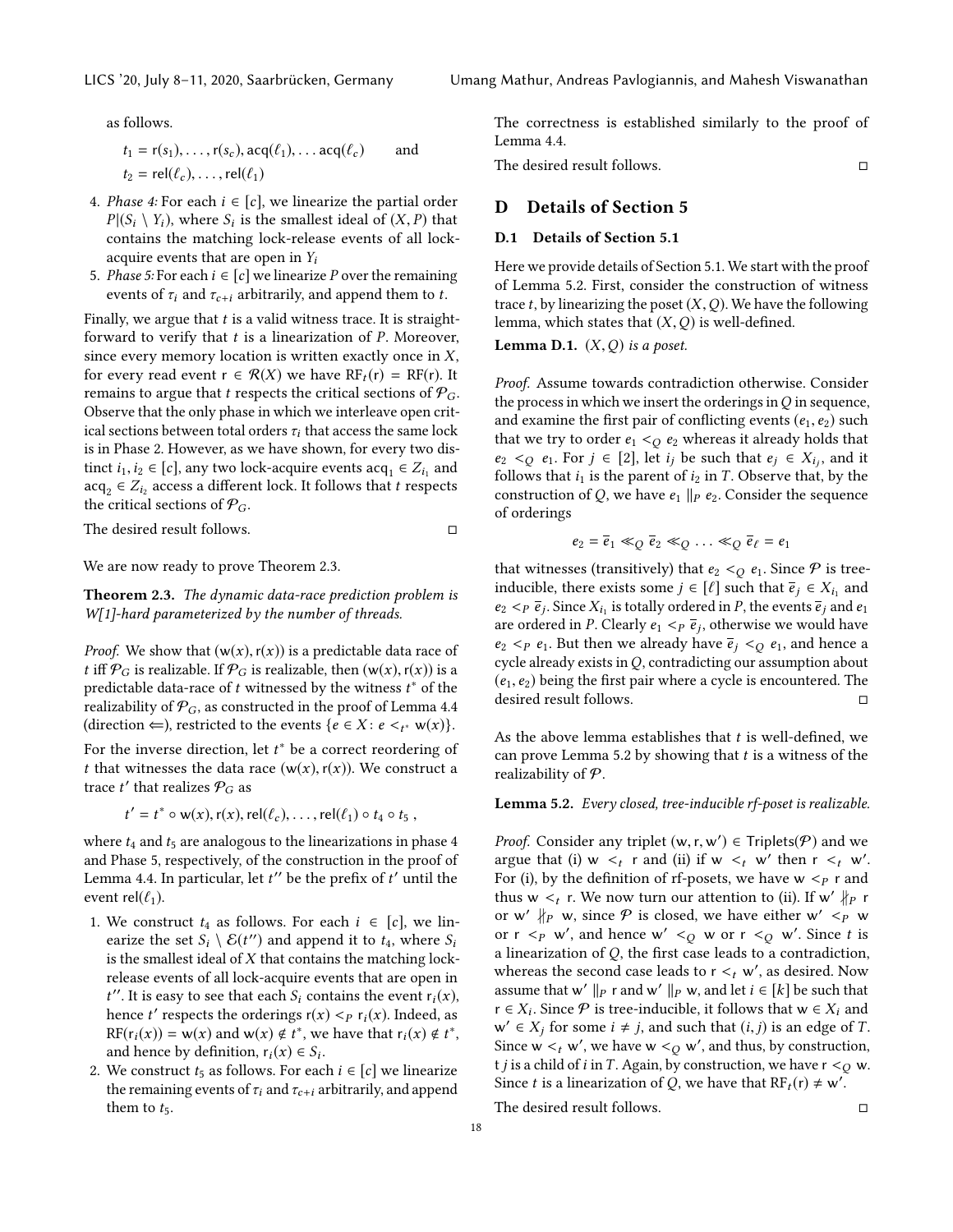Next, we prove Lemma [5.3,](#page-8-3) which states that tree-inducibility is preserved under taking closures.

**Lemma 5.3.** Consider an rf-poset  $P = (X, P, RF)$  and let  $Q = (X, Q, RF)$  be the closure of P. If P is tree-inducible then Q is also tree-inducible.

*Proof.* Let  $T = (\lceil k \rceil, \{(i, j) \mid X_i \bowtie X_j\})$  be a rooted tree such that  $P$  is tree-inducible to T, and we argue that  $Q$  is also tree-inducible to T. Since  $Q \subseteq P$ , clearly the condition [1](#page-8-4) and condition [2](#page-8-5) of tree-inducibility are met. Condition [3](#page-8-6) follows from the fact that (i)  $Q$  is the transitive closure of  $P \cup Q'$ , where  $Q'$  is a relation between conflicting events,<br>and (ii) since  $T$  is a tree for any two conflicting events  $e_1$ ,  $e_2$ and (ii) since T is a tree, for any two conflicting events  $e_1, e_2$ we have either  $e_1, e_2 \in X_i$  for some  $i \in [k]$ , or  $e_1 \in X_i$  and  $e_2 \in X_j$  for some  $i, j \in [k]$  such that  $(i, j)$  is an edge of T.

The desired result follows. □

Now we can conclude the proof of Lemma [5.1,](#page-8-1) which is step (i) towards the proof of Theorem [2.4.](#page-4-5)

Lemma 5.1. Rf-poset realizability of tree-inducible rf-posets can be solved in  $O(k^2 \cdot d \cdot n^2 \cdot \log n)$  time, for an rf-poset of<br>size n k threads and d variables size n, k threads and d variables.

*Proof.* Consider a tree-inducible rf-poset  $\mathcal{P}$ . In  $O(k^2 \cdot d \cdot n^2)$  log n time, we can decide whether the closure of  $\mathcal{P}$  $(X, P, RF)$  exists [\[31\]](#page-14-10). By Remark [2,](#page-5-3) if the closure does not exist  $P$  is not realizable. On the other hand, if the closure <sup>2</sup> · log *n*) time, we can decide whether the closure of  $P =$ <br> $X \times P$  RF) exists [31]. By Remark 2, if the closure does not exist,  $P$  is not realizable. On the other hand, if the closure exists, denote it by  $Q = (X, Q, RF)$ . By Lemma [5.3,](#page-8-3)  $Q$  is tree-inducible, and by Lemma [5.2,](#page-8-2) it is realizable by a witness  $t^*$ .<br>Since  $O \sqsubset P$ , we have that  $t^* \sqsubset P$ , and thus  $t^*$  also realizes Since  $Q \sqsubseteq P$ , we have that  $t^* \sqsubseteq P$ , and thus  $t^*$  also realizes  $\varphi$  $\mathcal{P}$ .

The desired result follows. □

We now turn our attention to Lemma [5.4](#page-9-0) which forms step (ii) towards Theorem [2.4.](#page-4-5) We start with the following lemma, which, in high level, guarantees that if  $t^*$  is a trace in which  $e$  is enabled then  $t^*$ ll Cone  $(e)$  also has this property *e* is enabled, then  $t^*$  | LCone<sub>t</sub> (e) also has this property.

<span id="page-18-0"></span>**Lemma D.2.** Let  $X = \text{LCone}_t(e)$ , and  $t^*$  be any correct re-<br>ordering of t in which e is enabled. The following assertions ordering of t in which e is enabled. The following assertions hold.

- 1.  $X \subseteq \mathcal{E}(t^*)$ .<br>2. Consider a
- 2. Consider any thread  $p_1 \neq p(e)$ , and thread  $p_2$  such that (i)  $X | p_1 \neq \emptyset$ , and (ii)  $p_2$  is a parent of  $p_1$  in the tree topology  $G_t$  rooted at  $p(e)$ . Let  $e_2$  be the unique maximal event of  $X|p_2$  in  $t^*$ , and  $e_1$  any event in  $X|p_1$ . We have that  $e_1 <_{t^*} e_2$ .

Proof. The proof is by induction on the steps of the process that constructs  $LCone_t(e)$ . Clearly, both statements hold after Item [1](#page-8-7) of the process has been executed. Similarly, both statements hold easily after each time Item [2](#page-8-8) of the process has been executed. We now proceed with Item [3](#page-9-2) of the process. For each  $i \in [2]$ , consider the lock-acquire events

 $acq_i \in X$  as identified in this step, and rel<sub>i</sub> = match<sub>t</sub> (acq<sub>i</sub>).<br>Observe that es appears in the critical section of acq., while Observe that  $e_2$  appears in the critical section of acq<sub>2</sub>, while<br>by the induction bypothesis, we have acq<sub>2</sub> acq<sub>2</sub>  $\in \mathcal{E}(t^*)$ . We by the induction hypothesis, we have  $acq_1, acq_2 \in \widetilde{\mathcal{E}}(t^*)$ . We distinguish the step that led to as  $a \in X$ distinguish the step that led to  $acq_1 \in X$ .

- Step [2.](#page-8-8) Then  $\text{acq}_1$  < $\text{TRF}$   $e_2$ , and thus (i) all predecessors of rel<sub>1</sub> (including rel<sub>1</sub>) appear in  $t^*$ , and (ii) rel<sub>1</sub>  $\lt t_t^*$  acq<sub>2</sub>,<br>hence rel<sub>1</sub>  $\lt t_t^*$  and thus e<sub>1</sub>  $\lt t_t^*$  for all predecessors hence  $rel_1 <_{t^*} e_2$ , and thus  $e_1 <_{t^*} e_2$  for all predecessors of rel, inserted to  $X$ of rel<sub>1</sub> inserted to X.
- Step [3.](#page-9-2) For each  $i \in [2]$ , consider the lock-acquire events  $\text{acq}'_i$  as identified in that step, and  $\text{rel}'_i = \text{match}_t(\text{acq}'_i)$ .<br>Note that acq.  $\leq$   $\infty$  rel' and since by the induction Note that  $acq_1 <_{TO} rel'_1$ , and since, by the induction<br>hypothesis we have rel<sup>(</sup>  $\leq_{CP}$  es we obtain acq.  $\leq_{CP}$  es hypothesis, we have  $rel'_1 <_{t^*} e_2$ , we obtain  $acq_1 <_{t^*} e_2$ .<br>Thus again (i) all predecessors of rel. (including rel.) Thus, again, (i) all predecessors of rel<sub>1</sub> (including rel<sub>1</sub>)<br>Thus, again, (i) all predecessors of rel<sub>1</sub> (including rel<sub>1</sub>) appear in  $t^*$ , and (ii) rel<sub>1</sub> <<sub>t\*</sub> acq<sub>2</sub>, hence rel<sub>1</sub> <<sub>t\*</sub> e<sub>2</sub>, and<br>thus e<sub>4</sub> <  $\epsilon_0$  for all predecessors of rel, inserted to Y thus  $e_1 <_{t^*} e_2$  for all predecessors of rel<sub>1</sub> inserted to *X*.

The desired result follows. □

Next we have a technical lemma, which will allow us to conclude that if  $(e_1, e_2)$  is a predictable data race of t, the ideal LCone<sub>t</sub>( $e_1$ ) ∪ LCone<sub>t</sub>( $e_2$ ) is lock-feasible.

<span id="page-18-1"></span>**Lemma D.3.** For any two conflicting events  $e_1, e_2$ , consider the set  $X = \mathsf{LCone}_t(e_1) \cup \mathsf{LCone}_t(e_2)$ . For any two conflicting events  $e'_1, e'_2 \in X$  such that  $p(e'_i) \neq p(e_1)$  for each  $i \in [2]$ , we have that  $e' \cdot e' \in \text{LCone.}(e_1)$  for some  $i \in [2]$ have that  $e'_1, e'_2 \in \textsf{LCone}_t(e_i), f$  $y'_2 \in \textsf{LCone}_t(e_i)$ , for some  $i \in [2]$ .

*Proof.* We assume that  $p(e_1) \neq p(e_2)$ , as the statement clearly holds otherwise. Assume w.l.o.g. that  $e'_i \in LCone_i(e_i)$  for each  $i \in [2]$  and consider the tree  $T - (kJ)(i, j) | \mathcal{E}(t)|$  by  $M$ each  $i \in [2]$ , and consider the tree  $T = (\vec{k}, \{(i, j) | \mathcal{E}(t)|p_i \bowtie \mathcal{E}(t)|n_i)\}$  Let  $i, j \in [k]$  be such that  $p(e_i) = n_i$ .  $\mathcal{E}(t)|p_j\rangle$ ). Let  $i_1, i_2, i'_1, i'_2 \in [k]$  be such that  $p(e_1) = p_{i_1}$ ,<br> $p(e_2) = p_{i_1} \cdot p(e') = p_{i_2}$  and  $p(e') = p_{i_3} \cdot p_{i_4}$  and since  $e_1 \bowtie e_2$  $p(e_2) = p_{i_2}, p(e'_1) = p_{i'_1}$  and  $p(e'_2) = p_{i'_2}$ , and since  $e_1 \bowtie e_2$ ,<br>we have that  $(i, j)$  is an edge of T. Consider the two comwe have that  $(i_1,i_2)$  is an edge of T. Consider the two components  $C_1$ ,  $C_2$  that are created in T by removing the edge  $(i_1, i_2)$ , such that  $i_1 \in C_1$  and  $i_2 \in C_2$ . Since  $e'_1 \bowtie e'_2$  and  $i'_2 \nmid i'_1 \neq i_2$ , we have that  $i'_1 \nmid i'_2 \in C_1$  or  $i'_2 \nmid i'_2 \in C_2$ . We only consider  $i'_1$ ,  $i'_2 \in C_2$ , as the other case is sim  $'_{1}, i'_{2} \neq i_{1}$ , we have that  $i'_{1}, i'_{2} \in C_{1}$  or  $i'_{1}, i'_{2} \in C_{2}$ . We only consider  $i'$ ,  $i' \in C_{2}$  as the other case is similar  $\gamma_2' \in C_2$ , as the other case is similar.

Since  $e'_1 \in \text{LCone}_t(e_1)$ , there exists event  $e \in \text{LCone}_t(e_1)$ <br>such that  $p(e) = p_1$ , and either  $e' = e$  or  $e' \in \text{LCone}_t(e)$ such that  $p(e) = p_{i_2}$  and either  $e'_1 = e$  or  $e'_1 \in LCone_t(e)$ .<br>If  $e \leq Cone$ ,  $e$ , then  $LCone_t(e) \subseteq LCone_t(e)$  and thus If  $e \leq_{TO} e_2$ , then  $LCone_t(e) \subseteq LCone_t(e_2)$  and thus LCone<sub>t</sub> $(e_2) \subseteq \text{LCone}_t(e_1)$  and thus  $e'_2 \in \text{LCone}_t(e_1)$ .  $\begin{array}{l} \n\text{'} \quad \in \quad \text{LCone}_{t}(e_{2}) \quad \text{Otherwise}, \ e_{2} \quad \in \quad \text{LCone}_{t}(e_{1}), \ \text{hence} \quad \text{Cone}_{t}(e_{2}) \subseteq \text{LCone}_{t}(e_{1}) \quad \text{and thus} \ e' \in \text{LCone}_{t}(e_{2}). \n\end{array}$ 

The desired result follows. □

We are now ready to prove Lemma [5.4.](#page-9-0)

**Lemma 5.4.** Let  $X = \textsf{LCone}_t(e_1) \cup \textsf{LCone}_t(e_2)$ . We have that  $(e_1, e_2)$  is a predictable data race of t iff (i)  $\{e_1, e_2\} \cap X = \emptyset$ , and (ii)  $X$  is a realizable trace ideal of  $t$ .

*Proof.* For the  $(\Leftarrow)$  direction, notice that  $e_1$  and  $e_2$  are enabled in X, and since X is realizable, we have that  $(e_1, e_2)$  is a predictable data race of t. We now focus on the  $(\Rightarrow)$  direction.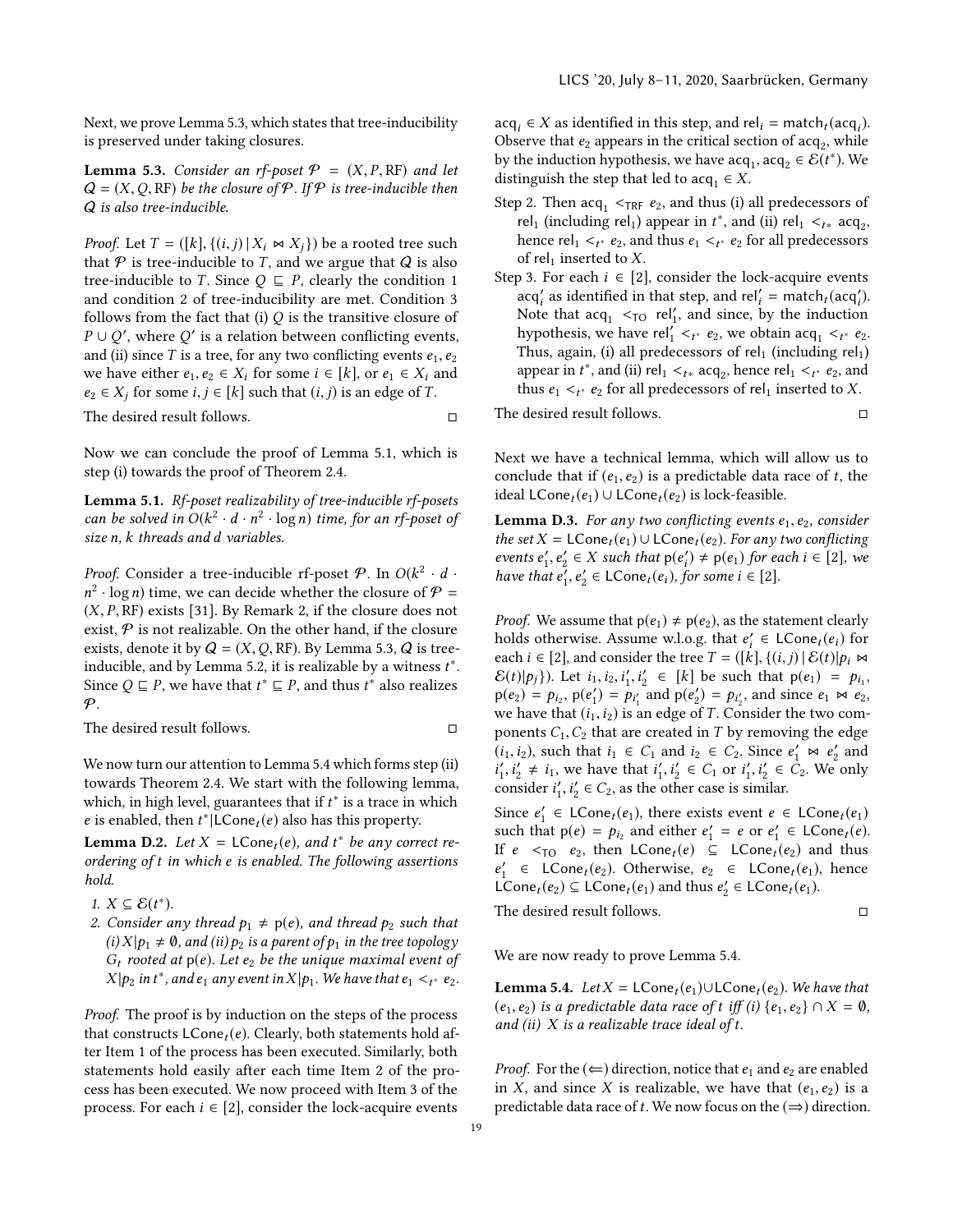Let  $t^*$  be a witness of the data race  $(e_1, e_2)$ . As  $e_1$  and  $e_2$  are<br>enabled in  $t^*$  we have  $\{e_1, e_2\} \cap \mathcal{E}(t^*) = \emptyset$ . By Lemma D 2 enabled in  $t^*$ , we have  $\{e_1, e_2\} \cap \mathcal{E}(t^*) = \emptyset$ . By Lemma [D.2,](#page-18-0) we have  $X \subseteq \mathcal{E}(t^*)$ , and thus  $\{e_1, e_2\} \cap X = \emptyset$ .

We now argue that  $t' = t^*|X$  realizes X. Since  $X \subseteq \mathcal{E}(t^*)$  and X is a trace ideal it only remains to show that  $\mathcal{E}(t^*)$  and X is a trace ideal, it only remains to show that  $t'$  respects the critical sections. Consider any two lockacquire events  $acq_1, acq_2 \in X$  such that  $acq_1 \bowtie acq_2$ <br>and  $acq_2 \leq c_1$  and we argue that rel.  $\in X$  where ′ respects the critical sections. Consider any two lockand  $acq_1 \leq t^*$  acq<sub>2</sub>, and we argue that rel<sub>1</sub>  $\in X$ . where rel<sub>1</sub> = match (acq) Let  $Y = \mathcal{E}(t)[f(n(e), p(e_2))]$  and obrel<sub>1</sub> = match<sub>t</sub>(acq<sub>1</sub>). Let  $Y = \mathcal{E}(t) \{p(e_1), p(e_2)\}$ , and ob-<br>serve that  $Y \mid f_1(e_1), p(e_2) \mid -Y$  thus the statement is true serve that  $X | {p(e_1), p(e_2)} = Y$ , thus the statement is true if {p(acq<sub>1</sub>), p(acq<sub>2</sub>)} ⊆ {p(e<sub>1</sub>), p(e<sub>2</sub>)}. Otherwise, we have<br>p(acq)  $\pm$  p(e<sub>1</sub>) for some  $i \in [2]$  and each  $i \in [2]$  By  $p(acq_j) \neq p(e_i)$  for some  $i \in [2]$  and each  $j \in [2]$ . By Lemma [D.3,](#page-18-1) we have that  $acq_1, acq_2 \in LCone_t(e_l)$  for some  $l \in [2]$ . Assume towards contradiction that rel.  $\notin Y$ . By the  $l ∈ [2]$ . Assume towards contradiction that rel<sub>1</sub> ∉ *X*. By the definition of  $LCone_t(e_l)$ , we have that  $p(acq_1)$  is a parent<br>of  $p(acc)$  in the tree G, rooted at  $p(e_l)$ . By Lemma D, 2, we of  $p(acq_2)$  in the tree  $G_t$  rooted at  $p(e_l)$ . By Lemma [D.2,](#page-18-0) we have a  $ca \leq x e$ , where e is the last event of  $X \mid p(a; c)$  in  $t^*$ have  $acq_2 <sub>t</sub>$ <sup>\*</sup> e, where e is the last event of  $X|p(acq_1)$  in  $t^*$ .<br>Note that e belongs to the critical section of acq., hence we Note that *e* belongs to the critical section of  $acq_1$ , hence we must have acq.  $\leq$  as a contradiction must have  $\operatorname{acq}_2 <_{t^*} \operatorname{acq}_1$ , a contradiction.

The desired result follows. □

#### <span id="page-19-0"></span>D.2 Details of Section [5.2](#page-9-3)

Here we provide the proof of Lemma [5.6.](#page-9-1) We first develop some helpful notation.

Given integers  $j, l \in [n/2]$ , we denote by  $X_j^l$  the events of  $X_A$ <br>and  $Y_t$  thet correspond to vectors a and  $h_t$  that is events and  $X_B$  that correspond to vectors  $a_j$  and  $b_l$ , that is, events<br>that have superscript  $a_j$  or  $b_j$ , with the following exception; if that have superscript  $a_j$  or  $b_l$ , with the following exception: if<br>the observation  $\text{PF}(r)$  of a read event r is not in  $X^l$  then r is the observation RF(r) of a read event r is not in  $X_j^l$  then r is also not in  $X_j^l$ . The notation carries over to partial orders  $Q_j^l$ and reads-from functions  $\mathbb{RF}^l_i$ . We also use inequalities for the subscripts and superscripts of X (e.g.,  $X_j^{\le n/2}$ ) to denote<br>events that corresponds to vectors and the for i' and l' events that corresponds to vectors  $a_{j'}$  and  $b_{l'}$  for  $j'$  and  $l'$ <br>that satisfy the inequalities that satisfy the inequalities.

Consider a partial order Q' over a subset  $Y \subseteq X$  such that  $Q' \sqsubset \tau_1 | Y$  and  $Q' \sqsubset \tau_2 | Y$  Given two events  $e_1, e_2 \in Y$  such that  $\{e_1, e_2\} \nsubseteq X_A$  and  $\{e_1, e_2\} \nsubseteq X_B$  (i.e., the events belong<br>to different sets among  $X_+$  and  $X_2$ ) we say that a O' has a  $\mathcal{V} \subseteq \tau_A | Y$  and  $\mathcal{Q}' \subseteq \tau_B | Y$ . Given two events  $e_1, e_2 \in Y$  such  $\mathcal{Q} \subseteq \tau_A | Y \subseteq \tau_B | Y \subseteq \tau_B | Y \subseteq \tau_A | Y \subseteq \tau_A | Y \subseteq \tau_A | Y \subseteq \tau_A | Y \subseteq \tau_A | Y \subseteq \tau_A | Y \subseteq \tau_A | Y \subseteq \tau_A | Y \subseteq \tau_A | Y \subseteq \tau_A | Y \subseteq \tau_A | Y \subseteq \tau_A | Y \subseteq \tau_A | Y \subseteq \tau_A | Y \subseteq \tau_A | Y \subseteq \tau_A | Y \subseteq \tau_A | Y \subseteq$ to different sets among  $X_A$  and  $X_B$ ) we say that a Q' has a<br>cross edge e.  $\leq$  at a mean that it has the ordering e.  $\leq$  at eq. cross edge  $e_1 <_{Q'} e_2$  to mean that it has the ordering  $e_1 <_{Q'} e_2$ and the orderings that are introduced transitively through it.

Before the final proof of Lemma [5.6,](#page-9-1) we present some technical, but conceptually simple, lemmas. Consider the two total orders  $\tau_A$  and  $\tau_B$  without any cross edges. The first lemma reasons at the coordinate level of two vectors  $a_j$  and  $b_l$ . It<br>this that if we state with a group of two  $a_l^i(\omega)$ ,  $a_l^b(\omega)$ , then states that if we start with a cross edge  $w_1^{a_j}(x_1) < r_1^{b_j}(x_1)$ , the closure rules eventually lead to an ordering  $r_1^{a_j}(x_2) < w_1^{b_j}(x_2)$ <br>iff a und hyperpot orthogonal iff  $a_i$  and  $b_l$  are not orthogonal.

<span id="page-19-1"></span>**Lemma D.4.** For any j,  $l \in [n/2]$ , consider the rf-poset  $Q_j^l = (N^l, Q^l, \text{PR}^l)$ , where  $Q^l$  has a simple mass advance  $q^l(i)$ .  $(X_j^l, Q_j^l, \text{RF}_j^l)$ , where  $Q_j^l$  has a single cross edge  $\mathsf{w}_1^{a_j}(x_1) <_{Q_i^l}$ 

 $r_1^{b_l}(x_1)$ . Let  $S_j^l = (X_j^l, S_j^l, RF_j^l)$  be the closure of  $Q_j^l$ . We have  $f_1^{a_j}(x_2) <_{S_j^l}$   $\mathbf{w}_1^{b_l}(x_2)$  iff  $a_j$  and  $b_l$  are not orthogonal.

*Proof (sketch).* First, observe that since  $w_1^{a_j}(x_1) <_{Q_j^l} r_1^{b_l}(x_1)$ , by closure, we will have  $w_1^{a_j}(x_1) <_{S_j^l} w_1^{b_l}(x_1)$ . By a simple induction on the events on variables  $x_1$  and  $x_3$  , we have that  $w_i^{a_j}(x_1) <_{S_j^l} w_i^{b_l}(x_1)$  for each  $i \in [D]$ . In turn, one of these orderings leads to  $w_i^{a_j}(x_2) <_{S_j^l} w_i^{b_l}(x_2)$  and thus  $r_i^{a_j}(x_2) <_{S_j^l}$  $w_i^{b_i}(x_2)$  iff  $a_j[i] \cdot b_l[i] = 1$ . By a simple induction on the events on variables  $x_2$  and  $x_6$ , we have that  $r_1^{a_j}(x_2) <_{S_j^l} w_1^{b_l}(x_2)$  iff  $a_i$  and  $b_l$  are not orthogonal.

The next lemma reasons at the vector  $B$  level. Consider any fixed  $j \in [n/2]$ . The lemma states that if we order  $w_1^{a_1}(x_1) <$  $r_1^{b_1}(x_1)$ , if  $a_j$  is not orthogonal to  $b_{l'}$  for any  $l' \leq n/2 - 1$ , the closure rules eventually lead to  $w_1^{a_j}(x_1) < r_1^{b_{n/2}}(x_1)$ . On<br>the other hand, if there exists a smallest *l*, such that *g*, is the other hand, if there exists a smallest  $l_1$  such that  $a_j$  is<br>orthogonal to by the closure rules will stop inserting cross orthogonal to  $b_{l_1}$ , the closure rules will stop inserting cross<br>edges between events of vectors  $a_1$  and all  $b_1$ , for  $l' > l_1 + 1$ edges between events of vectors  $a_j$  and all  $b_{l'}$ , for  $l' \ge l_1 + 1$ . **Lemma D.5.** For any  $j \in [n/2]$  and  $l \leq n/2 - 1$ , consider<br>the rf-poset  $Q_j^{\leq l+1} = (X_j^{\leq l+1}, Q_j^{\leq l+1}, RF_j^{\leq l+1})$ , where  $Q_j^{\leq l+1}$ j j ,Q j j j has a single cross edge w aj 1 (x1) <sup>&</sup>lt;Q ≤l+1 j r b1 1 (x1). Let <sup>S</sup> <sup>≤</sup>l+<sup>1</sup> =  $(X_j^{\leq l+1}, S_j^{\leq l+1}, RF_j^{\leq l+1})$  be the closure of  $Q_j^{\leq l+1}$ . The following  $\sum_{j=1}^{n}$  is sertions hold. j j

- <span id="page-19-4"></span><span id="page-19-2"></span>1. If  $a_j$  is not orthogonal to  $b_{l'}$  for any  $l' \in [l]$ , then  $w_1^{a_j}(x_1) <_{S_j^{\leq l+1}} r_1^{b_{l+1}}(x_1).$
- <span id="page-19-3"></span>2. If  $a_j$  is orthogonal to  $b_{l'}$ , for some  $l' \in [l]$ , then there are no<br>  $a_{l}$  and  $a_{l+1}$  is  $a_{l+1}$  is  $l' \leq l+1$ ,  $a_{l+1}$  is  $l' \leq l+1$ ,  $a_{l+1}$  is then cross edges in  $(X_j^{l_1+1\leq l'\leq l+1}, S_j^{l_1+1\leq l'\leq l+1})$ , where  $l_1$  is the smallest  $l'$  such that a is orthogonal to by smallest l' such that  $a_j$  is orthogonal to  $b_{l'}$ .

Proof (sketch). The proof is by induction on *l*. For the base case ( $l = 1$ ), consider the rf-poset  $Q_j^1$ , and by Lemma [D.4,](#page-19-1) we have  $r_1^{a_j}(x_2) <_{S_j^1} w_1^{b_1}(x_2)$  iff  $a_j$  and  $b_1$  are not orthogonal. Observe that if  $r_1^{a_j}(x_2) <_{S_j^1} w_1^{b_1}(x_2)$ , we also have  $\mathsf{r}_1^{a_j}(x_2) <_{S_j^{\leq 2}} \mathsf{w}_1^{b_1}(x_2)$ , and thus  $\mathsf{w}_{3j}^{a_j}(x_4) <_{S_j^{\leq 2}} \mathsf{r}_{3j}^{b_1}(x_4)$ . Then, by closure we have  $w^{a_j}(x_4) <_{S_j^{\leq 2}} w^{b_2}(x_4)$  and thus transitively  $w_2^{a_j}(x_1) <_{S^{\leq 2}} r_1^{b_2}(x_1)$ . On the other hand, it can be easily seen that if  $r_1^{a_j}(x_2) \nless s_j^1$  w $_1^{b_1}(x_2)$  then the cross edges in  $(X_2^{\leq 2}, S_j^{\leq 2})$ are precisely the cross edges in  $(X_j^{\leq 1}, S_j^{\leq 1})$ , and thus the  $\int$ ,  $\int$ ,  $\int$ ,  $\int$ ,  $\int$ ,  $\int$ ,  $\int$ ,  $\int$ ,  $\int$ ,  $\int$ ,  $\int$ ,  $\int$ ,  $\int$ ,  $\int$ ,  $\int$ ,  $\int$ ,  $\int$ ,  $\int$ ,  $\int$ ,  $\int$ ,  $\int$ ,  $\int$ ,  $\int$ ,  $\int$ ,  $\int$ ,  $\int$ ,  $\int$ ,  $\int$ ,  $\int$ ,  $\int$ ,  $\int$ ,  $\int$ ,  $\int$ ,  $\int$ ,  $\int$ ,  $\int$ ,  $\int$ , ≤1  $j^{1/2}$ , and thus there are no cross edges in  $(X_j^2, S_j^2)$ .

Now assume that the claim holds for *l*, and we argue that it<br>holds for *l* + 1. By the induction hypothesis, we have that if *a*. holds for  $l + 1$ . By the induction hypothesis, we have that if  $a_j$ is not orthogonal to  $b_{l'}$  for any  $l' \in [l]$ , then  $w_1^{a_j}(x_1) <_{S_j^{\leq l+1}}$  $r_1^{b_{l+1}}(x_1)$  and thus  $w_1^{a_j}(x_1) <_{S_j \le l+2} r_1^{b_{l+1}}(x_1)$ . A similar analysis  $t_1$ , the theorem of the state of the state of the state of the state of the state of the state of the state of the state of the state to the base case shows that if  $a_j$  is not orthogonal to  $b_{l+1}$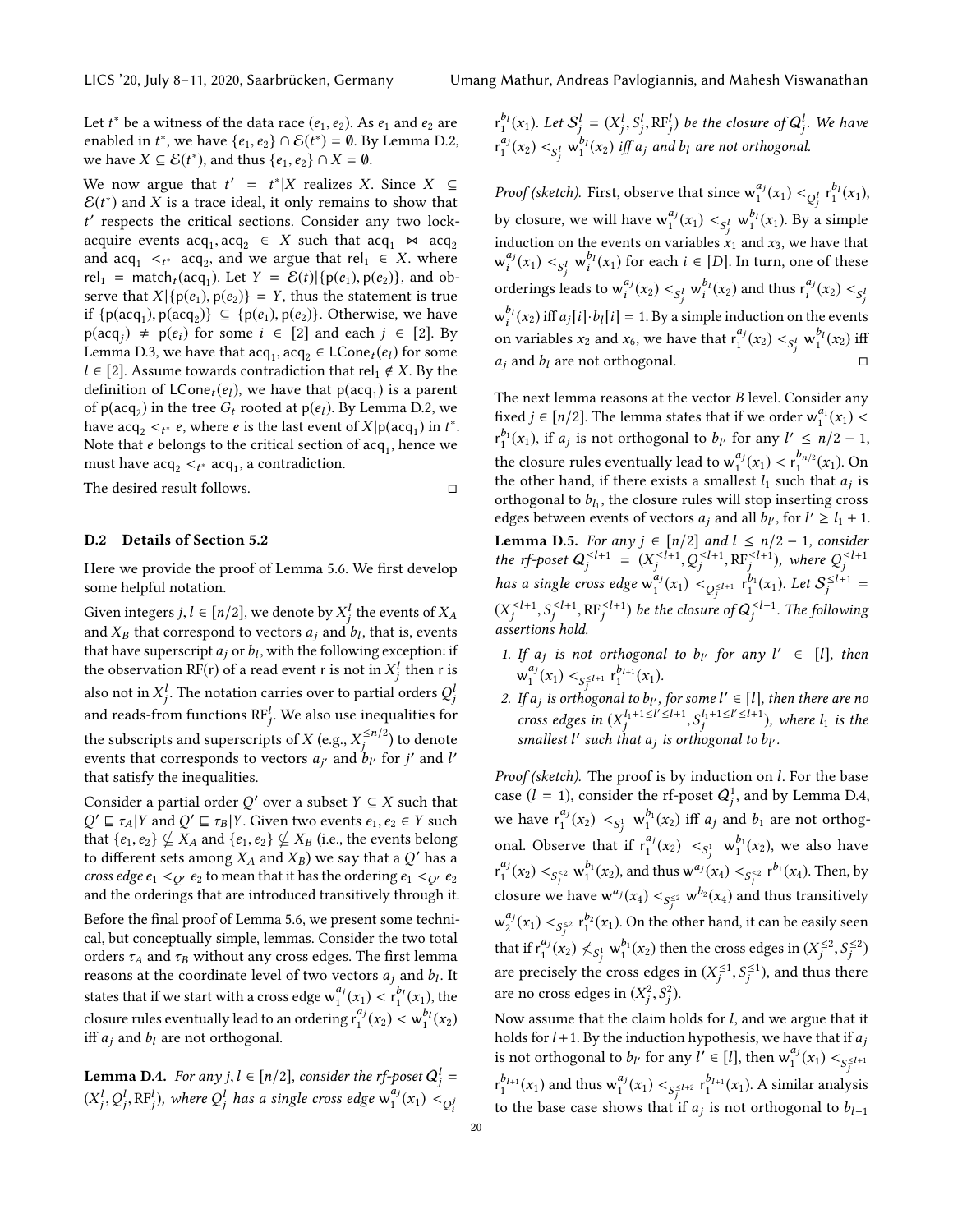then  $w_1^{a_j}(x_1) <_{S_j \leq l+2} r_1^{b_{l+2}}(x_1)$ . On the other hand, if  $a_j$  is orthogonal to  $b_{l+1}$ , it can be easily seen that the cross edges in  $(Y^{\leq l+2} \leq S^{l+2})$  are precisely the cross edges in  $(Y^{\leq l+1} \leq S^{l+1})$  $(X_j^{\leq l+2}, S_j^{\leq l+2})$  are precisely the cross edges in  $(X_j^{\leq l+1}, S_j^{\leq l+1})$ , and thus there are no cross edges in  $(X_j^{l_1+1}, S_j^{l_1+1})$ , where  $l_1 = l + 1$ . Finally, if  $a_j$  is orthogonal to  $b_l$  for some  $l' \in [l]$ ,<br>the statement follows easily by the induction bypothesis the statement follows easily by the induction hypothesis. The desired result follows.  $\Box$ 

The next lemma reasons at the vector A level. The lemma states that if we order  $w_1^{a_1}(x_1) < r_1^{b_1}(x_1)$ , if  $a_j$  is not orthogo-<br>nal to by for any  $i' < n/2 - 1$  and  $i' < n/2$ , the closure rules nal to  $b_l$  for any  $j' \le n/2 - 1$  and  $l' \le n/2$ , the closure rules eventually lead to  $w_1^{a_{n/2}}(x_1) < r_1^{b_{n/2}}(x_1)$ . On the other hand,<br>if there exists a smallest *i*, such that *a*, is orthogonal to *b*<sub>y</sub> if there exists a smallest  $j_1$  such that  $a_{j_1}$  is orthogonal to  $b_{l'}$ ,<br>for some  $l' \in [n/2]$ , the closure rules will stop inserting cross for some  $l' \in [n/2]$ , the closure rules will stop inserting cross<br>edges between events of all vectors  $a_u$  and all vectors  $b_u$  for edges between events of all vectors  $a_{j'}$  and all vectors  $b_l$ , for  $i' > i$ ,  $+1$  and  $l \in [n/2]$  $j' \geq j_1 + 1$  and  $l \in [n/2]$ .

<span id="page-20-1"></span> $\overline{\phantom{a}}$ **Lemma D.6.** For any  $j \in [n/2 - 1]$ , consider the rf-<br>poset  $Q_{< i+1}^{\le n/2} = (X_{< i+1}^{\le n/2}, Q_{< i+1}^{\le n/2}, RF_{< i+1}^{\le n/2})$ , where  $Q_{< i+1}^{\le n/2}$  has  $\leq n/2$  =  $(X \leq n/2)$ <br>  $\leq j+1$  =  $(X \leq n/2)$  $\leq n/2$ <br> $\leq j+1$ ,  $Q \leq j+1$  $\leq_{j+1}^{5n/2}, \text{RF}_{\leq j+1}^{5n/2}$ , where  $Q_{\leq j+1}^{5n/2}$  $\leq f+1$  has<br>
a ≤n/2 *a* single cross edge  $w_1^{a_1}(x_1) < \int_{Q_{\leq j+1}}^{x_1} r_1^{b_1}(x_1)$ . Let  $S_{\leq j+1}^{\leq n/2}$  $\leq_{j+1}^{5n/2}$  =  $(X_{\leq j+1}^{\leq n/2})$  $\leq n/2$ <br>  $\leq j+1$ ,  $S \leq j+1$ <br>
sextions hol  $\frac{\leq n/2}{\leq j+1}$ , RF $\frac{\leq n/2}{\leq j+1}$ ) be the closure of  $Q \frac{\leq n/2}{\leq j+1}$  $\leq_{j+1}^{n/2}$ . The following assertions hold.

- <span id="page-20-2"></span>1. If  $a_{j'}$  is not orthogonal to  $b_{l'}$  for any  $j' \in [j]$  and  $l' \in [n/2]$ ,<br>then  $a_{j+1}^{a_{j+1}}(v)$ ,  $\lambda_{l'} = b_{l'}^{b_{l}}(v)$ then  $w_1^{a_{j+1}}(x_1) < \frac{a_{\leq n/2}}{s_{\leq j+1}} w_1^{b_1}(x_1)$ .
- <span id="page-20-0"></span>2. If  $a_{j'}$  is orthogonal to b<sub>l'</sub> for some  $j' \in [j]$  and  $l' \in [n/2]$ ,<br>then there are no some due in  $(V^{\leq n/2} \cap S^{\leq n/2})$ then there are no cross edges in  $(X_{j_1+1}^{\leq n/2})$ <br>where in is the smallest if such that a  $\frac{\leq n/2}{j_1+1 \leq j' \leq j+1}$ ,  $S\frac{\leq n/2}{j_1+1 \leq j}$ <br>at a u is orthogon. ≤n/2<br>j<sub>1</sub>+1≤j′≤j+1<sup>),</sup><br>vgonal to b.. where  $j_1$  is the smallest j' such that  $a_{j'}$  is orthogonal to  $b_{l'}$ ,<br>for some  $l' \in [n/2]$ for some  $l' \in [n/2]$ .

Proof (sketch). The proof is by induction on  $j$ . For the base case  $(j = 1)$ , consider the rf-poset  $Q_1^{\le n/2}$  =  $(X_1^{\leq n/2}, Q_1^{\leq n/2}, RF_1^{\leq n/2})$ , and by Lemma [D.5,](#page-19-2) we have that  $A_1, B_2, B_3$  and orthogonal to by for any  $I' \in [n/2 - 1]$ if  $a_1$  is not orthogonal to  $b_l$  for any  $l' \in [n/2 - 1]$ , then  $w_1^{a_j}(x_1) <_{S_j^{\le n/2}} r_1^{b_{n/2}}(x_1)$ . Consider the rf-poset  $Q_1^{n/2}$ , and by Lemma [D.4,](#page-19-1) we have  $r_1^{a_1}(x_2) <_{S_1^{n/2}} w_1^{b_{n/2}}(x_2)$  iff  $a_1$ and  $b_{n/2}$  are not orthogonal. Observe that if  $r_1^{a_1}(x_2)   
\n\frac{b_{n/2}}{s_1^{n/2}}$ 1  $w_1^{b_{n/2}}(x_2)$ , we also have  $r_1^{a_1}(x_2) <_{S_1^{\leq n/2}} w_1^{b_{n/2}}(x_2)$ , and thus  $r_1^{a_1}(x_2) <_{S \leq n/2 \atop S \leq x}$  w<sup>o</sup>n/2(x<sub>2</sub>), hence, transitively, w<sup>a</sup>(x<sub>5</sub>) < <sub>S\sqn</sub>/2  $w^{b_{n/2}}(x_5)$ . Hence, by closure, we have  $r^{a_1}(x_5) < \frac{1}{5} \leq w^{b_{n/2}}(x_5)$ and thus transitively  $w^{a_1}(x_7) < \frac{S_2^{5n/2}}{2} w^{b_{n/2}}(x_7)$ . Then, by closure we have  $r^{a_2}(x_7) <_{S_{\leq 2}^{\leq n/2}} w^{b_{n/2}}(x_7)$  and thus transitively  $w_1^{a_2}(x_1) <_{S_{\leq 2}^{\leq n/2}} r_1^{b_1}(x_1)$ . On the other hand, it can be easily seen that if  $r_1^{a_1}(x_2) \nless s_1^{n/2}$   $r_1^{b_{n/2}}(x_2)$  then the cross edges in  $(X_{\leq 2}^{\leq n/2}, S_{\leq 2}^{\leq n/2})$  are precisely the cross edges in  $(X_1^{\leq n/2}, S_1^{\leq n/2})$ , and thus there are no cross edges in  $(X_2^{\le n/2}, S_2^{\le n/2})$ .

Now assume that the claim holds for j, and we argue that it holds for  $j + 1$ . By the induction hypothesis, we have that if  $r_1^{a_{j+1}}(x_2) <_{S \leq n/2 \atop \leq j+1} \mathsf{w}_1^{b_1}(x_2)$  and thus  $r_1^{a_{j+1}}(x_2) <_{S \leq n/2 \atop \leq j+2} \mathsf{w}_1^{b_1}(x_2)$ . A *i* is not orthogonal to  $b_V$  for any  $j' \in [j]$  and  $l' \in [n/2]$ , then similar analysis to the base case shows that if  $a_{j+1}$  is not<br>orthogonal to be for any  $l' \in [n/2]$  than  $r^{a_{j+2}}(x)$ orthogonal to  $b_{l'}$  for any  $l' \in [n/2]$ , then  $r_1^{a_{j+2}}(x_2) <_{S \leq n/2 \atop \leq j+2}$  $w_1^{b_1}(x_2)$ . On the other hand, if  $a_{j+1}$  is orthogonal to some  $b_{l'}$ , it can be easily seen that the cross edges in  $(X_{\leq j+2}^{\leq n/2})$  $≤j+2$ precisely the cross edges in  $(X_{\leq j+1}^{\leq n/2}, S_{j+1}^{n/2})$ . Thus, t  $\frac{n}{2}$  $\frac{n/2}{\leq j+2}$ ) are  $\leq j+1$ no cross edges in  $(X_{j+1}^{\leq n/2}, S_{j+1}^{\leq n/2})$ , where  $S_{j+1}$  is expressed to be for some i.  $\frac{n}{2}$  $\frac{n/2}{\leq j+1}$ ). Thus, there are  $\frac{\leq n/2}{j_1+1}, S_{j_1+1}^{\leq n/2}$  $\sum_{j_1+1}^{\leq n/2}$ , where  $j_1 = j' + 1$ . Finally,<br>i.some i'  $\in$  [i] and  $l' \in$  [n/2] the if  $a_{j'}$  is orthogonal to  $b_{l'}$  for some  $j' \in [j]$  and  $l' \in [n/2]$ , the statement follows easily statement follows easily.

The desired result follows. □

We next have three lemmas that each is symmetric to Lemma [D.4,](#page-19-1) Item [2](#page-19-3) of Lemma [D.5,](#page-19-2) and Item [2](#page-20-0) of Lemma [D.6,](#page-20-1) respectively. The proof of each lemma is analogous to its symmetric lemma, and is omitted here.

**Lemma D.7.** For any  $j, l \in [n/2]$ , consider the rf-poset  $Q_j =$  $(X_j^l,\overline{Q}_j^l)$ j j  $\mathcal{L}_j^L, \text{RF}_j^L$ ), where  $\overline{Q}_j^L$  has a single cross edge  $\mathsf{w}_1^{p_1}(x_2) <_{\overline{Q}_j^L}$  $r_1^{a_j}(x_2)$ . Let  $S_j = (X_j^l, \overline{S}_j^l, RF_j^l)$  be the closure of  $Q_j$ . We have  $f_1^{b_l}(x_1) < \frac{a_l}{s_j}$   $\bigvee_{j=1}^{a_l}(x_1)$  iff  $a_j$  and  $b_l$  are not orthogonal.

<span id="page-20-3"></span>**Lemma D.8.** For any  $j \in [n/2]$  and  $l \ge 2$ , consider the  $\textit{tf-poset} \ \overline{\mathbf{Q}}_j^{\ge l-1} = (X_j^{\ge l-1}, \overline{\mathbf{Q}}_j^{\ge l-1}, \text{RF}_j^{\ge l-1}), \text{ where } \overline{\mathbf{Q}}_j^{\ge l-1} \text{ has } j \ge l-1.$ a single cross edge  $w_l^{b_{n/2}}(x_2) < \frac{z_1}{Q_j}$   $r_1^{a_j}(x_2)$ . Let  $\overline{S}_j^{\ge l-1}$  =  $(X_j^{\ge l-1}, \overline{S}_j^{\ge l-1}, \text{RF}_j^{\ge l-1})$  be the closure of  $\overline{Q}_j^{\ge l-1}$ . If a<sub>j</sub> is orthog-<br>consult to be the compa l' ⊆ [1], then there are no exces odges in onal to b<sub>l</sub>, for some  $l' \in [l]$ , then there are no cross edges in<br>  $\frac{1}{2} \left( \frac{1}{2} + \frac{1}{2} \right)^{l} \geq l-1$ , then there are no cross edges in  $(X_j^{l_2-1\geq l'\geq l-1}, S_j^{l_2-1\geq l'\geq l-1}),$  where  $l_2$  is the largest l' such that is orthogonal to  $b_{l_2}$ .

<span id="page-20-4"></span>**Lemma D.9.** For any  $j \ge 2$  with  $j > 1$ , consider the rf-<br>poset  $\overline{Q}^{\ge 1}_{\ge j-1} = (X^{\ge 1}_{\ge j-1}, \overline{Q}^{\ge 1}_{\ge j-1}, \text{RF}^{\ge 1}_{\ge j-1})$ , where  $\overline{Q}^{\ge 1}_{\ge j-1}$  has a  $\sim$ ≥1  $\sum_{\geq j-1}^{\geq 1}$ , RF $\geq j-1$ ), where  $\overline{Q}^{\geq 1}$  has a  $\overline{Q}^{\geq 1}$ single cross edge  $w_1^{\check{b}_{n/2}}(x_2) < \frac{1}{Q_{\geq j-1}^{\geq 1}} \rvert^{a_{n/2}}(x_2)$ . Let  $\overline{\mathcal{S}}_{\geq j-1}^{\geq 1} =$  $(X_{\geq j-1}^{\geq 1}, \overline{S})$ ≥1  $\sum_{j=1}^{n}$ , RF $\sum_{j=1}^{n}$ ) be the closure of  $\overline{Q}_{\geq j}^{\geq 1}$ <br>∴ for some i' ∈ [i] and l' ∈ [n'i  $\sum_{j=1}^{n}$ . If a<sub>j'</sub> is orthogonal to b<sub>l</sub> for some  $j' \in [j]$  and  $l' \in [n/2]$ , then there are no cross edges in  $(X_{j_2-1\geq j'\geq j-1}^{\geq 1}, \overline{S}$ <br>largest i', such that a is orthogon ≥1  $\sum_{j_2-1\geq j'\geq j-1}^{2}$ ), where  $j_2$  is the largest j' such that  $a_{j'}$  is orthogonal to  $b_{l'}$ , for some  $l' \in [n/2]$ .

Using Lemma [D.4,](#page-19-1) Lemma [D.5,](#page-19-2) Lemma [D.6](#page-20-1) we can now prove Lemma [5.6.](#page-9-1)

Lemma 5.6. Rf-poset realizability for an rf-poset with 2 threads and 7 variables has no  $O(n^{2-\epsilon})$ -time algorithm for<br>any  $\epsilon > 0$  under the Orthogonal Vectors conjecture any  $\epsilon > 0$ , under the Orthogonal Vectors conjecture.

*Proof.* We show that  $P$  is realizable iff there exist  $j, l \in [n/2]$ such that  $a_j$  is orthogonal to  $b_l$ . We prove each direction separately separately.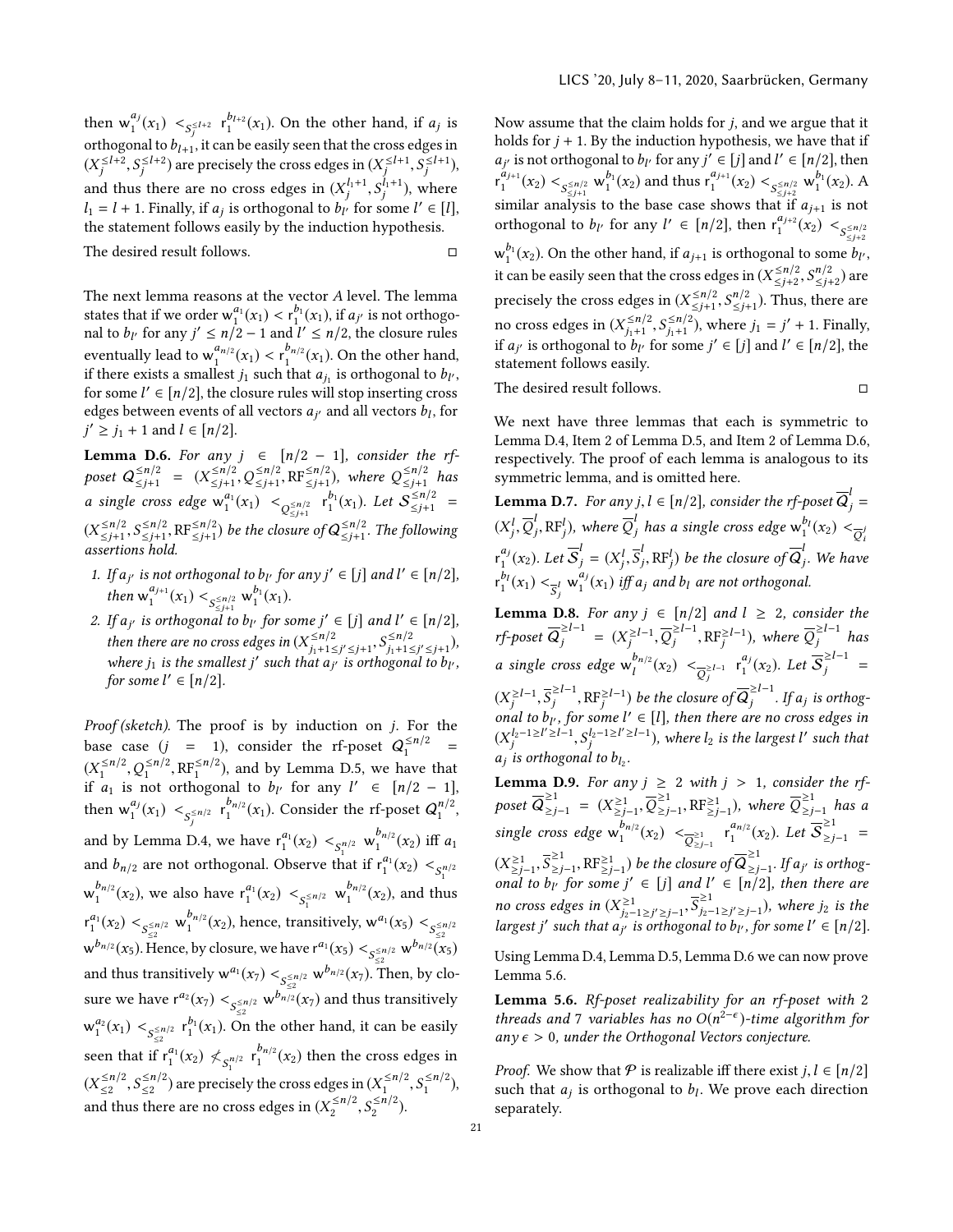$(\Rightarrow)$ . Since P is realizable, by Remark [2,](#page-5-3) we have that the closure of  $P$  exists. Let  $K = (X, K, RF)$  be the closure of P. Let  $Q = (X, Q, RF)$  where Q has a single cross edge  $w_1^{a_1}(x_1) <_{\mathcal{Q}} r_1^{b_1}(x_1)$ , and  $\mathcal{S} = (X, S, RF)$  be the closure of *Q*. Note that *P* ⊑ *Q* and thus *K* ⊑ *S*, and we have<br>that  $w_1^{a_{n/2}}(x_2) \nleq s \, r_1^{b_{n/2}}(x_2)$ . If  $w_1^{a_{n/2}}(x_1) \nleq s \, w_1^{b_{n/2}}(x_1)$ , by<br>Lemma D<sub>4</sub> we have that *a* to is orthogonal to *b* to Other. Lemma [D.4,](#page-19-1) we have that  $a_{n/2}$  is orthogonal to  $b_{n/2}$ . Other-<br>wise if  $a_{n/2}^{a_{n/2}}$  (c)  $a_{n/2}^{b_1}$  (c) here there 1 of Lemma D.5, and wise, if  $w_1^{a_{n/2}}(x_1) < s r_1^{b_1}(x_1)$ , by Item [1](#page-19-4) of Lemma [D.5,](#page-19-2) we have that  $a_{n/2}$  is orthogonal to by for some  $l \in [n/2]$ . Finally have that  $a_{n/2}$  is orthogonal to  $b_l$ , for some  $l \in [n/2]$ . Finally,<br>if  $a_n^{a_{n/2}}(u)$ ,  $b_n^{b_1}(u)$ , has Itany 1 of Language D.C. and have if  $w_1^{a_{n/2}}(x_1) \nless s_1^{b_1}(x_1)$ , by Item [1](#page-20-2) of Lemma [D.6,](#page-20-1) we have<br>that *a*, is orthogonal to *b*, for some  $i \le n/2 - 1$  and  $l \in [n/2]$ that  $a_j$  is orthogonal to  $b_l$ , for some  $j \leq n/2-1$  and  $l \in [n/2]$ .  $(\Leftarrow)$ . Let  $Q = (X, Q, RF)$  where Q has a single cross edge  $w_1^{a_1}(x_1) <_{Q_{\leq j+1}^{\leq n/2}} r_1^{b_1}(x_1)$ , and  $Q = (X, \overline{Q}, RF)$  where  $\overline{Q}$  has a single cross edge  $w_1^{p_{n/2}}(x_2) < \frac{1}{Q} r_1^{a_{n/2}}(x_2)$ . Let  $S = (X, S, RF)$ and  $\overline{S} = (X, \overline{S}, RF)$  be the closures of Q and  $\overline{Q}$ , respectively. We argue that  $(X, S \cup \overline{S})$  is a poset. Note that this implies the lemma, as  $(X, S \cup \overline{S}, RF)$  is the closure of  $P$ .

Let  $(j_1, l_1)$  (resp.,  $(j_2, l_2)$ ) be the lexicographically smallest (resp., largest) pair of integers in  $\lfloor n/2 \rfloor \times \lfloor n/2 \rfloor$  such that assume wlog that  $j_1 = j_2 = j$  and  $l_1 = l_2 = l$ , as in any other<br>assume wlog that  $j_1 = j_2 = j$  and  $l_1 = l_2 = l$ , as in any other is orthogonal to  $b_{l_1}$  (resp.,  $a_{j_2}$  is orthogonal to  $b_{l_2}$ ). We<br>uppe who that  $i_1 = i_2 = i$  and  $l_1 = l_2 = l$  as in any other case, the relation  $S \cup \overline{S}$  is strictly smaller. First, assume that  $(X_j^l, S_j^l \cup \overline{S}_j^l)$  is a poset. By Item [2](#page-19-3) of Lemma [D.5,](#page-19-2) we have that there are no cross edges in  $S_t^{l+1 \le l' \le n/2}$ , while by Lemma [D.8,](#page-20-3) we have that there are no cross edges in  $\overline{S}_i^{l-1\ge l'\ge 1}$ . Similarly, by Item [2](#page-20-0) of Lemma [D.6,](#page-20-1) we have that there are no cross edges in  ${\cal S}_{i+1<}^{\leq n/2}$  $j_{j+1 \leq j'}^{n/2}$ , while by Lemma [D.9,](#page-20-4) we have that there are no cross edges in  $\overline{\mathcal{S}}_{i-1}^{\geq 1}$  $\sum_{j-1\geq j'}^{\infty}$ . It follows that  $(X, S \cup \overline{S})$  is a poset.

It remains to argue that  $(X_j^l, S_j^l \cup \overline{S}_j^l)$  is a poset. The relation j j the total orders  $t_A | X_j^l$  and  $t_B | X_j^l$ , together with the following<br>relations for each  $i \in [D]$  $\frac{1}{j} \cup \overline{S}_j^i$  is the transitive closure of a relation that consists of relations, for each  $i \in [D]$ . j

$$
w_i^{a_j}(x_1) <_{S_j^l} w_i^{b_l}(x_1) \text{ and } w_i^{a_j}(x_3) <_{S_j^l} w_i^{b_l}(x_3) \text{ and}
$$
  

$$
w_i^{b_l}(x_2) <_{\overline{S}_j^l} w_i^{a_j}(x_2) \text{ and } w_i^{b_l}(x_6) <_{\overline{S}_j^l} w_i^{a_j}(x_6)
$$

It is straightforward to verify that if  $S_j^l \cup \overline{S}_j^l$  has a cycle then,<br>for some  $i \in [D]$ , we have for some  $i \in [D]$ , we have

$$
w_i^{a_j}(x_2) <_{\tau_A} w_i^{a_j}(x_1)
$$
 and  $w_i^{b_j}(x_1) <_{\tau_B} w_i^{b_j}(x_2)$ .

Thus by construction,  $a_j[i] = 1$  and  $b_l[i] = 1$ , which contra-<br>dicts the fact that  $a_j$  is orthogonal to  $b_j$ . dicts the fact that  $a_j$  is orthogonal to  $b_l$ .

The desired result follows. □

Finally, we are ready to prove Theorem [2.5.](#page-4-6)

**Theorem 2.5.** Let t be a trace with n events,  $k \ge 2$  threads and  $d \geq 9$  shared global variables with at least one lock. There

is no algorithm that solves the decision problem of dynamic data-race prediction for t in time  $O(n^{2-\epsilon})$ , for any  $\epsilon > 0$ , unless<br>the Orthogonal Vectors conjecture fails the Orthogonal Vectors conjecture fails.

Proof. We complete the proof of Theorem [2.5](#page-4-6) by showing that, in the above construction,  $P$  has a closure iff  $(w(z), r(z))$ is a data race of t, witnessed by a correct reordering  $t^*$ . Observe that  $\Omega$  has 2 threads, and is thus tree-inducible. Due serve that Q has 2 threads, and is thus tree-inducible. Due to Lemma [5.2,](#page-8-2) it suffices to show that  $P$  is realizable iff  $(w(z), r(z))$  is a data race of t.

( $\Rightarrow$ ). Assume that  $\varphi$  is realizable and t' is a witness trace.<br>We construct the correct reordering t<sup>\*</sup> as follows. We have We construct the correct reordering  $t^*$  as follows. We have  $\mathcal{E}(t^*) - \mathcal{E}(t) \setminus \{rel_{\mathcal{E}}(\ell) \mid w(z) \mid r(z) \}$ . We make  $t^*$  identical to  $\mathcal{E}(t^*) = \mathcal{E}(t) \setminus \{ rel_2(\ell), w(z), r(z) \}.$  We make  $t^*$  identical to  $t'$  i.e.  $t^* \setminus Y - t'$  For the events  $\mathcal{E}(t^*) \setminus Y$  we make (i)  $w(y)$  appear right after  $w_1^{b_{n/2}}(x_2)$ , (ii) r(y) appear right be-<br>fore  $x_1^{a_{n/2}}(x_1)$ , (iii) agg. (6) rel. (6) appear right after  $w_1^{a_1}(x_1)$ . ', i.e.,  $t^*|X = t'$ . For the events  $\mathcal{E}(t^*) \setminus X$ , we make (i) fore  $r_1^{a_{n/2}}(x_2)$ , (iii) acq<sub>A</sub>( $\ell$ ), rel<sub>A</sub>( $\ell$ ) appear right after w<sup>a</sup>( $x_1$ ),<br>and (iv) acq. ( $\ell$ ) appear last in  $t^*$ . Observe that  $t^*$  is a correct and (iv)  $acq_B(\ell)$  appear last in  $t^*$ . Observe that  $t^*$  is a correct reordering in which  $y(z)$  and  $r(z)$  are enabled hence  $t^*$  is a reordering in which w(z) and r(z) are enabled, hence  $t^*$  is a witness of the data race  $(w(z), r(z))$ witness of the data race  $(w(z), r(z))$ .

(←). Assume that  $(w(z), r(z))$  is a predictable data race of t, and let  $t^*$  be a correct reordering of t witnessing the data<br>race We construct a trace  $t'$  as  $t' = t^*|X|$  and argue that  $t'$ race. We construct a trace  $t'$  as  $t' = t^*|X$ , and argue that  $t'$ <br>realizes  $\Phi$  Clearly RE<sub>V</sub> = RE To see that  $t'$  is a linearization realizes P. Clearly  $RF_{t'} = RF$ . To see that t' is a linearization<br>of  $(X, P)$  it suffices to argue that of  $(X, P)$ , it suffices to argue that

$$
w_1^{b_{n/2}}(x_2) <_t r_1^{a_{n/2}}(x_2)
$$
 and  $w_1^{a_1}(x_1) <_t r_1^{b_1}(x_1)$ 

The first ordering follows from the fact that

$$
\mathsf{w}_{1}^{b_{n/2}}(x_2) <_{t^*} \mathsf{w}(y) <_{t^*} \mathsf{r}_y <_{t^*} \mathsf{r}_1^{a_{n/2}}(x_2) .
$$

For the second ordering, observe that  $\mathcal{E}(t^*) = \mathcal{E}(t) \setminus \{ \text{rel}_2(\ell), \text{w}(z), \text{r}(z) \}$ .  $\{rel_2(\ell), w(z), r(z)\}.$  Hence,

$$
w^{a_1}(x_1) <_{t^*} \text{rel}_1(\ell) <_{t^*} \text{acq}_2(\ell) <_{t^*} r_a^{b_1}(x_1).
$$

The desired result follows. □

## <span id="page-21-0"></span>E Details of Section [6](#page-12-1)

In this section we present the full proof of Lemma [6.1.](#page-12-0)

Lemma 6.1. Consider a natural number  $\ell$ , a trace t over n events and k threads, and a feasible trace ideal X of t. The  $\ell$ -distance-bounded realizability problem for X can be solved in  $O(k^{\ell+O(1)} \cdot n)$  time.

*Proof.* Let  $P = (X, P, RF)$  be the canonical rf-poset of X, and the task is to decide the realizability of  $P$  with  $\ell$  reversals. We describe a recursive algorithm for solving the problem for some rf-poset  $Q = (X, Q, RF)$  with  $\ell'$  reversals, for some  $\ell' < \ell$  where initially  $Q - P$  and  $\ell' - \ell$ . We first give a highℓ level description and argue about its correctness. Afterwards,  $\ell' \leq \ell$ , where initially  $Q = P$  and  $\ell' = \ell$ . We first give a high-<br>syel description and argue about its correctness. Afterwards we describe some low-level details that allow us to reason about the complexity.